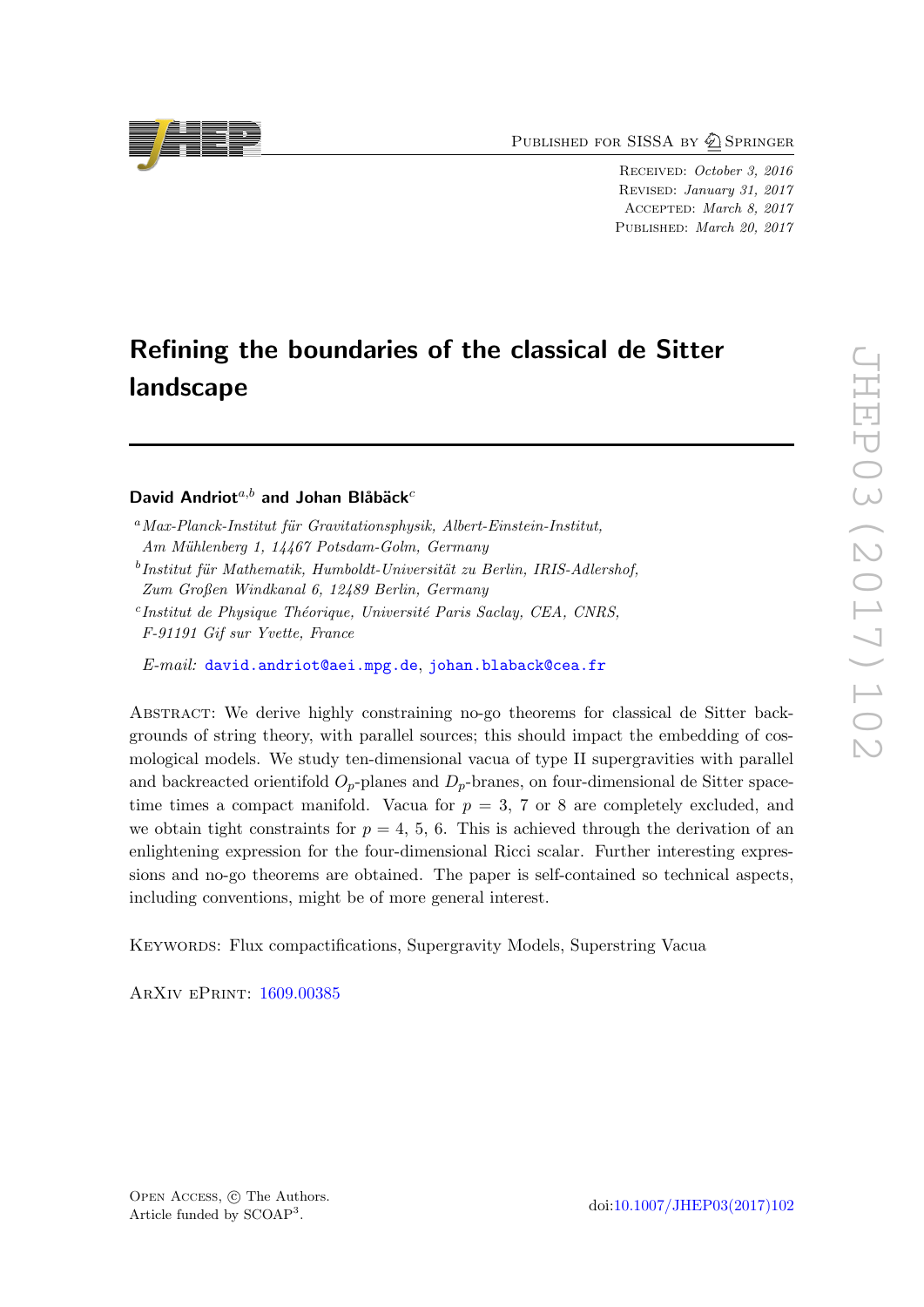# Contents

| 1 Introduction                                                                                                              | 1                           |
|-----------------------------------------------------------------------------------------------------------------------------|-----------------------------|
| 2 Compactification setting                                                                                                  | $\overline{\mathbf{4}}$     |
| 3 No de Sitter vacuum for $O_7$ , $O_8$ , and more no-go theorems                                                           | 7                           |
| 4 No de Sitter vacuum for $O_3$ , no-go theorems for $O_4$ , $O_5$ , $O_6$<br>4.1 First manipulations<br>4.2 No-go theorems | $\boldsymbol{9}$<br>9<br>14 |
| 5 Outlook                                                                                                                   | 16                          |
| A Type II supergravities                                                                                                    | 17                          |
| B $D_p$ -brane energy minimization and calibration                                                                          | 22                          |
| C Computational details                                                                                                     | 24                          |

### <span id="page-1-0"></span>1 Introduction

Recent high precision cosmological observations  $[1-4]$  have set important constraints on models describing the early universe. The coming measures (see e.g. [\[5\]](#page-27-2)) could even put a quantum gravity theory such as string theory under pressure  $[6]$ . It is thus a timely moment to address crucial pending questions of string cosmology, among which finding a metastable de Sitter vacuum. Our present accelerating universe is well described as a four-dimensional de Sitter space-time, and without a proposal for an evolution mechanism, this shape should remain when going back to the early times. For instance, the end-point or vacuum of inflation scenarios, where reheating occurs, is commonly considered to be a de Sitter vacuum (see also [\[7\]](#page-28-1)). In supergravity, many inflationary models have been proposed recently and been compared to the new experimental data, but few of them are realised completely within string theory (see e.g. [\[8\]](#page-28-2)). This prevents from connecting them to U.V. and quantum gravity aspects. To achieve this, one should be able to embed these scenarios in a string compactification, which requires to know the de Sitter vacuum, the internal compact geometry, etc. in full detail. In addition, this would allow to verify that all aspects of the compactification, e.g. moduli stabilisation, are under control and do not spoil the inflation mechanism. With these motivations in mind, in the present paper we focus on the question of finding de Sitter vacua.

Several ideas have been proposed for how to construct de Sitter within string theory. A problem with these proposals is often the use of features that lack a full understanding in ten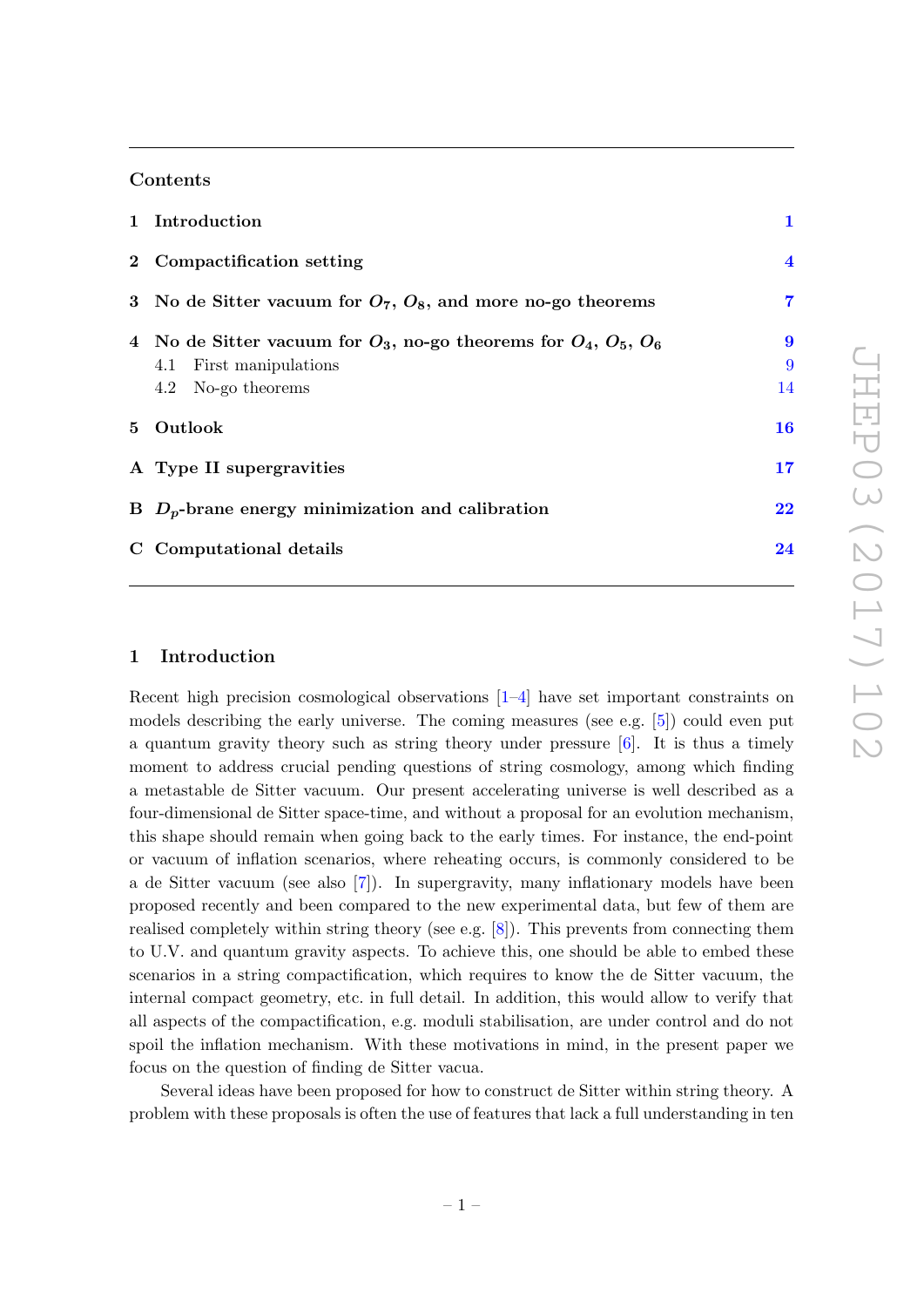dimensions. A famous idea to achieve de Sitter is given in [\[9\]](#page-28-3) where anti-branes are used to uplift the value of the cosmological constant. Attempts to construct the underlying, backreacted, ten-dimensional solution supporting this scenario have encountered several challenges, starting with [\[10\]](#page-28-4). While this has been an active subject for years, the final outcome of  $[9]$  remains unclear, see e.g.  $[11]$ . Other remarks can be found e.g. in  $[12, 13]$  $[12, 13]$ .

While further proposals have been made to obtain a positive cosmological constant at the four-dimensional level (in particular by the use of non-geometric fluxes), we prefer here to remain in the simpler and somewhat safer (in terms of control on the compactification) setting of ten-dimensional classical de Sitter vacua. We consider standard ten-dimensional type II supergravities without  $\alpha'$  corrections, supplemented by the Ramond-Ramond (RR) sources  $D_p$ -branes and orientifold  $O_p$ -planes; no Neveu-Schwarz source such as  $NS_5$ -branes or Kaluza-Klein (KK) monopoles are included. Relevant to us are vacua where the spacetime is the warped product of a four-dimensional de Sitter space-time and a six-dimensional compact internal manifold  $M$ : with a controlled value of the dilaton, this would be a valid classical background of string theory.<sup>[1](#page-2-0)</sup> This ten-dimensional setting could be the only one where a classical de Sitter string background exists: indeed, such vacua have been ruled-out recently among supersymmetric heterotic string backgrounds [\[14–](#page-28-8)[17\]](#page-28-9).

In our context, no-go theorems have also been established. To start with, standard ones for classical de Sitter vacua with compact internal geometries [\[18](#page-28-10)[–21\]](#page-28-11) are circumvented by requiring orientifolds. This is however far from being enough, and many refined no-go theorems have been worked-out [\[22–](#page-28-12)[33\]](#page-29-0), most of them studying the corresponding fourdimensional scalar potential inspired by [\[34\]](#page-29-1), sometimes considering as well constraints on the slow-roll parameter for inflation or on the vacuum metastability. Note that the fourdimensional approach always has the drawback of considering smeared sources, and thus neglecting (or averaging) their backreaction (see e.g. [\[35,](#page-29-2) [36\]](#page-29-3) on this topic); the effectiveness of these models is also often debatable. In the present paper, we avoid such questions by working purely in ten dimensions and keeping the dependence on the warp factor and dilaton explicitly during our computation. From this whole literature, an outcome is that very few classical de Sitter vacua have been found, and none of them is metastable [\[24–](#page-28-13) [26,](#page-28-14) [28,](#page-29-4) [37,](#page-29-5) [38\]](#page-29-6). Further work was dedicated directly to the stability problem [\[39–](#page-29-7)[42\]](#page-29-8), but no systematic explanation has been found for the tachyons appearing.

In this paper, we work in ten dimensions and focus on the existence of classical de Sitter vacua of type II supergravities with  $D_p$  and  $O_p$  sources, without ever considering the four-dimensional stability. We aim to provide general statements that would clarify the situation and refine the boundaries of the classical de Sitter landscape. To that end, we consider sources of one fixed dimension at a time,  $3 \leq p \leq 8$ , which are also parallel, i.e. not intersecting, or equivalently, having the same transverse subspace; see section [2](#page-4-0) for the detailed specifications on the sources and the internal geometry. In the particular case of a parallelizable internal manifold  $\mathcal{M}$ , having parallel sources would lead, after dimensional reduction, to a four-dimensional  $\mathcal{N} = 4$  gauged supergravity. There, to the best of our

<span id="page-2-0"></span><sup>&</sup>lt;sup>1</sup>With some abuse of common terminology, a *vacuum* refers here to a solution of the equations of motion and Bianchi identities.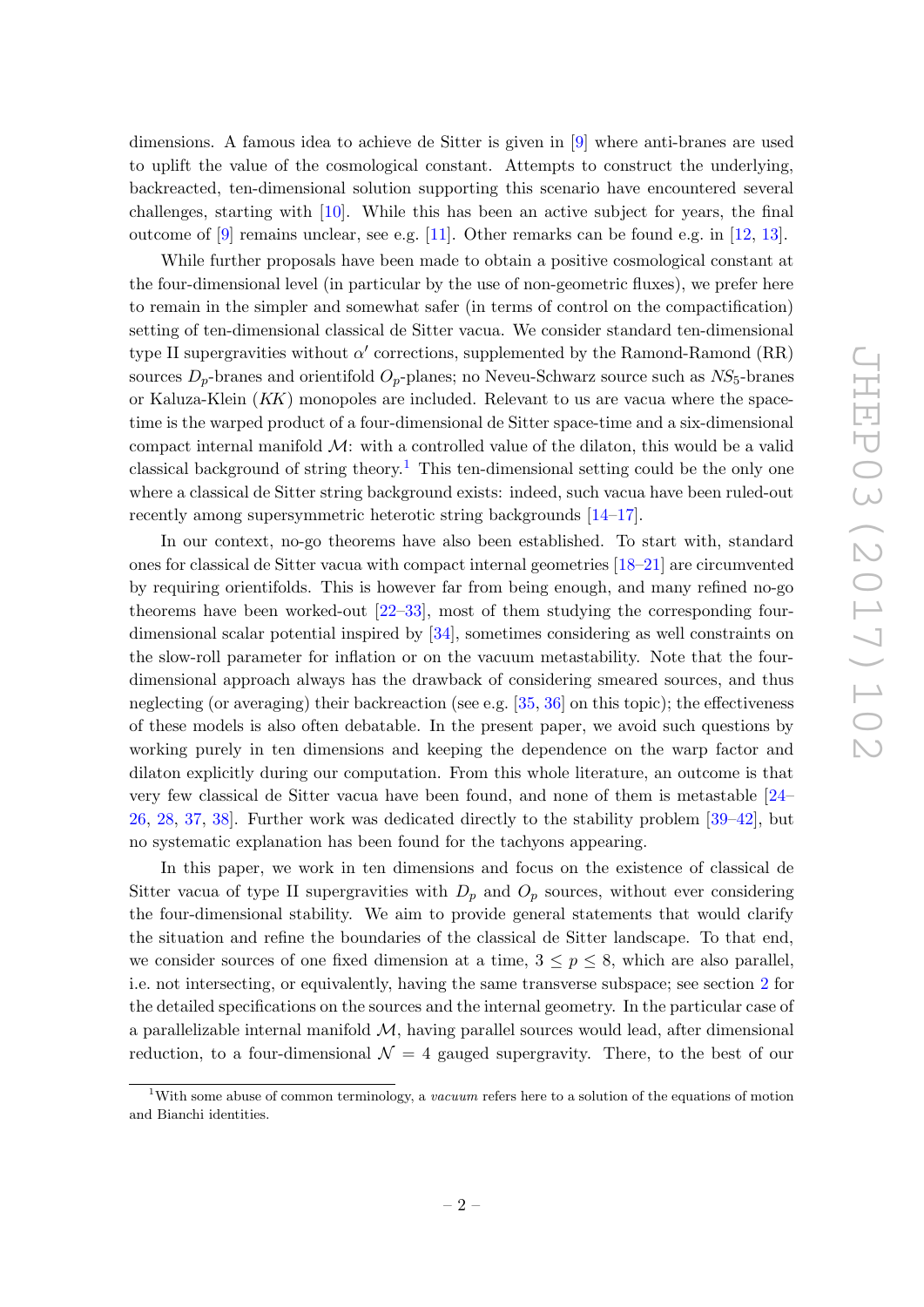knowledge, only de Sitter solutions have been found with non-compact gaugings or gaugings with angles, which are unlikely to have a compactification origin. In addition, all known tendimensional (unstable) classical de Sitter vacua mentioned above have intersecting sources. A natural guess is then that a no-go theorem exists for parallel sources: the outcome of this work is very close to such a result. We first prove the following

There is no de Sitter vacuum for 
$$
p = 3, 7, \text{ or } 8.
$$
 (1.1)

The  $p = 3$  result was already derived in [\[35\]](#page-29-2), whose methods act as an inspiration for the generalization to other p. Note that for  $p = 3$ , sources are always parallel, making this result very general. In the other cases, we first reproduce in section [3](#page-7-0) some results previously obtained in four dimensions. More importantly, we then derive the following

There is no de Sitter vacuum for 
$$
p = 4
$$
, 5, or 6,  
if some curvature terms are  $\le$  -bound or  $\ge$  0. (1.2)

These curvature terms are related to curvatures of internal subspaces. As discussed in section  $4.2$ , their value is constrained to a tight range, summarized in  $(4.36)$ , leaving eventually very little room for de Sitter vacua, with parallel sources. These terms also vanish in many examples of Minkowski vacua. Finally, as a side result, we prove two more no-go theorems  $(4.6)$  and  $(4.9)$  in the smeared limit, building on the interesting expression  $(4.5)$ .

These results are derived thanks to appropriate combinations of ten-dimensional equations of motion and flux Bianchi identities, that isolate the unwarped four-dimensional curvature  $\tilde{\mathcal{R}}_4$ . For a de Sitter vacuum, we require the latter to be positive. On this aspect, the main result of the paper is the expression  $(4.21)$  schematically given by

<span id="page-3-0"></span>
$$
\tilde{\mathcal{R}}_4 = - (BPS\text{-like})^2 - (flux)^2 - curvature \text{ terms } + \text{ total derivative} \tag{1.3}
$$

It is inspired by the  $p = 3$  case of [\[35\]](#page-29-2) and generalizes [\[43\]](#page-29-9). This expression makes the sign contributions to  $\tilde{\mathcal{R}}_4$  apparent, and some of the above no-go theorems for  $p = 3, 4, 5, 6$  are then easy to obtain; in particular, the curvature terms (and flux terms) vanish for  $p = 3$ , leading to  $(4.32)$ . For  $p = 7, 8$ , we followed [\[8\]](#page-28-2) to derive the appropriate expressions  $(3.6)$ and  $(3.7)$ . What is denoted "BPS-like" in  $(1.3)$  are interesting combinations: setting them to zero would fix the sourced RR flux  $F_k$  (with  $k = 8 - p$ ), and relate the flux  $F_{k-2}$  to the  $H$ -flux, or at least components thereof. It generalizes the conditions obtained in [\[43\]](#page-29-9) for  $p = 3$ , in particular the imaginary self-dual condition. This will be the topic of a companion paper [\[44\]](#page-29-10), where we focus on Minkowski vacua.

The paper is organised as follows. Conventions on ten-dimensional type II supergravities are given in the self-contained appendix [A,](#page-17-0) and those are applied to our compactifica-tion setting as detailed in section [2.](#page-4-0) Then, we derive the no-go theorems for  $p = 7, 8$  and further results for other  $p$  values in section [3.](#page-7-0) Different equation manipulations are then presented in section [4](#page-9-0) to conclude and discuss the no-go theorems for  $p = 3, 4, 5, 6$ . We end with an outlook in section [5.](#page-16-0) Useful formulas and details of computations are given in appendix [C.](#page-24-0) Appendix [B](#page-22-0) discusses extra conditions obtained by minimizing the energy of a  $D_p$ -brane.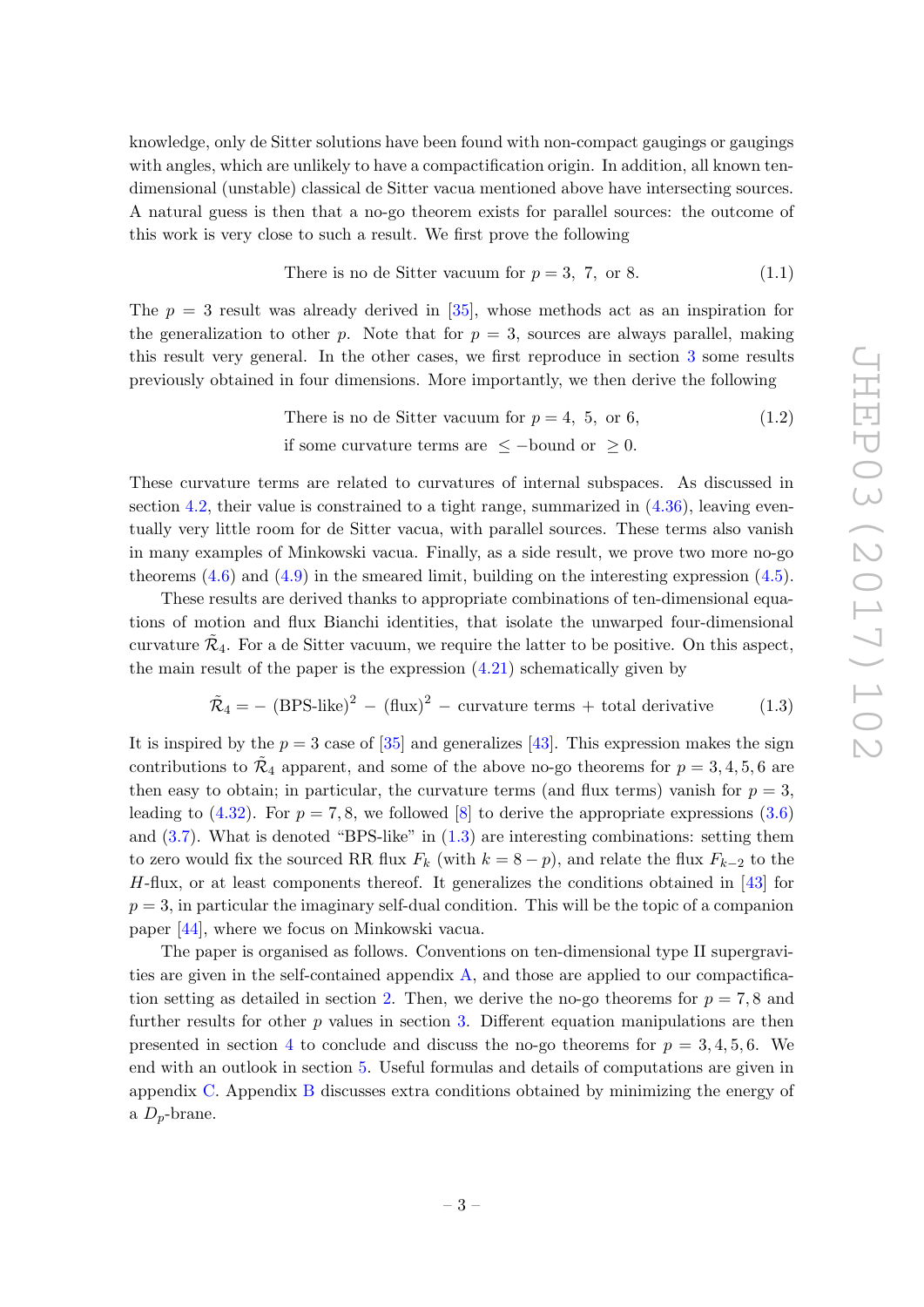#### <span id="page-4-0"></span>2 Compactification setting

We consider ten-dimensional type IIA and IIB supergravities and use the conventions given in appendix [A.](#page-17-0) We allow for Ramond-Ramond  $(RR)$  sources, namely  $D_p$ -branes and orientifold  $O_p$ -planes, but for no further ingredient. In particular, we do not include  $NS_5$ -branes or KK-monopoles, one problem with those being the Bianchi identity tadpole cancelation. In this section, we specify to a compactification setting and detail our notations. The tendimensional space-time is a warped product of a four-dimensional maximally symmetric space-time (anti-de Sitter, Minkowski, de Sitter) along directions  $dx^{\mu}$  and a six-dimensional (internal) compact manifold  $\mathcal M$  along directions  $dy^m$ . The metric is written accordingly

<span id="page-4-1"></span>
$$
ds2 = e2A(y) \tilde{g}_{\mu\nu}(x) dx\mu dx\nu + g_{mn}(y) dym dyn . \qquad (2.1)
$$

The warp factor is  $e^A$ . A tilde denotes quantities without the warp factor, i.e. where it has been explicitly extracted; we also dub such quantities as "smeared". Looking for a vacuum, we will require to preserve Lorentz invariance in four dimensions. A first consequence is that the dilaton is restricted to depend only on internal coordinates. Further, the fluxes  $F_0, F_1, F_2, F_3, H$  have to be purely internal (in components and coordinate dependence), and  $F_4^{10}$  and  $F_5^{10}$  can have four-dimensional components in a constrained manner. With the unwarped, and warped, four-dimensional volume form denoted  $\widetilde{\text{vol}}_4 = \sqrt{|\tilde{g}_4|} d^4x$ , and vol4, respectively, one can have

$$
F_4^{10} = F_4^4 + F_4 \text{ with } F_4^4 = \widetilde{\text{vol}}_4 f_4 \,, \ \ F_5^{10} = F_5^4 + F_5 \text{ with } F_5^4 = \widetilde{\text{vol}}_4 \wedge f_5 \,, \tag{2.2}
$$

with an internal scalar  $f_4$ , and internal forms  $F_4$ ,  $F_5$ ,  $f_5$ . We introduce as a notation an internal 6-form  $F_6$  such that  $f_4 = e^{4A} *_{6} F_6$ ; because  $F_5^4 = - *_{10} F_5$ , one obtains  $f_5 = -e^{4A} *_{6} F_5$ , so

$$
F_4^4 = \text{vol}_4 \wedge *_6 F_6, \ F_5^4 = -\text{vol}_4 \wedge *_6 F_5 \ . \tag{2.3}
$$

Since  $|*_6 F_6|^2 = |F_6|^2$ , we deduce  $|F_4^{10}|^2 = |F_4|^2 - |F_6|^2$ , and  $|F_5|^2 = -|F_5^4|^2 = |*_6 F_5|^2$ .

We now impose few restrictions on the sources  $D_p$  and  $O_p$  and the related internal geometry. Here are first some properties of the sources:

- <span id="page-4-2"></span>1. Because of four-dimensional Lorentz invariance, the sources have to be space-time filling, meaning that their world-volume spans the whole four-dimensional space-time, and possibly wraps some internal subspace; this restricts  $p \geq 3$ , and we consider  $p \leq 8$ .
- <span id="page-4-3"></span>2. We consider for each source that  $-i^* [b] + \mathcal{F} = 0$  (see appendix [A](#page-17-0) for more details). We also consider them to be BPS, giving  $\mu_p = T_p$ .
- <span id="page-4-4"></span>3. We restrict ourselves to sources of only one fixed size p.

Further, we need in this paper (for  $p = 4, 5, 6$ ) to formalise the common idea of the subspace of  $\mathcal M$  wrapped by a source, and the one transverse to it. Let us start by presenting our formal characterization of these subspaces for one source, and then give examples of manifolds  $M$  captured by our description. Locally, one can always reach the orthonormal basis (in which we will work), where the unwarped (smeared) internal metric is written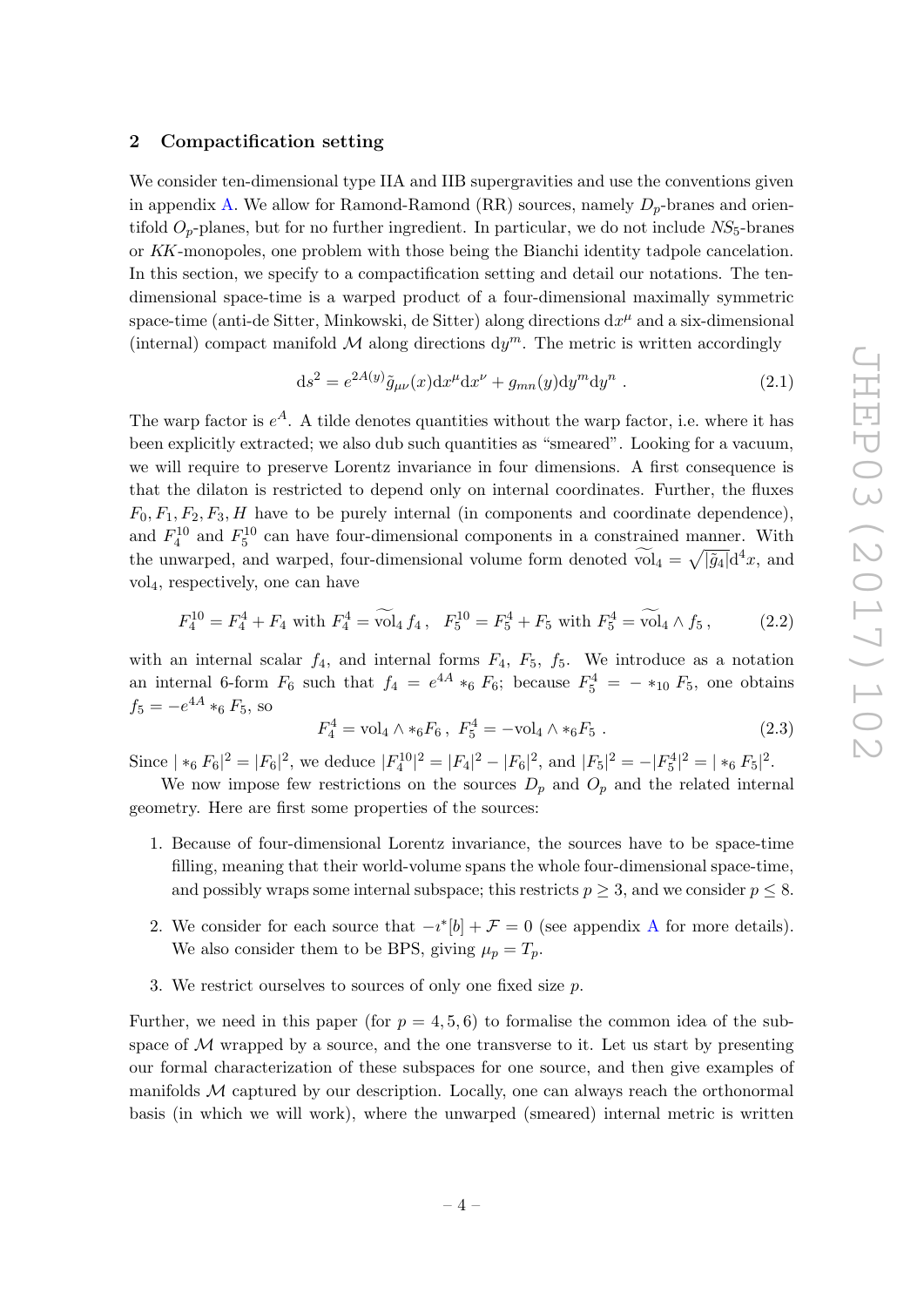$d\tilde{s}^2 = \delta_{ab}\tilde{e}^a\tilde{e}^b$ , with the orthonormal basis one-forms  $\tilde{e}^a = \tilde{e}^a{}_m dy^m$ . We restrict ourselves to a setting where the set  $\{\tilde{e}^a\}$  can be split globally into two sets, one of  $(p-3)$  "parallel" one-forms  $\{\tilde{e}^{a_{\parallel}}\}$  and one of  $(9-p)$  "transverse" one-forms  $\{\tilde{e}^{a_{\perp}}\}$ . This global requirement translates mathematically as the structure group of the cotangent (frame) bundle being reduced from  $O(6)$  to  $O(p-3) \times O(9-p)$ , or a subgroup thereof. This does not imply that each  $\tilde{e}^{a_{||}}$  or  $\tilde{e}^{a_{\perp}}$  is globally defined, only the whole sets are: for instance, parallel one-forms may still get exchanged among themselves, but not with transverse ones. We are thus not restricting to parallelizable manifolds; those, such as twisted tori, are only one example captured by our setting, since their cotangent bundle structure group is the identity. Another example is the direct product of two manifolds, not necessarily parallelizable, e.g. the product of a two- and a four-sphere: the metric can then be taken to be block diagonal in some coordinate basis, and this block structure is globally preserved in the orthonormal basis. More generally, any fibered manifold, or fiber bundle (with metric), fits in our setting. In a fiber bundle, horizontal one-forms (on the base) are well-defined, but one needs a connection to define vertical ones; this is provided by the metric, which defines vertical one-forms as being orthogonal to horizontal ones. By definition, the metric is then block diagonal in this (horizontal/vertical) one-form basis, where one-forms are globally defined. A standard example is the fibration of a circle (along y) over a base  $\mathcal{B}$ , where the metric is given by  $ds^2_B + g\text{F}(dy + A)^2$ , with a base one-form A that makes  $dy + A$  globally defined in M. Natural generalizations of this formula exist for principle fiber bundles. So for a fibered manifold, the metric is globally block diagonal in some one-form basis, and this structure can be brought to the orthonormal basis, allowing to define globally the two sets  $\{\tilde{e}^{a_{||}}\}$  and  $\{\tilde{e}^{a_{\perp}}\}$ ; a fibered manifold is thus captured by our setting. While the physically relevant sixdimensional internal manifold is the one just discussed, namely the underlying unwarped or smeared one, we now deform it by introducing the warp factor, with  $e^a = e^{\pm A} \tilde{e}^a$ . More precisely, for each source, a 10d metric can now be written from [\(2.1\)](#page-4-1), as

<span id="page-5-0"></span>
$$
ds_{10}^2 = e^{2A} (d\tilde{s}_4^2 + d\tilde{s}_{6||}^2) + e^{-2A} d\tilde{s}_{6\perp}^2, \text{ where } d\tilde{s}_{6||}^2 = \delta_{ab} \tilde{e}^{a_{||}} \tilde{e}^{b_{||}}, d\tilde{s}_{6\perp}^2 = \delta_{ab} \tilde{e}^{a_{\perp}} \tilde{e}^{b_{\perp}}.
$$
 (2.4)

The warp factor is restricted to depend only on transverse directions, in the following sense:  $\forall_{a_{||}}, e^{m}{}_{a_{||}} \partial_m A = \partial_{a_{||}} A = e^{-A} \partial_{\tilde{a}_{||}} A = 0$ . With some abuse, we will call collectively the sets of parallel or transverse directions as the parallel or transverse subspaces, and define naturally their "volume forms":  $vol_{\parallel} = \epsilon_{a_{1}\parallel} ... a_{(p-3)\parallel} e^{a_{1}\parallel} \wedge ... \wedge e^{a_{(p-3)\parallel}}$ , and similarly for vol⊥. These volume forms are globally defined by construction. With our ordering conventions, one has

<span id="page-5-2"></span>
$$
\text{vol}_4 \wedge \text{vol}_{\parallel} \wedge \text{vol}_{\perp} = \text{vol}_{10} = \text{d}^{10} x \sqrt{|g_{10}|},
$$
  
\n
$$
\text{vol}_{\parallel} \wedge \text{vol}_{\perp} = \text{vol}_6 = \text{d}^6 y \sqrt{|g_6|}, \quad *_{6} \text{vol}_{\perp} = (-1)^{9-p} \text{vol}_{\parallel}, \quad *_{6} \text{vol}_{\parallel} = \text{vol}_{\perp}.
$$
\n(2.5)

<span id="page-5-1"></span>Let us summarize the above geometric considerations and relate this to the sources:

4. For each source, we assume the existence of a global split of  $\{\tilde{e}^a\}$  into  $\{\tilde{e}^{a\parallel}\}$  and  $\{\tilde{e}^{a_{\perp}}\}$ , i.e. we require the structure group of the cotangent bundle to be a subgroup of  $O(p-3) \times O(9-p)$ ; this includes e.g. fibered manifolds. The 10d metric is then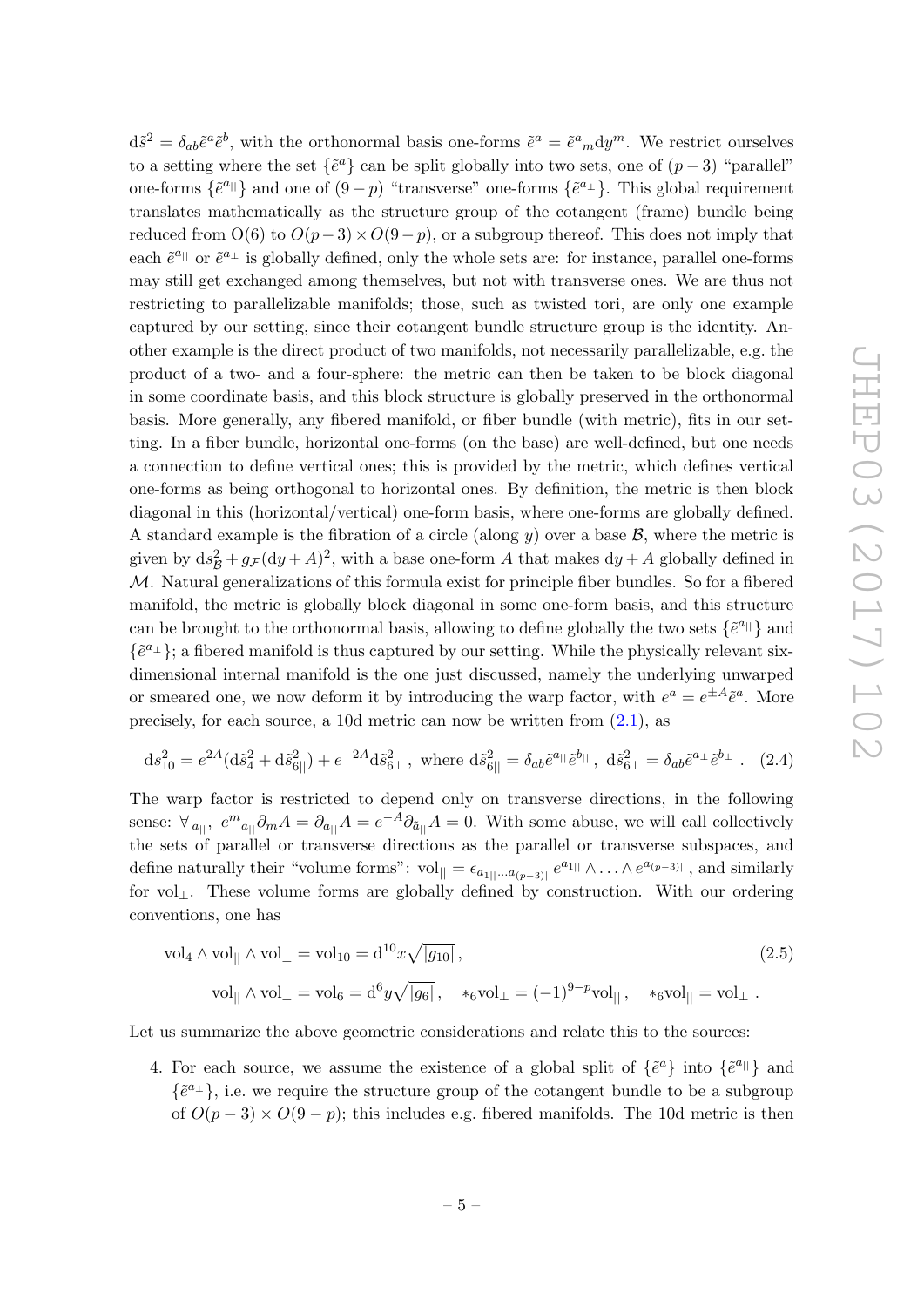given by [\(2.4\)](#page-5-0), and one defines accordingly the (global) volume forms vol<sub>||</sub> and vol<sub>⊥</sub> satisfying the above properties. Finally, each source is considered to wrap its parallel subspace, meaning that its world-volume form is given by

<span id="page-6-5"></span>
$$
d^{p+1}\xi\sqrt{|i^*[g_{10}]|} = i^*[\text{vol}_4 \wedge \text{vol}_{||}].
$$
 (2.6)

<span id="page-6-2"></span>We finally specify two more restrictions on the sources and related geometry.

- 5. We consider all sources to be parallel, meaning having the same transverse directions. Note that for  $p = 3$ , this is not an assumption. As a consequence, the metric  $(2.4)$ specified for each source holds in general, using only one warp factor. We also recall that the coordinate dependence of  $d\tilde{s}_{6||}^2$ ,  $d\tilde{s}_{6\perp}^2$  has so far been left generic.
- <span id="page-6-4"></span>6. Even though most of our computations are done locally (with equations of motion), we will need in the very end to perform an integral. We will then require the transverse unwarped subspace to be a compact manifold without boundary.<sup>[2](#page-6-0)</sup> If for instance  $\mathcal M$  is a fibered manifold and the transverse subspace is the base, one can easily find examples where this property holds.

Thanks to these properties, the Bianchi identities (BI) for  $F_4^{10}$  and  $F_5^{10}$  impose  $f_4$  and  $f_5$  to be closed; then, the RR BI can be restricted to the internal forms  $F_k$  only, towards

$$
dF_k - H \wedge F_{k-2} = -\varepsilon_p 2\kappa_{10}^2 T_p \sum_{p-\text{sources}} c_p \,\delta_{9-p}^{\perp} = \varepsilon_p \frac{T_{10}}{p+1} \text{vol}_{\perp} \,,\tag{2.7}
$$
  
for  $0 \le k = 8 - p \le 5$ ,  $\varepsilon_p = (-1)^{p+1} (-1)^{\left[\frac{9-p}{2}\right]}$ ,

where  $F_{-1} = F_{-2} = 0$ , and one uses  $(A.12)$  for  $T_{10}$ . Given the right-hand side of  $(2.7)$ , we will need to project forms on the transverse directions. To that end, we introduce the following notations: for a form  $G$ , we denote its projection on the transverse directions with  $G|_{\perp}$  or  $(G)|_{\perp}$ , i.e. the form obtained by keeping only its components entirely along those directions. In addition, if G is a  $(9-p)$ -form,  $(G)$ <sub>⊥</sub> denotes the coefficient of this form on the transverse world-volume, i.e.  $G|_{\perp} = (G)_{\perp}$ vol<sub>⊥</sub>; one has equivalently  $(G)_{\perp} = *_{\perp} G|_{\perp}$ . We deduce that the BI  $(2.7)$  gives after projection

<span id="page-6-3"></span><span id="page-6-1"></span>
$$
(\mathrm{d}F_k)_{\perp} - (H \wedge F_{k-2})_{\perp} = \varepsilon_p \frac{T_{10}}{p+1} \; . \tag{2.8}
$$

<span id="page-6-0"></span><sup>&</sup>lt;sup>2</sup>The (naive) singularities at the sources loci, and the cut-off at the string scale required to stay in a valid supergravity regime, may raise some doubt on the use of this "no boundary" assumption, especially when getting close to the sources (see also [\[30\]](#page-29-11)). One should first note that this assumption is made on an unwarped space, described by  $\tilde{g}_{mn}$ , which intrinsically does not have any source-related singularity: if any, those are present in the warp factor, outside of  $\tilde{g}_{mn}$ . Secondly, when this assumption is used here to integrate a total derivative, the integrand is not a gauge potential (as e.g. in [\[30\]](#page-29-11)) but a flux and derivatives of warp factor. This integration is very close to the standard one of the Laplacian of the warp factor in the flux Bianchi identity, which always gives zero. We thus believe that the presence of sources does not affect here our use of this assumption.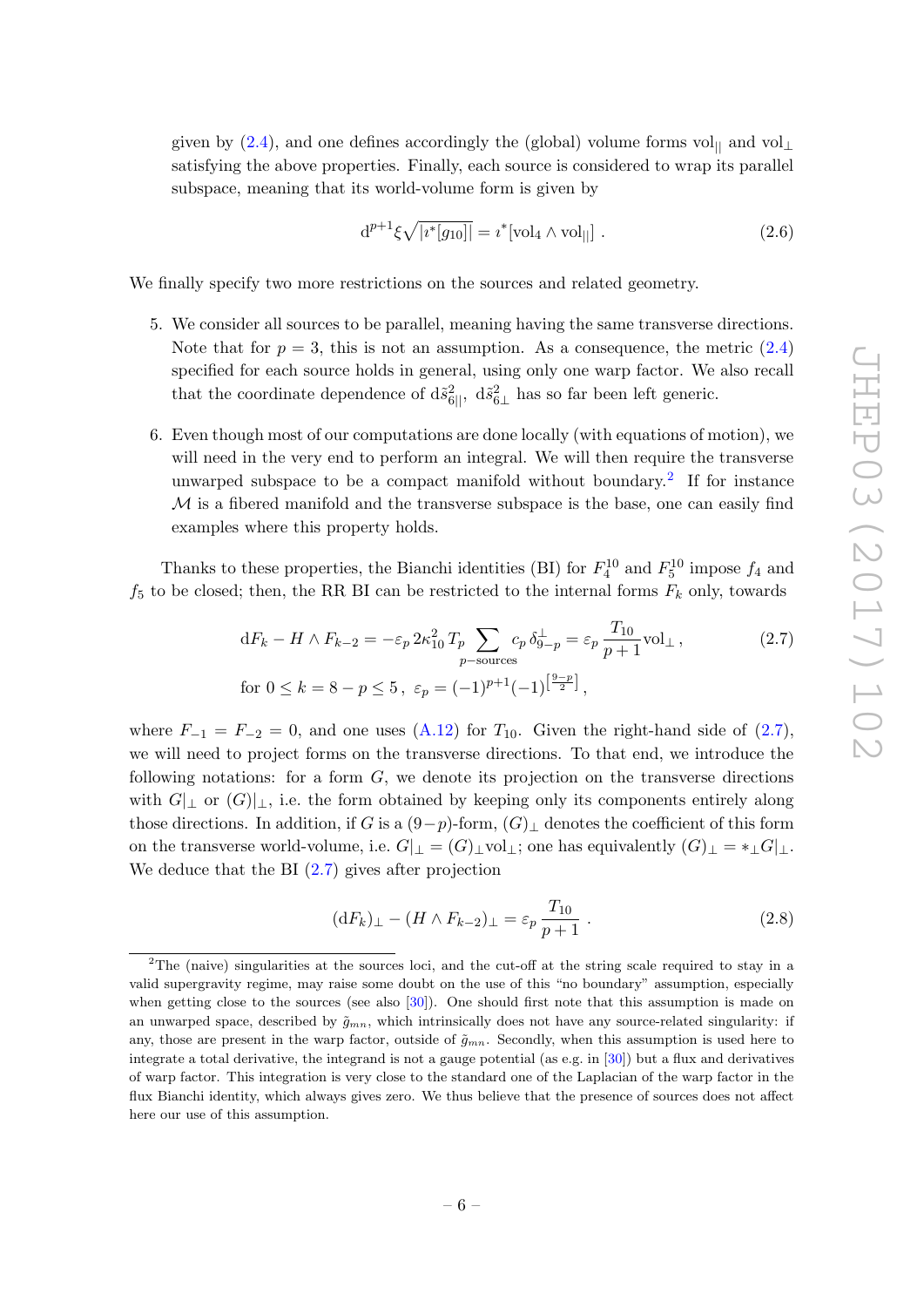Note that  $(H \wedge F_{k-2})|_{\perp} = H|_{\perp} \wedge F_{k-2}|_{\perp}$ . Using that  $A \wedge B = B \wedge A$  for forms A and B of same degree, we can show that  $*_{\perp}H|_{\perp} \wedge *_{\perp}F_{k-2}|_{\perp} = F_{k-2}|_{\perp} \wedge *_{\perp}^{2}H|_{\perp} = H|_{\perp} \wedge F_{k-2}|_{\perp}$ . From this we conclude, for any sign  $\varepsilon$ 

<span id="page-7-2"></span>
$$
\left| *_\perp H|_\perp + \varepsilon e^\phi F_{k-2}|_\perp \right|^2 = |H|_\perp|^2 + e^{2\phi} |F_{k-2}|_\perp|^2 + 2\varepsilon e^\phi (H \wedge F_{k-2})_\perp ,\tag{2.9}
$$

where the definition of the square is given below  $(A.5)$ . This formula and reasoning will be useful. For completeness, we give the fluxes' equations of motion (e.o.m.) expressed in terms of internal quantities, considering no source contribution to the b-field e.o.m.

$$
e^{-4A}d(e^{4A} *_{6} F_{q}) + H \wedge *_{6} F_{q+2} = 0 \quad (1 \le q \le 4), \tag{2.10}
$$

$$
e^{-4A}d(e^{4A-2\phi} *_{6} H) - \sum_{0 \le q \le 4} F_{q} \wedge *_{6} F_{q+2} = 0.
$$
 (2.11)

We turn to the dilaton e.o.m. and Einstein equation. We denote  $\mathcal{R}_{10} = g^{MN}\mathcal{R}_{MN}$ , and

$$
\mathcal{R}_4 = g^{MN} \mathcal{R}_{MN=\mu\nu}, \ \mathcal{R}_6 = g^{MN} \mathcal{R}_{MN=mn} = \mathcal{R}_{10} - \mathcal{R}_4, \ (\nabla \partial \phi)_4 = g^{MN=\mu\nu} \nabla_M \partial_N \phi \ . \tag{2.12}
$$

The dilaton e.o.m., the ten-dimensional Einstein trace, and the four-dimensional one.<sup>[3](#page-7-1)</sup> are

$$
2\mathcal{R}_{10} + e^{\phi} \frac{T_{10}}{p+1} - |H|^2 + 8(\Delta\phi - |\partial\phi|^2) = 0,
$$
\n(2.13)

$$
4\mathcal{R}_{10} + \frac{e^{\phi}}{2}T_{10} - |H|^2 - \frac{e^{2\phi}}{2}\sum_{q=0}^{6} (5-q)|F_q|^2 - 20|\partial\phi|^2 + 18\Delta\phi = 0,
$$
\n(2.14)

$$
\mathcal{R}_4 - 2\mathcal{R}_{10} - \frac{2e^{\phi}}{p+1}T_{10} + |H|^2 + e^{2\phi} \sum_{q=0}^6 |F_q|^2 + 2(\nabla\partial\phi)_4 + 8|\partial\phi|^2 - 8\Delta\phi = 0, \qquad (2.15)
$$

where one should only consider even/odd RR fluxes in IIA/IIB, and we used the above prop-erties (we only used Point [1](#page-4-2) through [4](#page-5-1) for the sources), giving in particular  $g^{MN}T_{MN=\mu\nu}$  $4T_{10}/(p+1)$ . These scalar equations will be combined to express  $\mathcal{R}_4$  in terms of a limited number of ingredients.

# <span id="page-7-0"></span>3 No de Sitter vacuum for  $O_7$ ,  $O_8$ , and more no-go theorems

Given the context presented in section [2,](#page-4-0) we prove here that there cannot be any de Sitter vacuum for  $p = 7, 8$  sources, and get constraints for the other p, that can be viewed as nogo theorems. We derive these results in ten dimensions; for  $p = 7, 8$ , this is done without

<span id="page-7-1"></span><sup>3</sup>Let us detail the indices counting for  $F_5^{10}$ : the four-dimensional trace selects the  $F_5^4$  piece giving

$$
\frac{g^{\mu\nu}}{2 \cdot 4!} F_{5\ \mu PQRS}^4 F_{5\ \nu}^{4\ PQRS} = \frac{g^{\mu\nu}}{2 \cdot 3!} F_{5\ \mu\pi\rho\tau s}^4 F_{5\ \nu}^{4\ \pi\rho\tau s}
$$
  
= 
$$
\frac{2}{4!} F_{5\ \mu\pi\rho\tau s}^4 F_{5\ \mu\pi\rho\tau s}^4 = \frac{2}{5 \cdot 4!} F_{5\ MPQRS}^4 F_{5\ WPQRS}^4 = 2|F_{5}|^2.
$$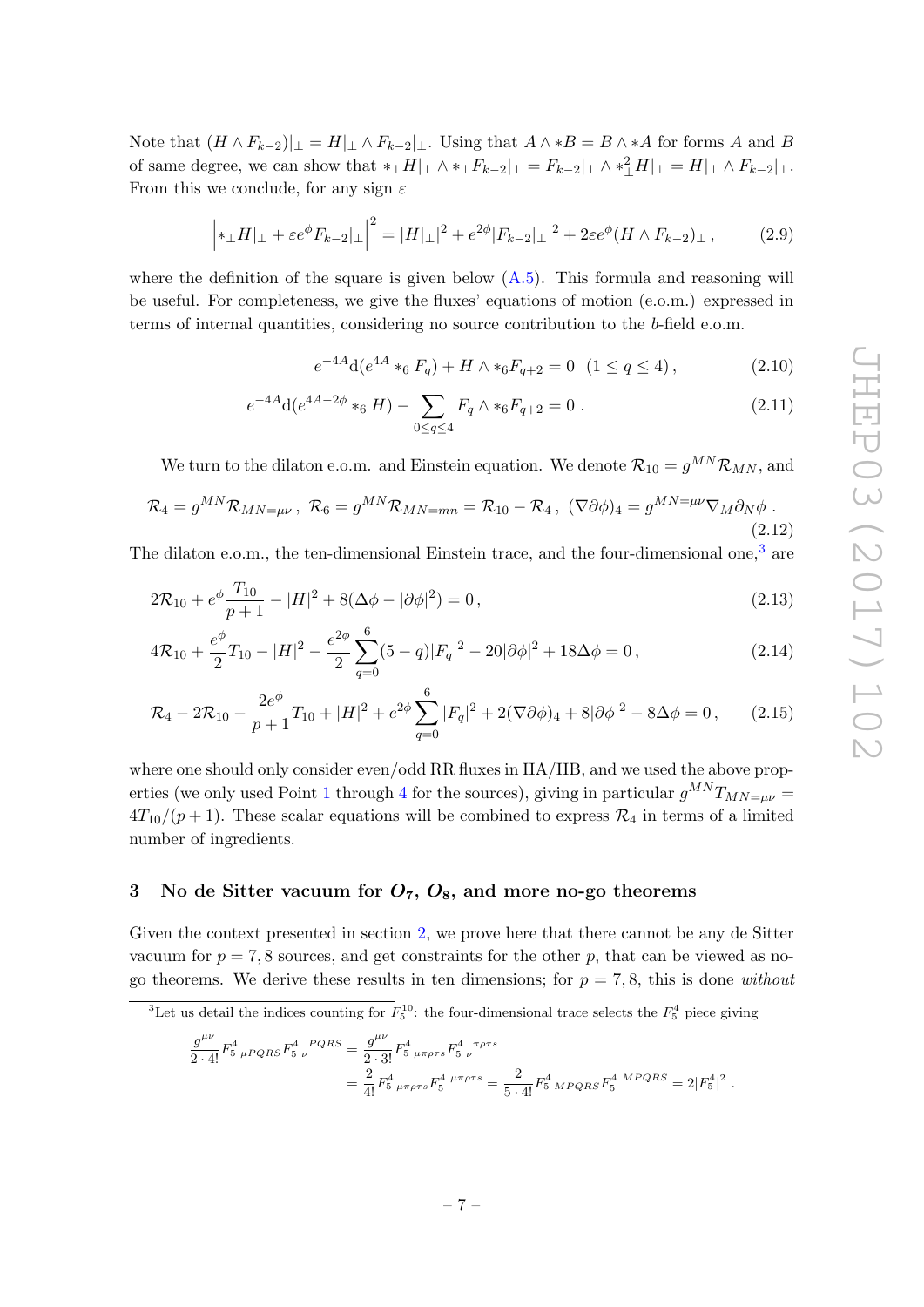smearing. This reproduces known results obtained in [\[26,](#page-28-14) [29\]](#page-29-12) from a four-dimensional approach, that uses conditions for a vacuum but also for its stability.

We proceed as in [\[8\]](#page-28-2): we first use the dilaton e.o.m. to eliminate  $T_{10}$  in respectively the ten- and four-dimensional traces; we get (with even/odd RR fluxes in IIA/IIB)

$$
(p-3)\left(-2\mathcal{R}_{10}+|H|^2+8|\partial\phi|^2-8\Delta\phi\right)+2|H|^2-e^{2\phi}\sum_{q=0}^6(5-q)|F_q|^2-2e^{2\phi}\Delta e^{-2\phi}=0\quad(3.1)
$$

$$
3\mathcal{R}_4 = -2\mathcal{R}_6 + |H|^2 - e^{2\phi} \sum_{q=0}^6 |F_q|^2 - 2(\nabla\partial\phi)_4 + 8|\partial\phi|^2 - 8\Delta\phi. \tag{3.2}
$$

with  $-2|\partial \phi|^2 + \Delta \phi = -\frac{1}{2}$  $\frac{1}{2}e^{2\phi}\Delta e^{-2\phi}$ . We now multiply [\(3.2\)](#page-8-2) by  $(p-3)$ , insert [\(3.1\)](#page-8-3) and get

<span id="page-8-4"></span>
$$
(p-3)\mathcal{R}_4 = -2|H|^2 + e^{2\phi} \sum_{q=0}^6 (8-q-p)|F_q|^2 + 2e^{2\phi} \Delta e^{-2\phi} - 2(p-3)(\nabla \partial \phi)_4. \tag{3.3}
$$

Now, the warp factor and dilaton terms need to be computed: this is done in appendix [C](#page-24-0) using the metric  $(2.1)$ . As mentioned there, we pick in this paper the following standard dilaton value, that provides natural simplifications

<span id="page-8-5"></span><span id="page-8-3"></span><span id="page-8-2"></span><span id="page-8-1"></span><span id="page-8-0"></span>
$$
e^{\phi} = g_s e^{A(p-3)},\tag{3.4}
$$

where  $g_s$  is a constant. This value might be derived for  $p = 7, 8$  from  $(3.3)$ , but we simply impose it here for all  $p$ . Note that this prevents us from capturing the non-perturbative F-theory solutions. As shown with  $(C.6)$ , this value allows to obtain

$$
(p-3)\mathcal{R}_4 - 2e^{2\phi}\Delta e^{-2\phi} + 2(p-3)(\nabla \partial \phi)_4 = (p-3)e^{-2A}\tilde{\mathcal{R}}_4,
$$
\n(3.5)

where  $\tilde{\mathcal{R}}_4$  is the four-dimensional Ricci scalar built from  $\tilde{g}_{\mu\nu}$ . We conclude in IIA and IIB

$$
\frac{(p-3)}{e^{2A}}\tilde{\mathcal{R}}_4 = -2|H|^2 + e^{2\phi}\left((8-p)|F_0|^2 + (6-p)|F_2|^2 + (4-p)|F_4|^2 + (2-p)|F_6|^2\right),\tag{3.6}
$$

$$
\frac{(p-3)}{e^{2A}}\tilde{\mathcal{R}}_4 = -2|H|^2 + e^{2\phi}\left((7-p)|F_1|^2 + (5-p)|F_3|^2 + (3-p)|F_5|^2\right). \tag{3.7}
$$

These equations have an interesting interpretation for  $p \neq 3$ : if the  $D_p$  and  $O_p$  source magnetically the flux  $F_k$ , the coefficient in front of  $F_k$  precisely vanishes [\[8\]](#page-28-2);  $\tilde{\mathcal{R}}_4$  is then only given by the non-sourced fluxes.

We now study the possibility of getting a de Sitter vacuum, i.e.  $\tilde{\mathcal{R}}_4 > 0$ . From  $(3.6)$ and  $(3.7)$ , the result is clear for  $p = 7, 8$ :

<span id="page-8-6"></span>There is no de Sitter vacuum for 
$$
p = 7
$$
 or  $p = 8$ . (3.8)

Let us make a comment: we only used combinations of e.o.m. which required Points [1,](#page-4-2) [2](#page-4-3) and [3,](#page-4-4) from section [2,](#page-4-0) on the sources. In particular, we did not require Point [5](#page-6-2) on the assumption of parallel sources. So this result on  $p = 7, 8$  could be extended to intersecting sources.

We now turn to the sources with  $3 \leq p \leq 6$  in the smeared limit, in which the dilaton and warp factor are taken constant. We denote collectively  $(\phi)$  the dilaton terms to be neglected.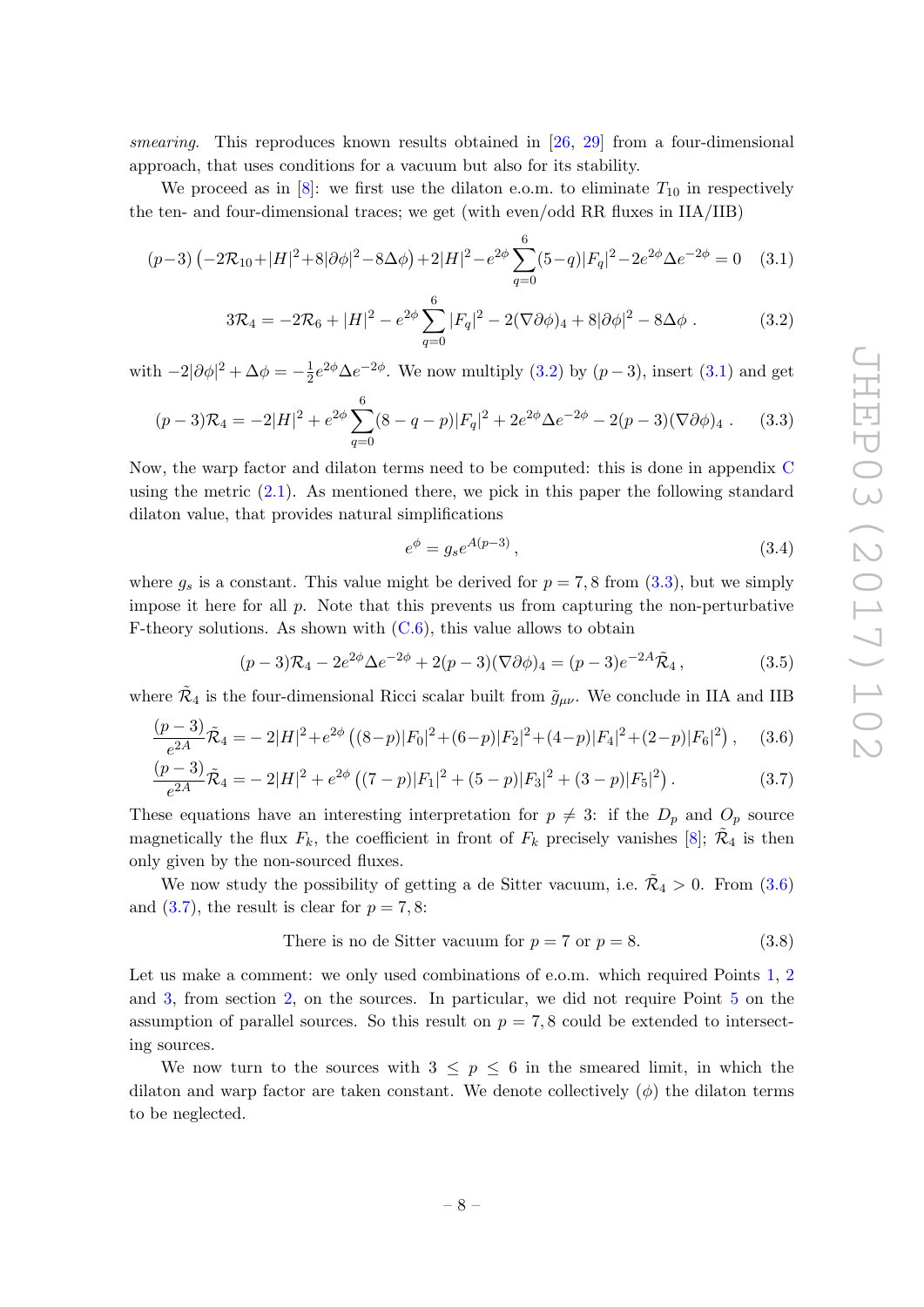•  $p = 6$ : equating  $(3.3)$  with  $(3.2)$ , we get  $(as$  in [\[45\]](#page-29-13))

$$
\frac{9}{2}\mathcal{R}_4 = 3\left(e^{2\phi} \left(|F_0|^2 - |F_4|^2 - 2|F_6|^2\right) - |H|^2\right) + (\phi)
$$
\n
$$
= -2\mathcal{R}_6 - e^{2\phi} \left(|F_2|^2 + 2|F_4|^2 + 3|F_6|^2\right) + (\phi) \tag{3.9}
$$

For de Sitter, one needs  $F_0 \neq 0$  and  $\mathcal{R}_6 < 0$  of sufficient magnitude to overtake the remaining possible non-zero terms, as pointed-out already in [\[23\]](#page-28-15).

•  $p = 5$ : equating three halves of  $(3.3)$  with  $(3.2)$ , we get

$$
4\mathcal{R}_4 = 4\left(e^{2\phi}(|F_1|^2 - |F_5|^2) - |H|^2\right) + (\phi) = -2\mathcal{R}_6 - e^{2\phi}(|F_3|^2 + 2|F_5|^2) + (\phi). \tag{3.10}
$$

For de Sitter, one needs  $F_1 \neq 0$  and  $\mathcal{R}_6 < 0$ , of sufficient magnitude.

•  $p = 4$ : equating three times [\(3.3\)](#page-8-4) with [\(3.2\)](#page-8-2), we get (as in [\[8\]](#page-28-2))

$$
\frac{7}{2}\mathcal{R}_4 = 7\left(e^{2\phi}(2|F_0|^2 + |F_2|^2 - |F_6|^2) - |H|^2\right) + (\phi)
$$
\n
$$
= -2\mathcal{R}_6 + e^{2\phi}(|F_0|^2 - |F_4|^2 - 2|F_6|^2) + (\phi) \tag{3.11}
$$

For de Sitter, one needs  $F_0 \neq 0$ , or  $F_2 \neq 0$  and  $\mathcal{R}_6 < 0$ , all of sufficient magnitude.

•  $p = 3$ : [\(3.3\)](#page-8-4) and [\(3.2\)](#page-8-2) give (using [\(3.4\)](#page-8-5) for the dilaton)

$$
3\mathcal{R}_4 = -2\mathcal{R}_6 + e^{2\phi}(|F_1|^2 - |F_5|^2), \quad 2e^{2\phi}|F_1|^2 = |H|^2 - e^{2\phi}|F_3|^2. \tag{3.12}
$$

For de Sitter, one needs  $\mathcal{R}_6 < 0$ , or  $F_1 \neq 0$  and  $H \neq 0$ , all of sufficient magnitude.

These are limited results, valid in the smeared limit. In the next section we will make use of the BI which will allow us to put further restrictions on the possibility of de Sitter vacua.

# <span id="page-9-0"></span>4 No de Sitter vacuum for  $O_3$ , no-go theorems for  $O_4$ ,  $O_5$ ,  $O_6$

#### <span id="page-9-1"></span>4.1 First manipulations

In section [3,](#page-7-0) we combined the e.o.m. to eliminate  $T_{10}$ . Here we will eliminate  $\mathcal{R}_{10}$  (or  $\mathcal{R}_6$ ), and make a further step by using the BI for  $T_{10}$ . Finally, we will use another equation, the trace of the Einstein equation along the internal parallel directions, to rewrite the result more conveniently: this will bring us to the no-go theorems.

We start by combining the dilaton e.o.m. and the four-dimensional trace to get

<span id="page-9-2"></span>
$$
\mathcal{R}_4 = e^{\phi} \frac{T_{10}}{p+1} - e^{2\phi} \sum_{q=0}^6 |F_q|^2 - 2(\nabla \partial \phi)_4 , \qquad (4.1)
$$

with even/odd RR fluxes in IIA/IIB. Note that in smeared limit where the dilaton and warp factor are constant, one concludes that de Sitter needs  $T_{10} > 0$  [\[20\]](#page-28-16); this requirement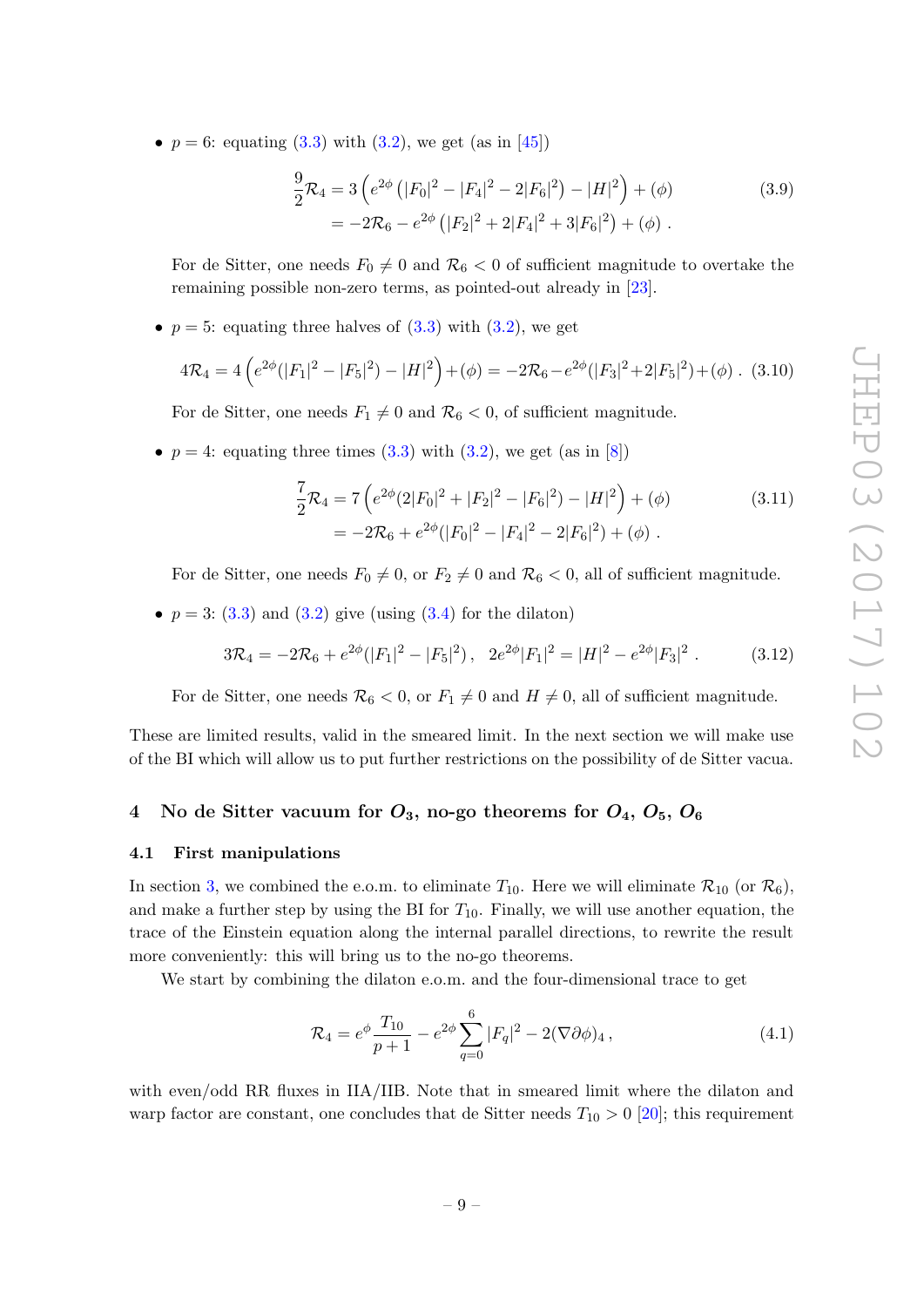not only means having  $O_p$ , but also that they contribute more than  $D_p$ . We now combine the dilaton e.o.m. with the ten-dimensional trace and get

<span id="page-10-5"></span><span id="page-10-2"></span>
$$
(p-3)e^{\phi} \frac{T_{10}}{p+1} + 2|H|^2 - e^{2\phi} \sum_{q=0}^{6} (5-q)|F_q|^2 - 8|\partial\phi|^2 + 4\Delta\phi = 0.
$$
 (4.2)

Equation [\(4.1\)](#page-9-2) is multiplied by  $-(p+1)$ , and added to [\(4.2\)](#page-10-2), giving

<span id="page-10-3"></span>
$$
\mathcal{R}_4 + 2(\nabla \partial \phi)_4 = -\frac{1}{p+1} \left( -8|\partial \phi|^2 + 4\Delta \phi - 4e^{\phi} \frac{T_{10}}{p+1} + 2|H|^2 + e^{2\phi} \sum_{q=0}^6 (p+q-4)|F_q|^2 \right). \tag{4.3}
$$

From now on, we use notations of  $(2.7)$ , where the magnetically sourced flux is  $F_k$  with  $0 \le k = 8 - p \le 5$ , and  $F_{-1} = F_{-2} = F_7 = F_8 = F_9 = F_{10} = F_{11} = 0$ . Then, [\(4.3\)](#page-10-3) gets rewritten as

$$
\mathcal{R}_4 + 2(\nabla \partial \phi)_4 = -\frac{2}{p+1} \bigg( -4|\partial \phi|^2 + 2\Delta \phi - 2e^{\phi} \frac{T_{10}}{p+1} + |H|^2 \qquad (4.4)
$$

$$
+ e^{2\phi} (|F_{k-2}|^2 + 2|F_k|^2 + 3|F_{k+2}|^2 + 4|F_{k+4}|^2 + 5|F_{k+6}|^2) \bigg) .
$$

We now use the BI projected on transverse directions  $(2.8)$  to replace  $T_{10}$ . With  $(2.9)$ , we get

$$
\mathcal{R}_4 + 2(\nabla \partial \phi)_4 = -\frac{2}{p+1} \bigg( -4|\partial \phi|^2 + 2\Delta \phi - 2\varepsilon_p e^{\phi} (dF_k)_\perp + \Big| *_\perp H|_\perp + \varepsilon_p e^{\phi} F_{k-2}|_\perp \Big|^2 \n+ |H|^2 - |H|_\perp|^2 + e^{2\phi} (|F_{k-2}|^2 - |F_{k-2}|_\perp|^2) \n+ e^{2\phi} (2|F_k|^2 + 3|F_{k+2}|^2 + 4|F_{k+4}|^2 + 5|F_{k+6}|^2) \bigg) .
$$
\n(4.5)

Let us make a few comments. In the smeared limit, the only term in the right-hand side with indefinite sign is  $(dF_k)_\perp$ . There are thus two interesting subcases to mention. First, we get

<span id="page-10-0"></span>There is no (smeared) de Sitter vacuum if in the smeared limit  $(dF_k)_\perp \to 0$ . (4.6)

For instance, in the Minkowski vacua of [\[43,](#page-29-9) [46\]](#page-29-14),  $F_k$  is only given by a  $\partial A$  which vanishes in the smeared limit. Deformations of the vacuum preserving this property will then not give de Sitter. Second, as derived in appendix [B,](#page-22-0) Minkowski vacua with calibrated sources satisfy

<span id="page-10-4"></span><span id="page-10-1"></span>
$$
F_k = (-1)^p \varepsilon_p e^{-4A} *_{6} d\left(e^{4A - \phi} \text{vol}_{||}\right) \tag{4.7}
$$

This calibration condition, related to the source energy minimization, is automatically satisfied in Minkowski supersymmetric vacua  $[47]$ . From  $(4.7)$ , one can show

<span id="page-10-6"></span>
$$
\int_{\mathcal{M}} 2e^{\phi} \varepsilon_p f \, (\mathrm{d}F_k)_{\perp} \text{vol}_6 = \int_{\mathcal{M}} 2e^{2\phi} f \, |F_k|^2 \, \text{vol}_6 \,, \tag{4.8}
$$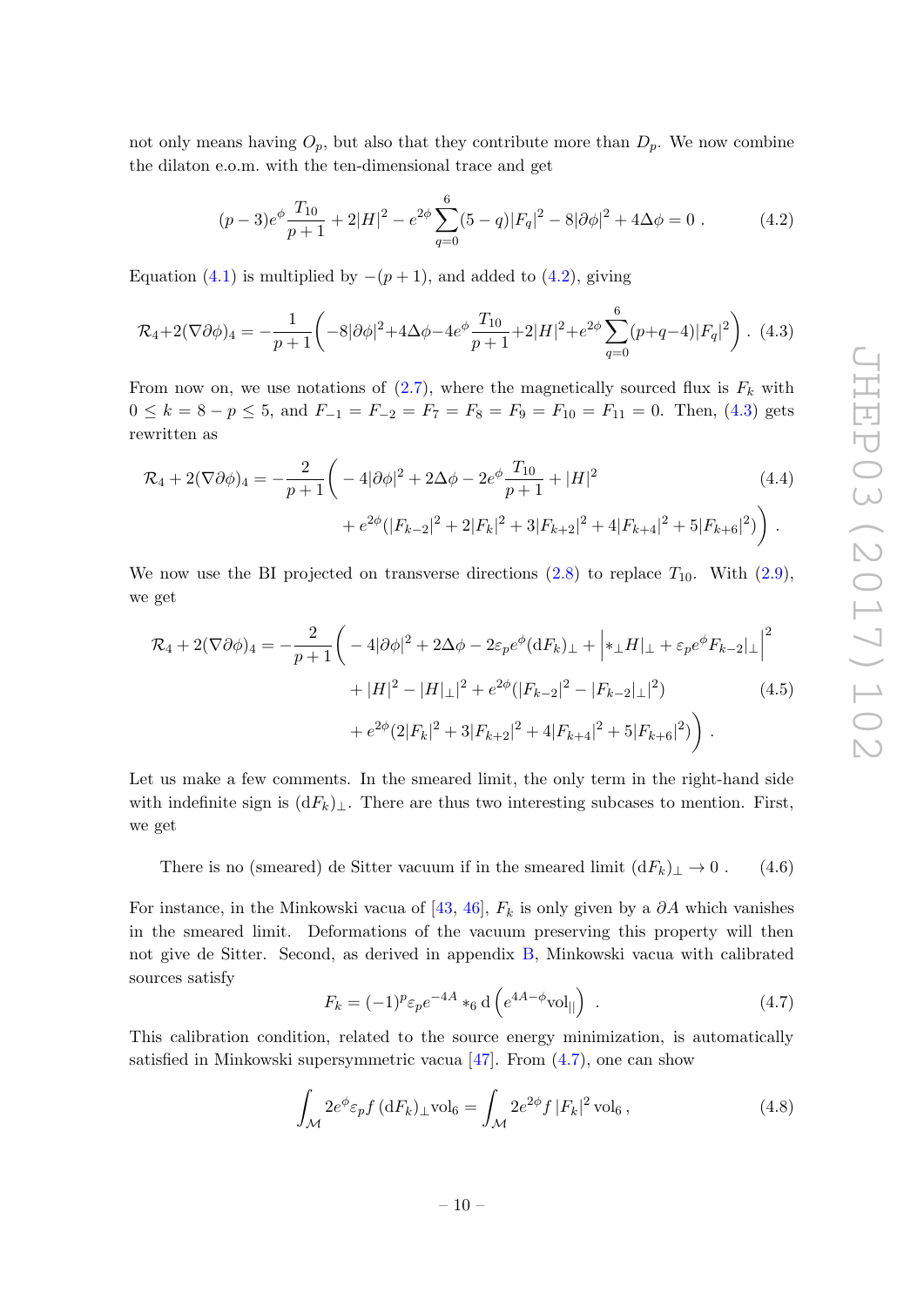with  $f = e^{4A-2\phi}$ . Upon integration, the  $(dF_k)_\perp$  term in  $(4.5)$  is then compensated by the  $|F_k|^2$  one, which leads us to conclude on de Sitter in the smeared limit

There is no (smeared) de Sitter vacuum if sources are Minkowski-calibrated, (4.9) i.e. if [\(4.7\)](#page-10-4) holds.

For instance, deforming a supersymmetric Minkowski vacuum while preserving [\(4.7\)](#page-10-4), by e.g. adding more fluxes or changing part of the geometry, will not give de Sitter.

To go further, we need to characterise  $(dF_k)_\perp$ . To that end, we use the orthonormal basis: the internal metric is expressed with vielbeins as  $g_{mn} = e^a{}_m e^b{}_n \delta_{ab}$  and we denote  $\partial_a = e^m{}_a \partial_m$ ,  $e^a = e^a{}_m dy^m$ . In the following we will refer to the Latin indices starting with a as flat indices. The "geometric flux"  $f^a{}_{bc}$  is defined as

<span id="page-11-3"></span><span id="page-11-0"></span>
$$
de^{a} = -\frac{1}{2} f^{a}{}_{bc} e^{b} \wedge e^{c} \iff f^{a}{}_{bc} = 2 e^{a}{}_{m} \partial_{[b} e^{m}{}_{c]} = -2 e^{m}{}_{[c} \partial_{b]} e^{a}{}_{m} . \tag{4.10}
$$

In section [2,](#page-4-0) we further introduced the parallel and transverse flat indices, together with the metric  $(2.4)$ . We thus decompose  $F_k$  on its parallel or transverse (flat) components

$$
F_k = \frac{1}{k!} F_{k \ a_{1\perp} \ldots a_{k\perp}}^{(0)} e^{a_{1\perp}} \wedge \ldots \wedge e^{a_{k\perp}} + \frac{1}{(k-1)!} F_{k \ a_{1\parallel} \ldots a_{k\perp}}^{(1)} e^{a_{1\parallel}} \wedge e^{a_{2\perp}} \wedge \ldots \wedge e^{a_{k\perp}} + \ldots, \tag{4.11}
$$

where terms with at least two parallel directions have been left out. By definition,  $F_k^{(0)}$  =  $F_k|_{\perp}$ ; we also take for convenience  $F_0 = F_0|_{\perp}$  and  $F_0^{(1)} = 0$ . One deduces

<span id="page-11-2"></span><span id="page-11-1"></span>
$$
(\mathrm{d}F_k)|_{\perp} = (\mathrm{d}F_k^{(0)})|_{\perp} + (\mathrm{d}F_k^{(1)})|_{\perp}, \quad (\mathrm{d}F_k^{(1)})|_{\perp} = (\iota_{\partial_{a_{||}}}F_k^{(1)}) \wedge (\mathrm{d}e^{a_{||}})|_{\perp}, \tag{4.12}
$$

with  $\iota_V$  the contraction by a vector V, e.g.  $\iota_{\partial_{a_{||}}}e^{b_{||}} = \delta_{a_{||}}^{b_{||}}$ , and  $(\mathrm{d}e^{a_{||}})|_{\perp} = -\frac{1}{2}$  $\frac{1}{2} f^{a_{||}}{}_{b_{\perp}c_{\perp}} e^{b_{\perp}} \wedge$  $e^{c_{\perp}}$ . Proceeding similarly to  $(2.9)$ , we further have

$$
\sum_{a_{||}} \left| *_{\perp} (\mathrm{d}e^{a_{||}}) \right|_{\perp} - \varepsilon_p e^{\phi} (\iota_{\partial_{a_{||}}} F_k^{(1)}) \Big|^2 = \sum_{a_{||}} e^{2\phi} |(\iota_{\partial_{a_{||}}} F_k^{(1)})|^2 + \sum_{a_{||}} |(\mathrm{d}e^{a_{||}}) |_{\perp}|^2
$$
(4.13)  

$$
- 2\varepsilon_p e^{\phi} ((\iota_{\partial_{a_{||}}} F_k^{(1)}) \wedge (\mathrm{d}e^{a_{||}}) |_{\perp})_{\perp}
$$

with 
$$
\sum_{a_{||}} e^{2\phi} |(\iota_{\partial_{a_{||}}} F_k^{(1)})|^2 = e^{2\phi} |F_k^{(1)}|^2, \quad \sum_{a_{||}} |(\mathrm{d} e^{a_{||}})|_{\perp}|^2 = \frac{1}{2} \delta^{be} \delta^{cf} \delta_{ad} f^{a_{||}}{}_{b_{\perp}c_{\perp}} f^{d_{||}}{}_{e_{\perp}f_{\perp}}.
$$

We thus reconstruct interesting squares from  $(dF_k)_\perp$  at the cost of introducing the geometric contributions  $| (de^{a_{\parallel}}) |_{\perp} |^2$ . Those actually appear in curvature terms, present in the trace of the Einstein equation  $(A.15)$  or  $(A.16)$  along internal parallel flat directions. So we turn to this trace, and denote  $\mathcal{R}_{6\parallel}$  the trace of the ten-dimensional Ricci tensor along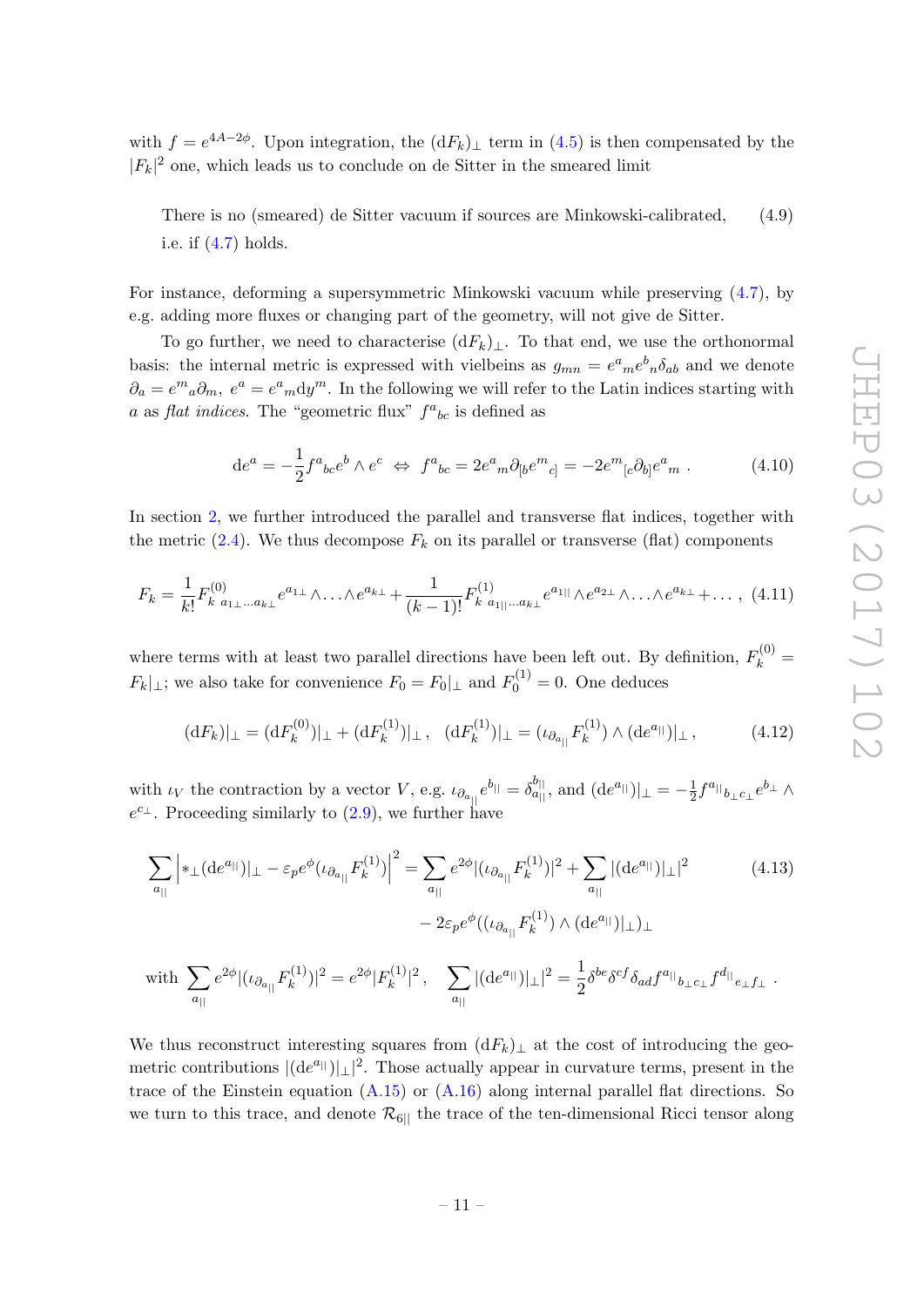internal parallel flat directions. We obtain

<span id="page-12-3"></span>
$$
\mathcal{R}_{6||} + 2(\nabla \partial \phi)_{6||} = \frac{p-3}{4} \left( \mathcal{R}_{4} + 2(\nabla \partial \phi)_{4} + 2e^{2\phi} |F_{6}|^{2} \right)
$$
\n
$$
+ \frac{1}{2} \left( |H|^{2} - |H|_{\perp}|^{2} + e^{2\phi} (|F_{2}|^{2} - |F_{2}|_{\perp}|^{2} + |F_{4}|^{2} - |F_{4}|_{\perp}|^{2} \right)
$$
\n
$$
\mathcal{R}_{6||} + 2(\nabla \partial \phi)_{6||} = \frac{p-3}{4} \left( \mathcal{R}_{4} + 2(\nabla \partial \phi)_{4} + e^{2\phi} |F_{5}|^{2} \right)
$$
\n
$$
+ \frac{1}{2} \left( |H|^{2} - |H|_{\perp}|^{2} + e^{2\phi} (|F_{1}|^{2} - |F_{1}|_{\perp}|^{2} + |F_{3}|^{2} - |F_{3}|_{\perp}|^{2} \right)
$$
\n
$$
+ \frac{1}{4} e^{2\phi} \left( |F_{5}|^{2} - |F_{5}|_{\perp}|^{2} - |*_{6} F_{5}|^{2} + |(*_{6} F_{5})|_{\perp}|^{2} \right),
$$
\n
$$
(4.14)
$$
\n
$$
(4.15)
$$

where we used the four-dimensional trace of the Einstein equation for terms in  $p-3$ . The above is valid for  $0 \leq k = 8 - p \leq 5$ ; for  $p = 3$  where all internal directions are transverse, we take as a definition of the left-hand side that it vanishes. A generic rewriting of the above is

<span id="page-12-0"></span>
$$
2\mathcal{R}_{6||} + 4(\nabla\partial\phi)_{6||} - \frac{p-3}{2} (\mathcal{R}_{4} + 2(\nabla\partial\phi)_{4}) = |H|^{2} - |H|_{\perp}|^{2} + e^{2\phi} (|F_{k-2}|^{2} - |F_{k-2}|_{\perp}|^{2})
$$

$$
+ e^{2\phi} (|F_{k}|^{2} - |F_{k}|_{\perp}|^{2} + |F_{k+2}|^{2} + (9-p)|F_{k+4}|^{2})
$$

$$
+ 5|F_{k+6}|^{2} + \frac{1}{2} (|(*_{6}F_{5})|_{\perp}|^{2} - |F_{5}|_{\perp}|^{2})
$$
(4.16)

where the  $F_5$  terms should only be considered in IIB, we took the same conventions as for [\(4.4\)](#page-10-5), and used that  $F_5|_{\perp} = 0$  for  $p = 5, 7, F_4|_{\perp} = 0$  for  $p = 6, 8, F_3|_{\perp} = 0$  for  $p = 7$ ,  $F_2|_{\perp} = 0$  for  $p = 8$ . We now combine [\(4.16\)](#page-12-0) with [\(4.5\)](#page-10-1) to get

<span id="page-12-1"></span>
$$
2\mathcal{R}_4 + 4(\nabla\partial\phi)_4 = -\left(-4|\partial\phi|^2 + 2\Delta\phi + \left|*_\perp H\right|_\perp + \varepsilon_p e^{\phi} F_{k-2}\Big|_\perp\right|^2 \qquad (4.17)
$$

$$
+ 2\mathcal{R}_{6||} + 4(\nabla\partial\phi)_{6||} - 2\varepsilon_p e^{\phi} (dF_k)_\perp + e^{2\phi} \left(|F_k|^2 + |F_k|_\perp|^2\right)
$$

$$
+ e^{2\phi} \left(2|F_{k+2}|^2 + (p-5)|F_{k+4}|^2 + \frac{1}{2}(|F_5|_\perp|^2 - |(*_6F_5)|_\perp|^2)\right).
$$

One can verify that the last line of  $(4.17)$  is always positive; we are now interested in the second line. First, we determine in appendix [C](#page-24-0) the expression for  $\mathcal{R}_{6||}$ , which combined to the other warp factor and dilaton contributions gives

<span id="page-12-2"></span>
$$
2\mathcal{R}_4 + 4(\nabla\partial\phi)_4 - 4|\partial\phi|^2 + 2\Delta\phi + 4(\nabla\partial\phi)_{6||} + 2\mathcal{R}_6||
$$
\n
$$
= 2e^{-2A}\tilde{\mathcal{R}}_4 + 2\mathcal{R}_{||} + 2\mathcal{R}_{||}^{\perp} + \sum_{a_{||}} |(\mathrm{d}e^{a_{||}})|_{\perp}|^2 + 2e^{6A}\tilde{\Delta}_{\perp}e^{-4A} - 2e^{10A}|\widetilde{\mathrm{d}e^{-4A}}|^2.
$$
\n
$$
(4.18)
$$

This is derived in [\(C.24\)](#page-27-3) and [\(C.20\)](#page-26-0), and the curvature terms  $\mathcal{R}_{\parallel}$  and  $\mathcal{R}_{\parallel}^{\perp}$  are defined in  $(C.13)$  and  $(C.14)$ . We used, for simplicity, Point [6](#page-6-4) on sources in section [2](#page-4-0) requiring the transverse (unwarped) subspace to be a compact manifold, without boundary. Combining [\(4.18\)](#page-12-2) with  $(dF_k^{(1)})$  $(k^{(1)})_{\perp}$  will simplify, given [\(4.13\)](#page-11-1) and as initially motivated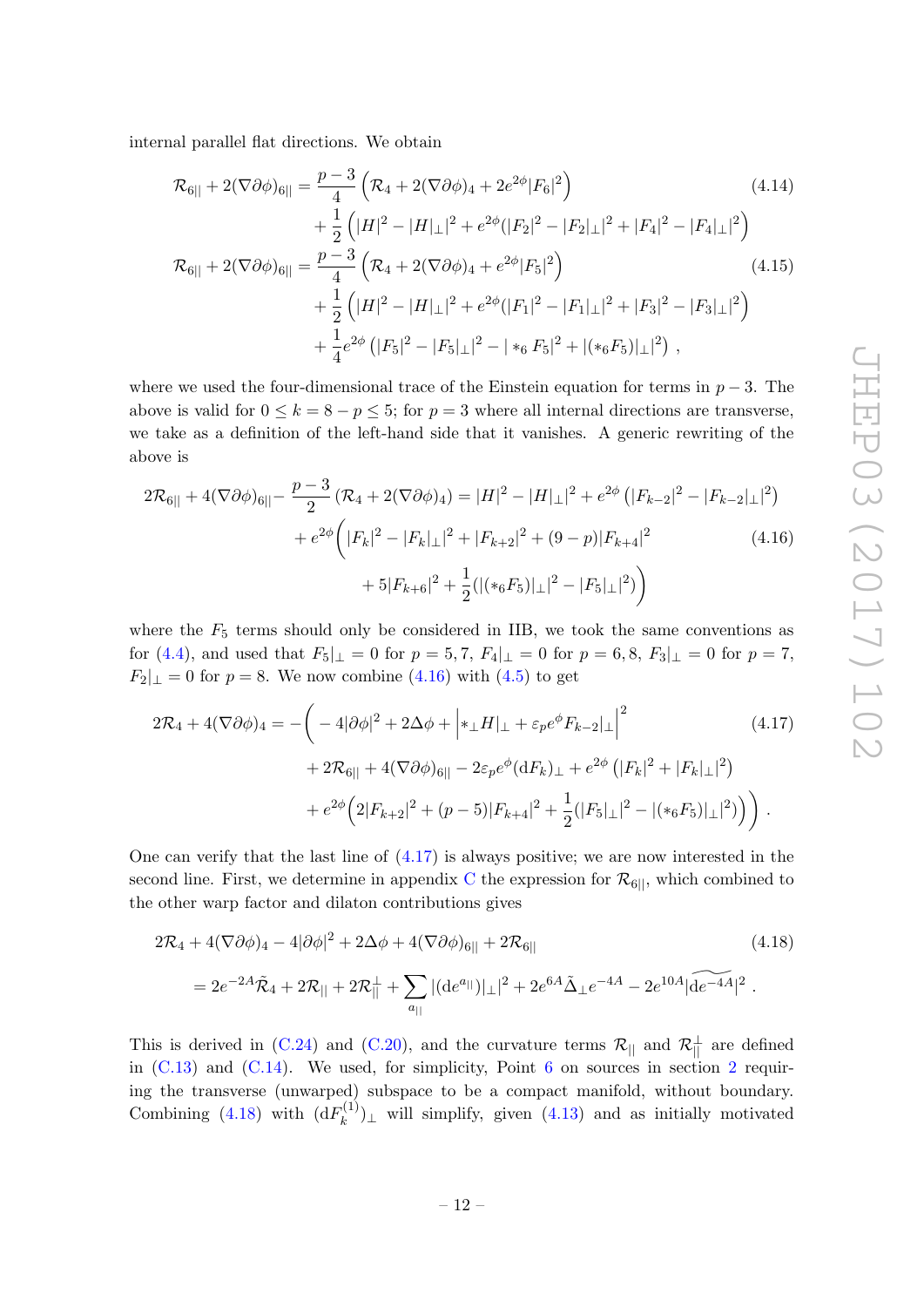there. The remaining  $(dF_k^{(0)})$  $(k_n^{(0)})$ <sub>⊥</sub> will combine interestingly with the warp factor terms, and  $|F_k|_{\perp}|^2 = |F_k^{(0)}|$  $\sum_{k=0}^{\lfloor n/2 \rfloor}$ . To that end we introduce  $(G)_{\tilde{\perp}}$ , an analogous coefficient to  $(G)_{\perp}$ (defined above  $(2.8)$ ) on the smeared transverse subspace (i.e. for  $A = 0$ )

<span id="page-13-2"></span>
$$
G|_{\perp} = (G)_{\tilde{\perp}} \widetilde{\text{vol}}_{\perp}, \ (G)_{\tilde{\perp}} = \tilde{\ast}_{\perp} G|_{\perp}, \ (G)_{\tilde{\perp}} = (G)_{\perp} e^{A(p-9)} . \tag{4.19}
$$

We then have  $\tilde{\Delta}_{\perp}e^{-4A} = \tilde{*}_{\perp}d(\tilde{*}_{\perp}de^{-4A}) = (d(\tilde{*}_{\perp}de^{-4A}))_{\perp}$ , and  $e^{\phi}(dF_k^{(0)})$  $\binom{n^{(U)}}{k}_{\perp}$  =  $e^{6A}g_s(\mathrm{d}F_k^{(0)}$  $(k^{(0)})_{\tilde{\perp}}$ . We also make use of the rewriting [\(C.25\)](#page-27-4) that gives

<span id="page-13-1"></span><span id="page-13-0"></span>
$$
e^{2\phi} |F_k^{(0)}|^2 = e^{2\phi} |g_s^{-1} \tilde{\ast}_\perp \mathrm{d} e^{-4A} - \varepsilon_p F_k^{(0)}|^2 + e^{10A} |\widetilde{\mathrm{d} e^{-4A}}|^2 + e^{-2A} \left( \mathrm{d} \left( e^{8A} \tilde{\ast}_\perp \mathrm{d} e^{-4A} - e^{8A} \varepsilon_p g_s F_k^{(0)} \right) \right)_{\tilde{\perp}} - e^{6A} \left( \mathrm{d} \left( \tilde{\ast}_\perp \mathrm{d} e^{-4A} - \varepsilon_p g_s F_k^{(0)} \right) \right)_{\tilde{\perp}}.
$$
\n(4.20)

Combining  $(4.17)$  with  $(4.12)$ ,  $(4.13)$ ,  $(4.18)$  and  $(4.20)$  finally leads to

$$
2e^{-2A}\tilde{\mathcal{R}}_{4} = -\left| *_{\perp}H\right|_{\perp} + \varepsilon_{p}e^{\phi}F_{k-2}\left|_{\perp}\right|^{2} - 2e^{2\phi}\left|g_{s}^{-1}\tilde{*}_{\perp}\mathrm{d}e^{-4A} - \varepsilon_{p}F_{k}^{(0)}\right|^{2}
$$
\n
$$
-\sum_{a_{||}}\left| *_{\perp}(\mathrm{d}e^{a_{||}})\right|_{\perp} - \varepsilon_{p}e^{\phi}(\iota_{\partial_{a_{||}}}F_{k}^{(1)})\right|^{2} - 2\mathcal{R}_{||} - 2\mathcal{R}_{||}^{\perp}
$$
\n
$$
- 2e^{-2A}\left(\mathrm{d}\left(e^{8A}\tilde{*}_{\perp}\mathrm{d}e^{-4A} - e^{8A}\varepsilon_{p}g_{s}F_{k}^{(0)}\right)\right)_{\perp}
$$
\n
$$
- e^{2\phi}\left(|F_{k}|^{2} - |F_{k}^{(0)}|^{2} - |F_{k}^{(1)}|^{2} + 2|F_{k+2}|^{2}\right)
$$
\n
$$
+ (p-5)|F_{k+4}|^{2} + \frac{1}{2}(|F_{5}|\perp|^{2} - |(*_{6}F_{5})|\perp|^{2})\right)
$$
\n(4.21)

For clarity, we detail the last two lines of  $(4.21)$ , i.e. the  $-(\text{flux})^2$  contribution

$$
p = 3: -e^{2\phi}(\text{fluxes}) = 0 \tag{4.22}
$$

$$
p = 4: -e^{2\phi}(\text{fluxes}) = -2e^{2\phi}|F_6|^2
$$
\n(4.23)

$$
p = 5: \ -e^{2\phi}(\text{fluxes}) = -e^{2\phi}\left(|F_3|^2 - |F_3^{(0)}|^2 - |F_3^{(1)}|^2 + 2|F_5|^2 - \frac{1}{2}|(*_6F_5)|_{\perp}|^2\right) \tag{4.24}
$$

$$
p = 6: -e^{2\phi}(\text{fluxes}) = -e^{2\phi}\left(|F_2|^2 - |F_2^{(0)}|^2 - |F_2^{(1)}|^2 + 2|F_4|^2 + |F_6|^2\right)
$$
(4.25)

$$
p = 7: \ -e^{2\phi}(\text{fluxes}) = -2e^{2\phi}\left(|F_3|^2 + |F_5|^2 - \frac{1}{4}|(*_6F_5)|_{\perp}|^2\right) \tag{4.26}
$$

$$
p = 8: -e^{2\phi}(\text{fluxes}) = -e^{2\phi}\left(2|F_2|^2 + 3|F_4|^2\right). \tag{4.27}
$$

One has  $|F_k|^2 - |F_k^{(0)}|$  $|k^{(0)}|^2 - |F_k^{(1)}|$  $|F_5|^2 \ge 0$  and  $|F_5|^2 = |*_6 F_5|^2 \ge |(*_6 F_5)| \perp |^2$ , so these two lines always give a negative (semi-)definite contribution to  $\tilde{\mathcal{R}}_4$ .

We now integrate  $(4.21)$  (times  $\frac{e^{2A}}{2}$  $\frac{24}{2}$ ) over the six-dimensional underlying, unwarped or smeared, manifold  $\widetilde{\mathcal{M}}$ , considered compact (without boundary). Concretely, this amounts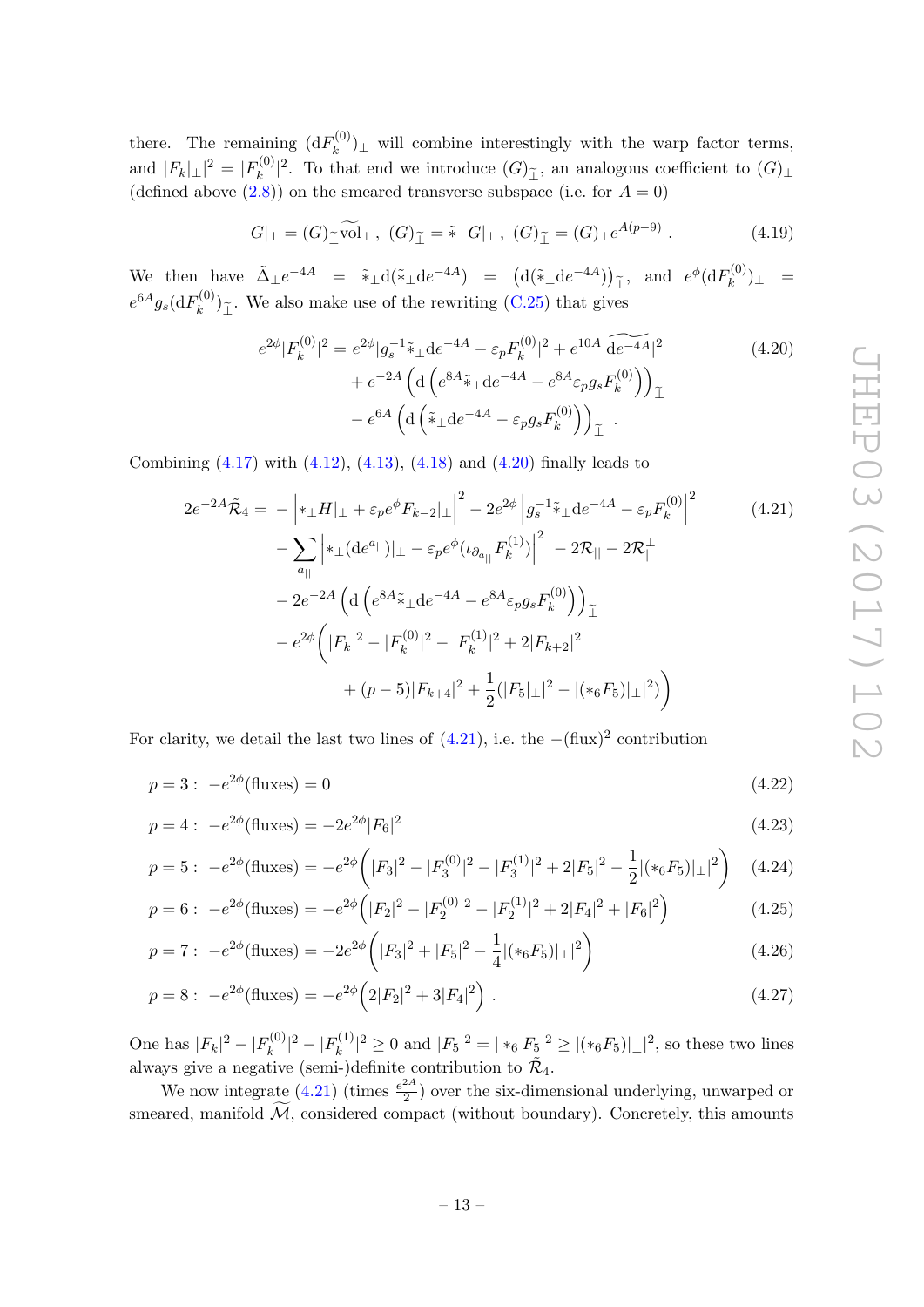to multiply the expression by the unwarped six-dimensional volume form  $\mathrm{vol}_6$  and integrate. Thanks to [\(2.5\)](#page-5-2), this form is equal to vol<sub> $|| \wedge$ </sub> vol  $\bot$ . Let us focus on the total derivative term: for convenience, we denote the form under the derivative  $I_{8-p} = e^{8A} \tilde{*}_\perp d e^{-4A} - e^{8A} \varepsilon_p g_s F_k^{(0)}$  $\frac{1}{k}$ . This  $(8 - p)$ -form is along the transverse subspace. One has

$$
\int_{\widetilde{\mathcal{M}}} \widetilde{\text{vol}}_6 \left( \mathrm{d}I_{8-p} \right)_{\widetilde{\perp}} = \int_{\widetilde{\mathcal{M}}} \widetilde{\text{vol}}_{||} \wedge \left( \mathrm{d}I_{8-p} \right) |_{\perp} = \int_{\widetilde{\mathcal{M}}} \widetilde{\text{vol}}_{||} \wedge \mathrm{d}I_{8-p} = (-1)^p \int_{\widetilde{\mathcal{M}}} \mathrm{d} \widetilde{\text{vol}}_{||} \wedge I_{8-p}
$$
\n
$$
= (-1)^{p+1} \int_{\widetilde{\mathcal{M}}} \widetilde{f}^{a_{||}}_{b_{\perp} a_{||}} \widetilde{e}^{b_{\perp}} \wedge \widetilde{\text{vol}}_{||} \wedge I_{8-p} . \tag{4.28}
$$

Thanks again to Point  $6$  on the sources in section [2,](#page-4-0) i.e. the transverse (unwarped) subspace is a compact manifold without boundary, one gets  $\tilde{f}^{a_\perp}{}_{d_\perp a_\perp} = -\tilde{f}^{a_\parallel}{}_{d_\perp a_\parallel} = 0$  (see also appendix  $C$ , so the above vanishes. In other words, the total derivative in  $(4.21)$  is integrated to give zero,  $4$  resulting in

$$
\tilde{\mathcal{R}}_4 \int_{\widetilde{\mathcal{M}}} \widetilde{\text{vol}}_6 = - \int_{\widetilde{\mathcal{M}}} \widetilde{\text{vol}}_6 \frac{e^{2A}}{2} \bigg( \left| *_{\perp} H \right|_{\perp} + \varepsilon_p e^{\phi} F_{k-2} |_{\perp} \right|^2 + 2e^{2\phi} \left| g_s^{-1} \tilde{*}_{\perp} \text{d} e^{-4A} - \varepsilon_p F_k^{(0)} \right|^2 \n+ \sum_{a_{||}} \left| *_{\perp} (\text{d} e^{a_{||}}) |_{\perp} - \varepsilon_p e^{\phi} (\iota_{\partial_{a_{||}}} F_k^{(1)}) \right|^2 + 2\mathcal{R}_{||} + 2\mathcal{R}_{||}^{\perp} \n+ e^{2\phi} \bigg( |F_k|^2 - |F_k^{(0)}|^2 - |F_k^{(1)}|^2 + 2|F_{k+2}|^2 \qquad (4.29) \n+ (p-5) |F_{k+4}|^2 + \frac{1}{2} (|F_5|_{\perp}|^2 - |(*_6 F_5)|_{\perp}|^2) \bigg) \bigg)
$$

#### <span id="page-14-0"></span>4.2 No-go theorems

From [\(4.29\)](#page-14-2), we conclude straightforwardly on the no-go theorem

There is no de Sitter vacuum for  $p = 4, 5$ , or 6, if the curvature terms vanish (4.30) or are positive, i.e. for  $\mathcal{R}_{||} + \mathcal{R}_{||}^{\perp} \geq 0$ .

We recall that  $\mathcal{R}_{\parallel}$  and  $\mathcal{R}_{\parallel}^{\perp}$  are defined in [\(C.13\)](#page-25-1) and [\(C.14\)](#page-25-2). This no-go theorem [\(4.30\)](#page-14-3) is actually valid for all  $3 \leq p \leq 8$ , as is  $(4.29)$ . But we proved the complete absence of de Sitter vacuum for  $p = 7, 8$  in  $(3.8)$ , while for  $p = 3$ , since all directions are transverse, one has by definition  $\mathcal{R}_{\parallel} = \mathcal{R}_{\parallel}^{\perp} = 0$ . This leads us to

<span id="page-14-4"></span><span id="page-14-3"></span><span id="page-14-2"></span>There is no de Sitter vacuum for 
$$
p = 3
$$
. (4.31)

This result was already obtained in [\[35\]](#page-29-2). In type IIB, the  $\tilde{\mathcal{R}}_4$  expression [\(4.21\)](#page-13-0) has been obtained combining  $(4.5)$  with  $(4.15)$ , with various rewritings. As indicated below  $(4.15)$ ,

<span id="page-14-1"></span><sup>&</sup>lt;sup>4</sup>Given Point [6](#page-6-4) on the sources in section [2,](#page-4-0) and that  $\widetilde{\text{vol}}_{\perp}$  is globally defined, one may also integrate directly over the unwarped transverse subspace. Physically, it is reasonable to assume that  $I_{8-p}$  is globally defined, since it is not made of e.g. a gauge potential but rather a flux and derivative of the warp factor; the total derivative would then be integrated to give zero. However, one may worry about the dependence of the fields on internal non-transverse directions, also in the other terms of  $(4.21)$ . So we rather integrate over  $\overline{\mathcal{M}}$ .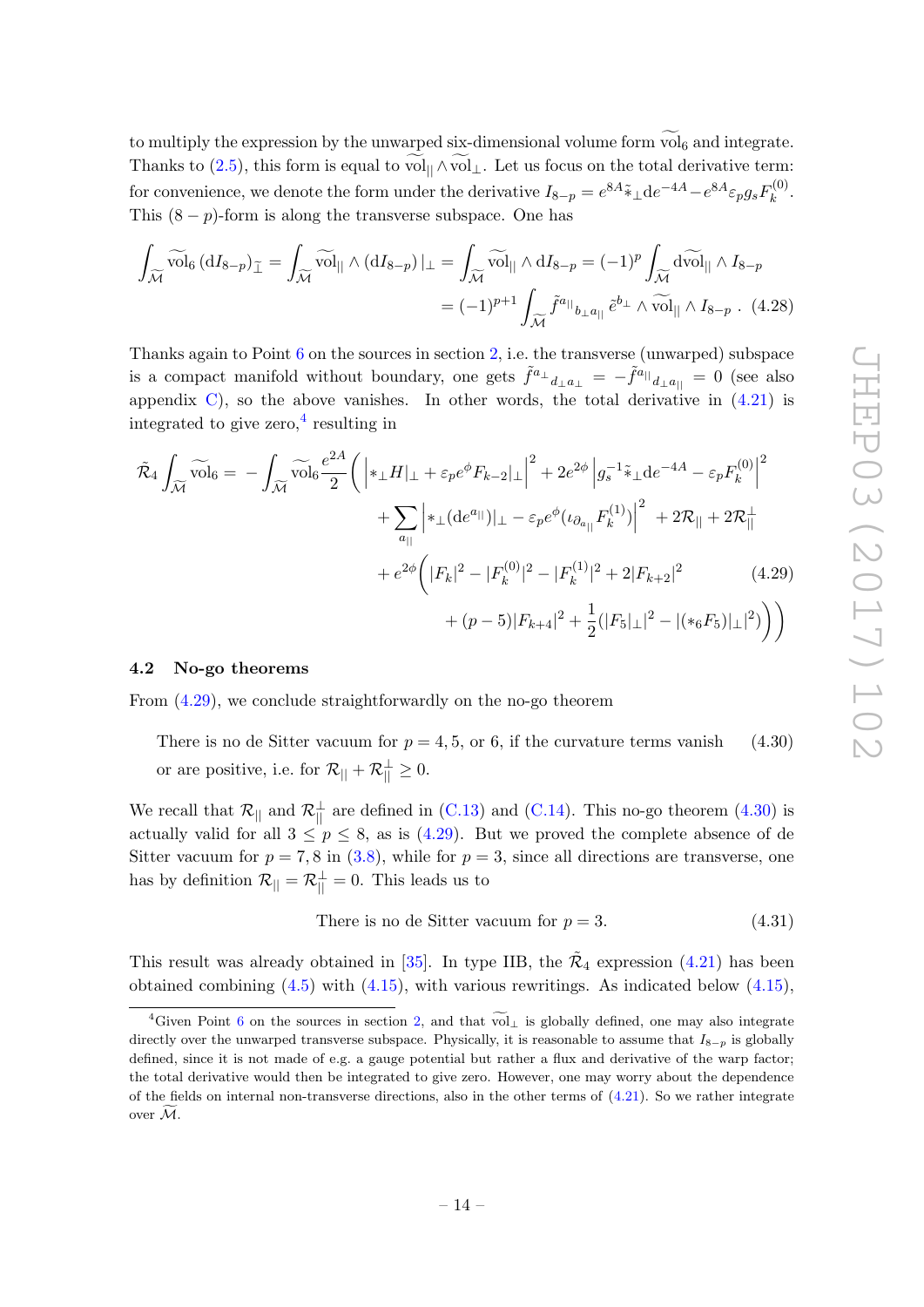that equation is however completely vanishing for  $p = 3$ , so one can verify that  $(4.21)$ and [\(4.5\)](#page-10-1) are then identical, and boil down to

<span id="page-15-1"></span>
$$
p = 3: \quad 2e^{-2A}\tilde{\mathcal{R}}_4 = -\left| *_6H + \varepsilon_3 e^{\phi} F_3 \right|^2 - 2\left| *_6 \text{d} e^{-4A} - \varepsilon_3 g_s F_5 \right|^2
$$
\n
$$
- 2e^{-2A} \left( \text{d} \left( e^{8A} *_6 \text{d} e^{-4A} - e^{8A} \varepsilon_3 g_s F_5 \right) \right) \tilde{\perp}.
$$
\n(4.32)

Integrating the above makes [\(4.31\)](#page-14-4) even more apparent.

Before giving more no-go theorems, let us pause and comment on  $\mathcal{R}_{||}$  and  $\mathcal{R}_{||}^{\perp}$  for  $p = 4, 5, 6$ . These two quantities rather tend to be negative, so the no-go theorem  $(4.30)$ would apply for them vanishing. As an example, in all known supersymmetric Minkowski vacua on twisted tori (see [\[46\]](#page-29-14)), they do vanish.  $\mathcal{R}_{\parallel}$  encodes the curvature of the wrapped subspace, which vanishes in the case of a flat torus. Also for  $p = 4$ , where there is only one internal parallel direction,  $\mathcal{R}_{\parallel} = 0$ .  $\mathcal{R}_{\parallel}^{\perp}$  is in part encoding through  $f^{a_{\perp}}{}_{b_{\parallel}c_{\parallel}}$  the fibration of the transverse subspace over the parallel base subspace, which is an unusual configuration. If the sources rather wrap a fiber, and the transverse subspace is a base, one can consider  $\partial_{a_{||}}e^{b_{\perp}}=0$ , implying  $f^{a_{\perp}}{}_{b_{||}c_{||}}=0$ , making part of  $\mathcal{R}^{\perp}_{||}$  vanishing. There are more instances where  $f^{a_\perp}{}_{b_{\parallel}c_{\parallel}} = 0$ : for  $p = 4$ , that has only one parallel direction, also for  $d\widetilde{\text{vol}}_{\perp} = 0$ , or on group manifolds where the  $\tilde{f}^a{}_{bc}$  are constant; for the latter, the orientifold projection sets  $\tilde{f}^{a_\perp}{}_{b_{||}c_{||}} = 0.5$  $\tilde{f}^{a_\perp}{}_{b_{||}c_{||}} = 0.5$  This vanishing can also be viewed as the "T-dual" condition to  $H_{a_{||}b_{||}c_{||}}=0$ , required to avoid the Freed-Witten anomaly (see e.g. [\[48\]](#page-30-1) and references therein), and may then be imposed.

We now turn to another important constraint on these curvatures terms for de Sitter vacua. [\(4.16\)](#page-12-0) imposes

$$
2\mathcal{R}_{6||} + 4(\nabla\partial\phi)_{6||} - \frac{p-3}{2} \left(\mathcal{R}_4 + 2(\nabla\partial\phi)_4\right) \ge 0.
$$
 (4.33)

From results of appendix [C,](#page-24-0) this quantity is found equal to  $2\mathcal{R}_{6||}|_{(\partial A=0)} - \frac{p-3}{2}$  $\frac{-3}{2}e^{-2A}\tilde{\mathcal{R}}_4$ . We deduce the following requirement for a de Sitter vacuum when  $p > 3$ 

<span id="page-15-3"></span><span id="page-15-0"></span>
$$
2\mathcal{R}_{6||}|_{(\partial A=0)} = 2\mathcal{R}_{||} + 2\mathcal{R}_{||}^{\perp} + \frac{1}{2}\delta^{ch}\delta^{dj}\delta_{ab}f^{a_{||}}{}_{c_{\perp}j_{\perp}}f^{b_{||}}{}_{h_{\perp}d_{\perp}} > 0\,,\tag{4.34}
$$

where we recall that  $\sum_{a_{||}} |(\mathrm{d}e^{a_{||}})|_{\perp}|^2 = \frac{1}{2}$  $\frac{1}{2} \delta^{ch} \delta^{dj} \delta_{ab} f^{a_{||}}{}_{c_{\perp} j_{\perp}} f^{b_{||}}{}_{h_{\perp} d_{\perp}}$ . In other words, we deduce the no-go theorem

There is no de Sitter vacuum for  $p = 4, 5$ , or 6, if  $\mathcal{R}_{\parallel} + \mathcal{R}_{\parallel}^{\perp} < -\frac{1}{2}$ 2  $\sum$  $a_{\parallel}$  $|(\mathrm{d}e^{a_{\parallel}})|_{\perp}|^2$ . (4.35)

Note that this holds point wise. Upon integration, we can combine the requirement  $(4.34)$ with the one read from  $(4.29)$ , to conclude the following

There is no de Sitter vacuum for 
$$
p = 4, 5
$$
, or 6, if the inequalities 
$$
(4.36)
$$

$$
-\left.\frac{1}{2}\int_{\widetilde{\mathcal{M}}}\widetilde{\mathrm{vol}}_{6}\,e^{2A}\,\sum_{a_{||}}|(de^{a_{||}})|_{\perp}|^2\,<\,\int_{\widetilde{\mathcal{M}}}\widetilde{\mathrm{vol}}_{6}\,e^{2A}\left(\mathcal{R}_{||}+\mathcal{R}_{||}^{\perp}\right)\,<0\quad\textrm{are not satisfied}.
$$

<span id="page-15-2"></span><sup>5</sup>Generally in this paper, the orientifold projection is not helping since most objects are a priori functions and not constant, and are thus only constrained to be even or odd.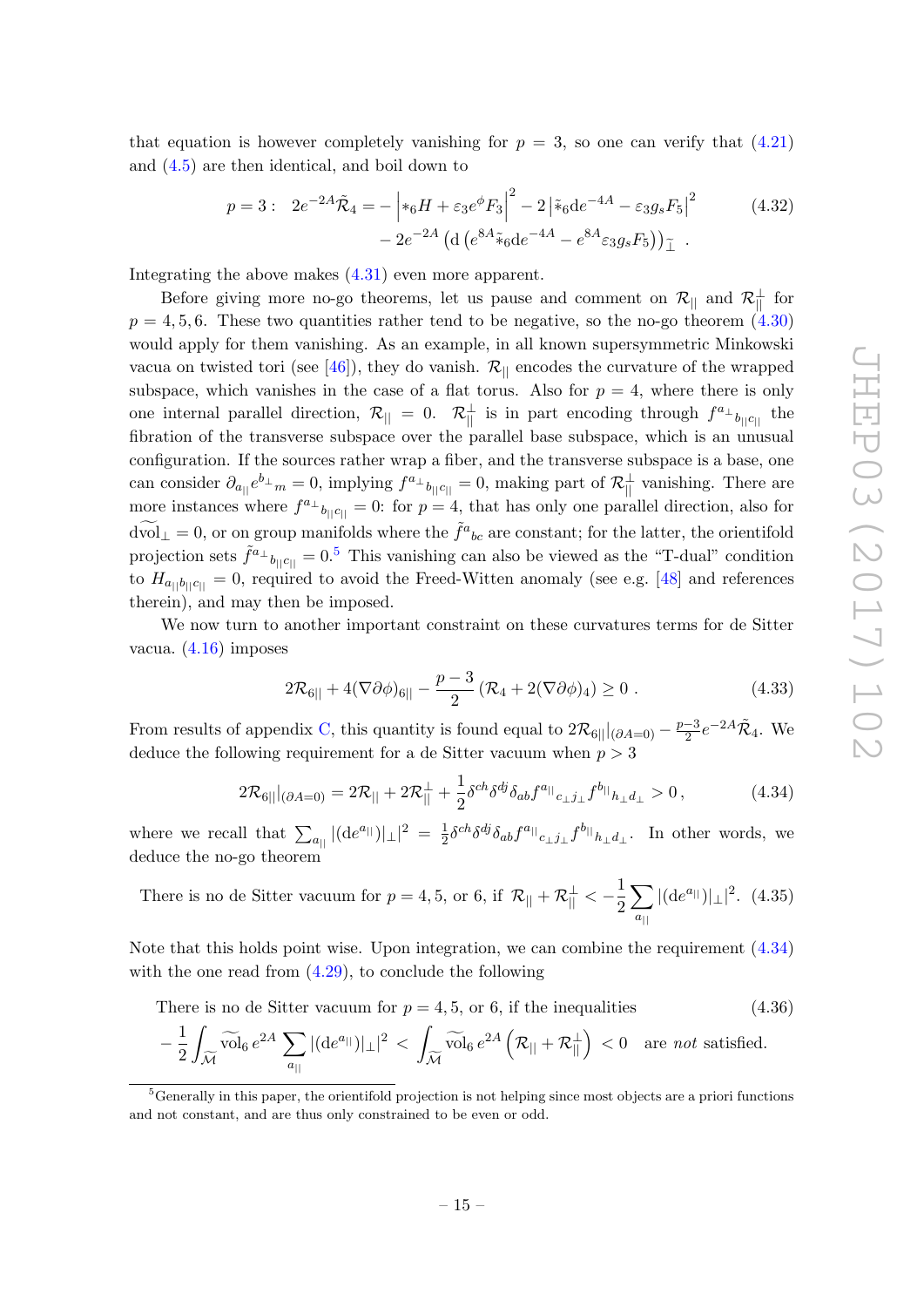This narrow window which would allow de Sitter can easily be checked on concrete exam-ples.<sup>[6](#page-16-1)</sup> The requirement  $f^{a_{||}}{}_{b_{\perp}c_{\perp}} \neq 0$  is particularly interesting.

We end this section with a remark on vacua T-dual to a vacuum with  $O_3$ . In four dimensions, the scalar potential of a gauged supergravity is invariant under T-duality (its terms and scalar fields are covariant, making the whole invariant), so its vacuum value, related to  $\tilde{\mathcal{R}}_4$ , is not changed by T-duality. In other words, from this perspective, a de Sitter vacuum does not appear by T-dualizing. Therefore, given the no-go theorem [\(4.31\)](#page-14-4) against de Sitter vacua with  $O_3$ , no T-dual vacuum to one with  $O_3$  would be de Sitter either. Another argument in favor of this result goes as follows. In the case of an  $O_3$ , all internal directions are transverse: the (geometric) NSNS fluxes have components  $H_{a+b+c}$ and  $f^{a_{\perp}}{}_{b_{\perp}c_{\perp}}$ . The schematic four-dimensional T-duality rule is to raise or lower indices in T-dualized directions [\[49\]](#page-30-2), while parallel and transverse directions to a source would get exchanged. This way it is easy to generate for instance  $f^{a} \parallel_{b_{\perp} c_{\perp}}$  from the H-flux. It is however impossible to generate  $f^{a_{||}}{}_{b_{||}c_{||}}, f^{a_{\perp}}{}_{b_{\perp}c_{||}}$  or  $f^{a_{\perp}}{}_{b_{||}c_{||}},$  thus leaving  $\mathcal{R}_{||} = \mathcal{R}_{||}^{\perp} = 0$ . Given  $(4.30)$ , a vacuum T-dual to one with  $O_3$  is thus not de Sitter.

#### <span id="page-16-0"></span>5 Outlook

In this paper, we study classical de Sitter vacua of ten-dimensional type II supergravities, where the sources  $D_p$  and  $O_p$  have only one size p and are parallel. As summarized in the Introduction, we show that there is no such de Sitter vacuum for  $p = 3, 7, 8$ ; for  $p = 4, 5, 6$ , we cannot completely exclude these vacua, but still set high constraints on them, which amounts to having restricted values for some curvature terms of internal subspaces. These results provide clearer and tighter boundaries for the de Sitter string landscape. In addition, they can be applied concretely on various cosmological scenarios to test if those can be uplifted to string theory through a compactification. For instance, de Sitter vacua required to embed the monodromy inflation mechanism of [\[50\]](#page-30-3) are fully excluded, completing the no-go theorem [\[8\]](#page-28-2): indeed, this model needs an  $O_4$  and  $f^{a} \rvert_{b_\perp c_\perp} = 0$ , which violates the requirement  $(4.36)$ . Finally, all technical tools are presented here in a self-contained manner, and can be used to pursue the search for de Sitter vacua in more involved settings.

While restrictions on the curvature terms for  $p = 4, 5, 6$  are discussed in details in section [4.2,](#page-14-0) one may wonder if additional information could be brought to further constrain them, and exclude completely de Sitter vacua. An idea would be to use calibration of  $D_p$ and  $O_p$ . As discussed in appendix [B,](#page-22-0) the conditions for calibrated sources correspond to a minimization of their energy and are thus physically relevant. Using a condition derived for sources along Minkowski [\(4.8\)](#page-10-6), we already obtain a no-go theorem [\(4.9\)](#page-11-0). The corresponding condition for anti-de Sitter was derived in [\[51\]](#page-30-4) and differs by a boundary term. In both cases, although not mandatory, supersymmetry serves as an interesting guideline, making the study of the de Sitter case more difficult. It would still be interesting to derive analogous conditions for de Sitter. Related geometric conditions could constrain

<span id="page-16-1"></span><sup>&</sup>lt;sup>6</sup>For  $p = 8$  where there is only one transverse direction, the left-hand side of [\(4.36\)](#page-15-0) vanishes, making us recover the no-go theorem [\(3.8\)](#page-8-6) in that case.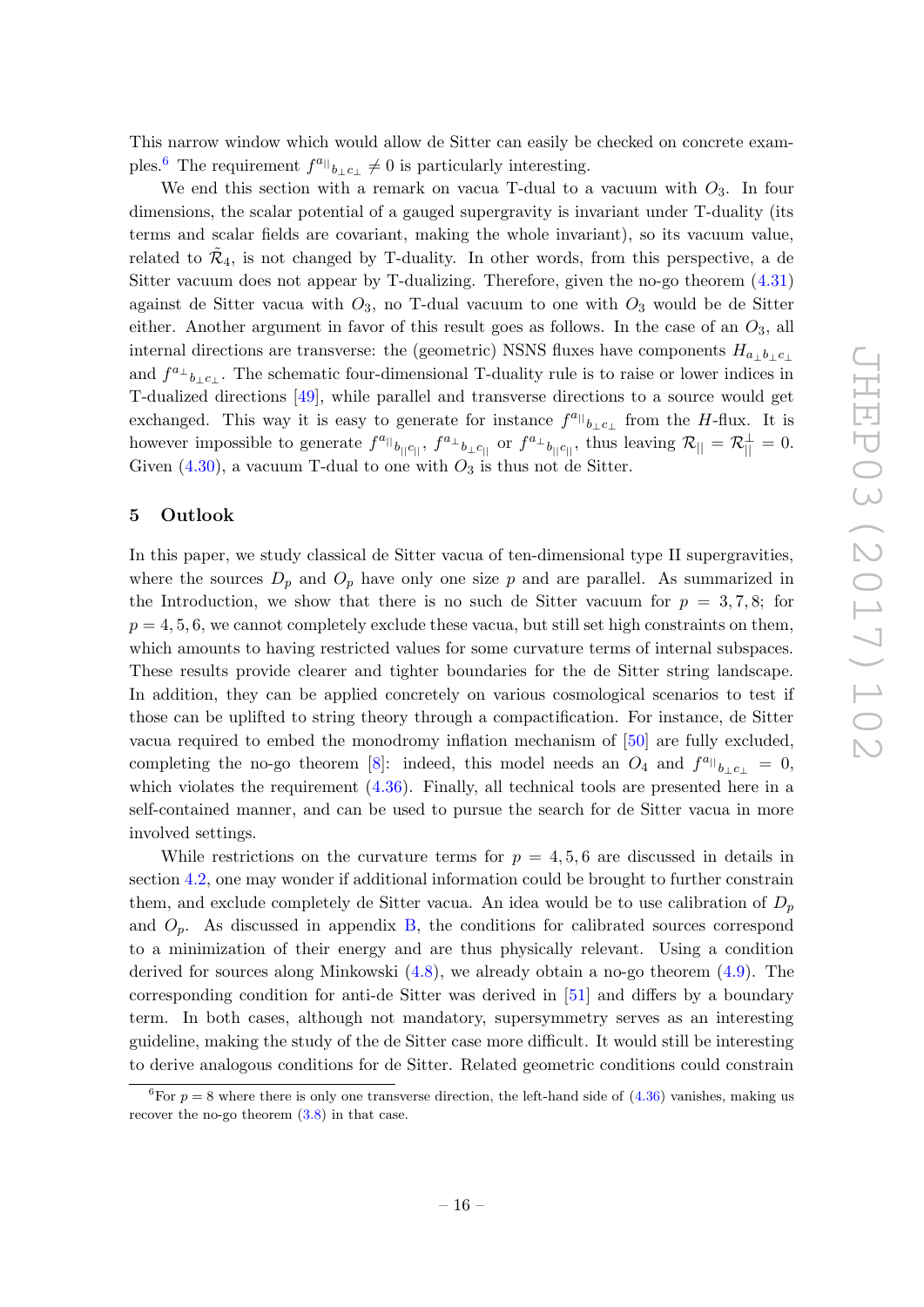the curvature terms further. Another idea would be to study the stability of a vacuum with such terms present. The work [\[41\]](#page-29-15) could be useful to that end: the four-dimensional scalar fields introduced there are relevant to reproduce our results in the smeared limit, and determine the stability. Proving that the curvature terms generically lead to tachyons would be an important result.

The complete exclusion of classical de Sitter vacua with parallel sources would have two important consequences. On the one hand, having parallel sources is the only setting where a complete type II supergravity description of the vacuum is possible. Indeed, having either intersecting sources, or trying to add NS-sources, forces one to a partial or total smearing of the sources, at least in the current state of the art. Neglecting the backreaction of the sources in such a manner cannot always be properly justified. Progress on this is then required for any string cosmology. On the other hand, we have only focused on the shape of our universe without considering its content: matter should arise from the open string sector. In this context, the standard model would arise from intersecting branes rather than parallel branes. In addition, intersecting branes would break more supersymmetries. There is thus an optimistic view on an exclusion of classical de Sitter vacua with parallel sources: if string theory requires (specific?) intersecting branes settings to admit metastable de Sitter backgrounds, it could turn-out to be predictive when describing our universe. An application of a classical de Sitter vacuum supporting an intersecting brane model would be the description of the reheating phase after inflation. To that end, further development of intersecting brane models beyond simple torus geometries, as e.g. in [\[52\]](#page-30-5), is crucial for a connection to string cosmology.

# Acknowledgments

We would like to thank T. Van Riet, without whom this paper would not exist. We would also like to thank U. H. Danielsson, G. Dibitetto, F. F. Gautason, L. Martucci and F. Wolf for helpful discussions before the first version, and G. Bossard, M. Graña, K. Krasnov, R. Minasian, B. Pioline, G. Policastro, H. Samtleben and D. Tsimpis for useful comments that improved this draft towards its revised version. The work of D. A. is part of the Einstein Research Project "Gravitation and High Energy Physics", funded by the Einstein Foundation Berlin. The work of J. B. is supported by John Templeton Foundation Grant 48222, and the CEA Eurotalents program.

# <span id="page-17-0"></span>A Type II supergravities

We consider (massive) type II supergravities in string frame, supplemented with the Ramond-Ramond (RR) sources  $D_p$ -branes and orientifold  $O_p$ -planes. The bosonic part of the ten-dimensional action can be decomposed as follows

$$
S = S_{\text{bulk}} + S_{\text{sources}} \text{ where } S_{\text{bulk}} = S_0 + S_{\text{CS}}, \ S_{\text{sources}} = S_{\text{DBI}} + S_{\text{WZ}} \,. \tag{A.1}
$$

The bulk fields are first the metric  $g_{MN}$  ( $_{M,N}$  denote ten-dimensional curved indices), the dilaton  $\phi$  and the Kalb-Ramond two-form b. In addition, the IIA p-form potentials are  $C_1$ ,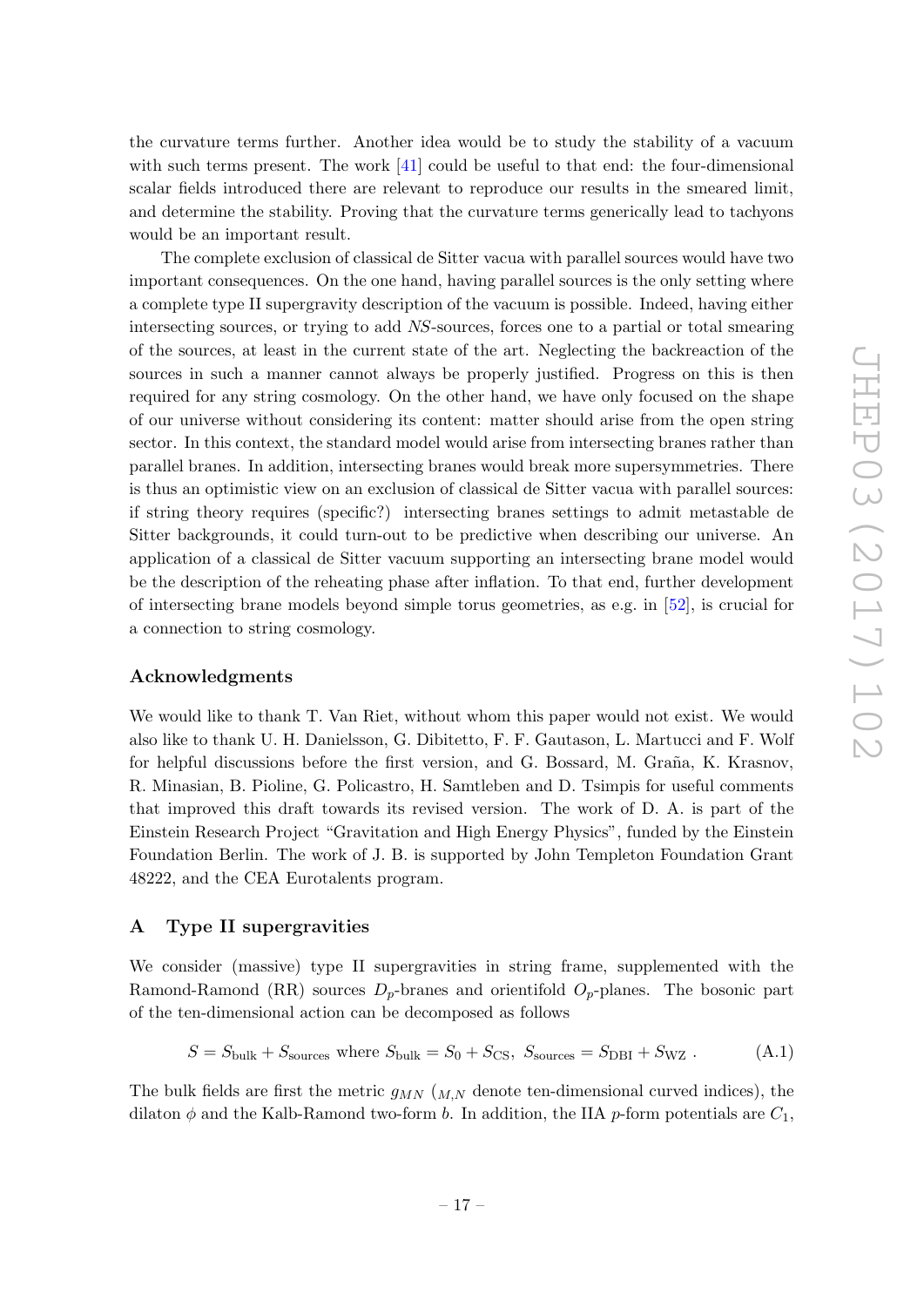$C_3$  and the IIB ones are  $C_0$ ,  $C_2$  and  $C_4$ . The fluxes are  $H = db$ , and the Romans mass  $F_0$ ,  $F_2 = dC_1 + bF_0, F_4^{10} = dC_3 - H \wedge C_1 + \frac{1}{2}$  $\frac{1}{2}b \wedge bF_0$  in IIA,  $F_1 = dC_0$ ,  $F_3 = dC_2 - H \wedge C_0$  and  $F_5^{10}$  in IIB. The corresponding action in IIA is

$$
S_0 = \frac{1}{2\kappa_{10}^2} \int d^{10}x \sqrt{|g_{10}|} \left( e^{-2\phi} \left( \mathcal{R}_{10} + 4|\partial\phi|^2 - \frac{1}{2}|H|^2 \right) - \frac{1}{2} (|F_0|^2 + |F_2|^2 + |F_4^{10}|^2) \right), \tag{A.2}
$$

with  $2\kappa_{10}^2 = (2\pi)^7 (\alpha')^4$ ,  $\alpha' = l_s^2$ , and  $|g_{10}|$  the absolute value of the determinant of the metric. For a p-form  $A_p$ , we denote  $|A_p|^2 = A_p M_{1...M_p} g^{M_1 N_1} \dots g^{M_p N_p} A_p N_{1...N_p} / p!$ . In IIB, one has

$$
S_0 = \frac{1}{2\kappa_{10}^2} \int d^{10}x \sqrt{|g_{10}|} \left( e^{-2\phi} \left( \mathcal{R}_{10} + 4|\partial\phi|^2 - \frac{1}{2}|H|^2 \right) - \frac{1}{2} \left( |F_1|^2 + |F_3|^2 + \frac{1}{2}|F_5^{10}|^2 \right) \right). \tag{A.3}
$$

This is a pseudo-action for the flux  $F_5^{10}$ , that has to satisfy the following constraint on-shell

<span id="page-18-1"></span>
$$
F_5^{10} = - *_{10} F_5^{10} \tag{A.4}
$$

The Hodge star in dimension  $D$  is defined as follows, with the Levi-Civita symbol  $\epsilon_{0...D-1} = 1$ ,

<span id="page-18-0"></span>
$$
*_{D}(\mathrm{d}x^{m_1}\wedge\ldots\wedge\mathrm{d}x^{m_p})=\frac{\sqrt{|g_D|}}{(D-p)!}g^{m_1n_1}\ldots g^{m_p n_p}\epsilon_{n_1\ldots n_p r_{p+1}\ldots r_D}\mathrm{d}x^{r_{p+1}}\wedge\ldots\wedge\mathrm{d}x^{r_D}.
$$
 (A.5)

One has  $A_p \wedge *_{D} A_p = d^{D}x \sqrt{|g_D|} |A_p|^2$ , and we recall that  $*_{D}^{2} A_p = s(-1)^{p(D-p)} A_p$  for a signature s. From the constraint  $(A.4)$ , one gets on-shell

<span id="page-18-2"></span>
$$
F_5^{10} \wedge *_{10} F_5^{10} = - *_{10} F_5^{10} \wedge F_5^{10} = -F_5^{10} \wedge *_{10} F_5^{10} \Rightarrow |F_5^{10}|^2 = 0.
$$
 (A.6)

This would imply that  $F_5^{10}$  vanishes for a positive definite metric, which is not the case here. We will not need to specify the Chern-Simons term  $S_{\text{CS}}$ , so we turn to the Dirac-Born-Infeld action

$$
S_{\text{DBI}} = -c_p T_p \int_{\Sigma_{p+1}} d^{p+1} \xi \ e^{-\phi} \sqrt{|i^*[g_{10} - b] + \mathcal{F}|}, \tag{A.7}
$$

where  $\Sigma_{p+1}$  is the source world-volume and  $\imath^*[\cdot]$  the pull-back to it. The tension  $T_p$  is given by  $T_p^2 = \frac{\pi}{\kappa_1^2}$  $\frac{\pi}{\kappa_{10}^2}(4\pi^2\alpha')^{3-p}$ . For a  $D_p$ ,  $c_p = 1$ ; for an  $O_p$ ,  $c_p = -2^{p-5}$  and  $\mathcal{F} = 0$ . Finally, the Wess-Zumino term is given by

$$
S_{\rm WZ} = c_p \,\mu_p \int_{\Sigma_{p+1}} \sum_q i^* [C_q] \wedge e^{-i^* [b] + \mathcal{F}}, \tag{A.8}
$$

where the charge  $\mu_p = T_p$  for BPS sources as we consider here. One also has  $d\mathcal{F} = 0$ .

We now impose two restrictions on the sources and related internal geometry that allow to promote their action to a ten-dimensional one. We first consider  $-i^*[b] + \mathcal{F} = 0$ ; doing so at the level of the action instead of the equations of motion (e.o.m.) can only generate a difference in the b-field e.o.m.. In addition, for each source, we make the geometric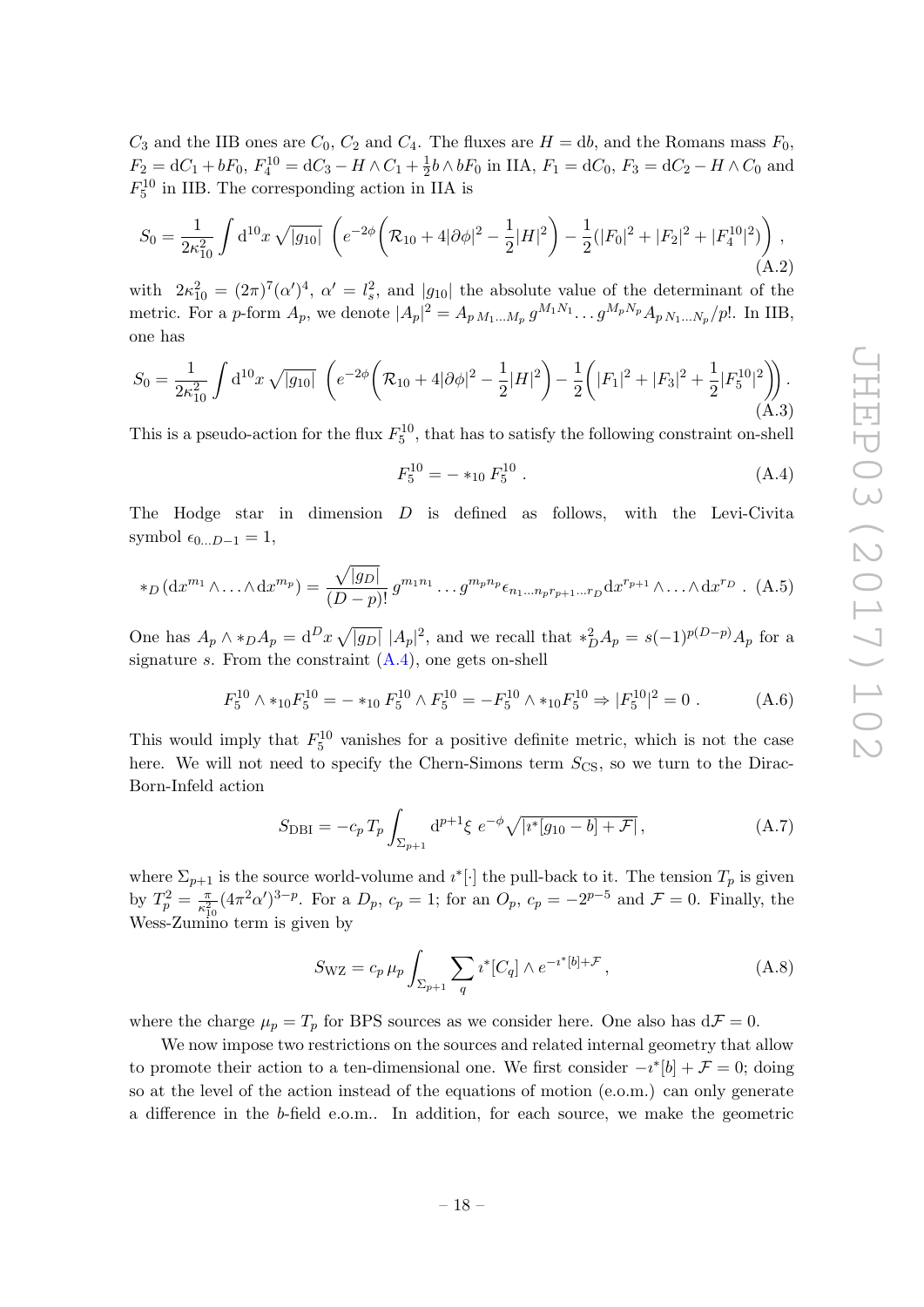considerations summarized in Point [4](#page-5-1) of section [2](#page-4-0) (even if the split between four and six dimensions is not required here). In particular, we use  $(2.6)$ , and further define the  $(9-p)$ -form  $\delta_{9-p}^{\perp}$  that allows to remove the pull-back and promote the integral to a tendimensional one

<span id="page-19-3"></span>
$$
S_{\text{DBI}} \stackrel{\text{(here)}}{=} -c_p \, T_p \int e^{-\phi} \, \text{vol}_4 \wedge \text{vol}_{||} \wedge \delta_{9-p}^{\perp} \,, \quad S_{\text{WZ}} \stackrel{\text{(here)}}{=} c_p \, \mu_p \int C_{p+1} \wedge \delta_{9-p}^{\perp} \,, \tag{A.9}
$$

where the form ordering is a convention choice. Given the volume forms relations  $(2.5)$ ,  $\delta_{9-p}^{\perp}$  is understood as given by vol<sub>⊥</sub> divided by the transverse metric determinant, times a formal delta function  $\delta(\perp)$  that localizes the source in the transverse directions. We also introduce a projector  $P[\cdot]$  to the source (parallel) directions, giving vol<sub>4</sub>  $\wedge$  vol<sub>||</sub>  $\wedge \delta_{9-p}^{\perp}$  =  $d^{10}x\sqrt{|P[g_{10}]|}\delta(\perp)$ ; this rewriting is more convenient.

We now derive the Einstein equation and dilaton e.o.m..  $S_{\text{CS}}$  and  $S_{\text{WZ}}$  are topological terms that do not depend on  $g_{MN}$  or  $\phi$ , so they do not contribute. We define the energy momentum tensor as

$$
\frac{1}{\sqrt{|g_{10}|}} \sum_{\text{sources}} \frac{\delta S_{\text{DBI}}}{\delta g^{MN}} \equiv -\frac{e^{-\phi}}{4\kappa_{10}^2} T_{MN} \ . \tag{A.10}
$$

It is given here, together with its trace, by

$$
T_{MN} = -\frac{2\kappa_{10}^2}{\sqrt{|g_{10}|}} \sum_{\text{sources}} c_p T_p P[g_{MN}] \sqrt{|P[g_{10}]|} \delta(\perp), \tag{A.11}
$$

$$
T_{10} = g^{MN} T_{MN}
$$
  
=  $-\frac{2\kappa_{10}^2}{\sqrt{|g_{10}|}} \sum_{\text{sources}} c_p T_p (p+1) \sqrt{|P[g_{10}]|} \delta(\perp) \equiv \sum_{\text{sources}} (p+1) t_p$ . (A.12)

One can then verify

<span id="page-19-1"></span><span id="page-19-0"></span>
$$
\frac{1}{\sqrt{|g_{10}|}} \sum_{\text{sources}} \frac{\delta S_{\text{DBI}}}{\delta \phi} = -\frac{e^{-\phi}}{2\kappa_{10}^2} \sum_{\text{sources}} t_p \tag{A.13}
$$

We deduce the dilaton equation of motion and the Einstein equation<sup>[7](#page-19-2)</sup> in type IIA and IIB

$$
2\mathcal{R}_{10} - |H|^2 + 8(\Delta\phi - |\partial\phi|^2) = -e^{\phi} \sum_{\text{sources}} t_p, \qquad (A.14)
$$

$$
\mathcal{R}_{MN} - \frac{g_{MN}}{2} \mathcal{R}_{10} = \frac{1}{4} H_{MPQ} H_N^{PQ} + \frac{e^{2\phi}}{2} \left( F_{2\ MP} F_{2\ N}^P + \frac{1}{3!} F_4^{10} M_{PQR} F_4^{10\ PQR} \right) + \frac{e^{\phi}}{2} T_{MN} - \frac{g_{MN}}{4} \left( |H|^2 + e^{2\phi} (|F_0|^2 + |F_2|^2 + |F_4^{10}|^2) \right) - 2 \nabla_M \partial_N \phi + 2 g_{MN} (\Delta \phi - |\partial \phi|^2),
$$
\n(A.15)

<span id="page-19-2"></span><sup>&</sup>lt;sup>7</sup>On the dilaton terms in the Einstein equation, we refer to Footnote 30 of  $[53]$ . We also recall the Laplacian on a function  $\varphi: \Delta \varphi = g^{MN} \nabla_M \partial_N \varphi = \frac{1}{\sqrt{|g|}} \partial_M (\sqrt{|g|} g^{MN} \partial_N \varphi); \Delta$  stands here for the tendimensional one.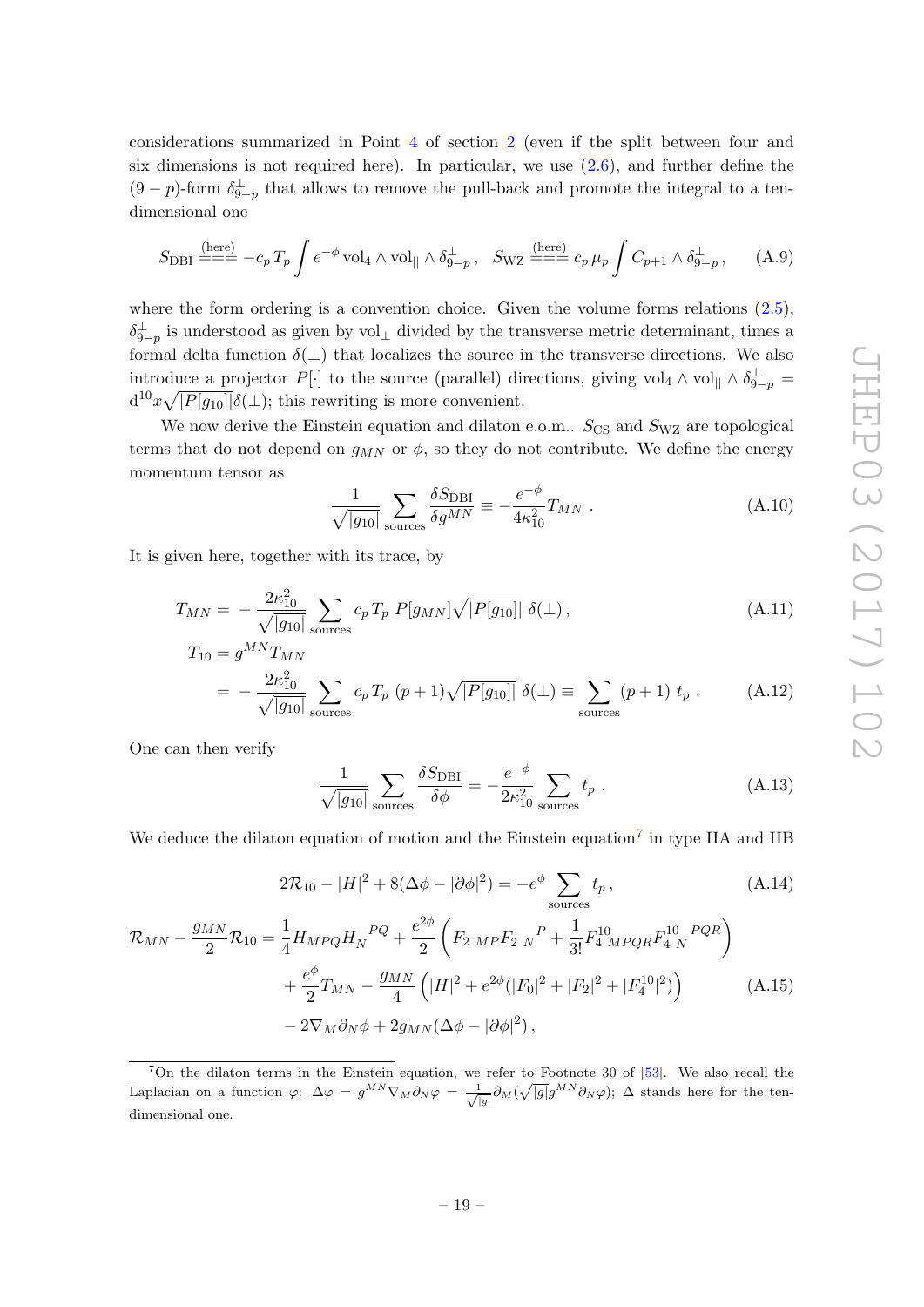$$
\mathcal{R}_{MN} - \frac{g_{MN}}{2} \mathcal{R}_{10} = \frac{1}{4} H_{MPQ} H_N^{PQ} \n+ \frac{e^{2\phi}}{2} \left( F_{1\ M} F_{1\ N} + \frac{1}{2!} F_{3\ MPQ} F_{3\ N}^{PQ} + \frac{1}{2 \cdot 4!} F_{5\ MPQRS}^{10} F_{5\ N}^{10} \right) \n+ \frac{e^{\phi}}{2} T_{MN} - \frac{g_{MN}}{4} \left( |H|^2 + e^{2\phi} (|F_1|^2 + |F_3|^2) \right) \n- 2 \nabla_M \partial_N \phi + 2 g_{MN} (\Delta \phi - |\partial \phi|^2),
$$
\n(A.16)

where we imposed the constraint  $(A.6)$ .

We now turn to the fluxes. As pointed-out in the seminal paper [\[54\]](#page-30-7), the Wess-Zumino action  $(A.9)$  is problematic for the higher  $D_p$ -branes, and the magnetic coupling. To derive the fluxes Bianchi identities (BI) and e.o.m. in presence of sources, one should then use the democratic formalism, that has in addition the advantage of avoiding the Chern-Simons terms. One replaces the previous RR action for the following pseudo-action

$$
\frac{1}{2\kappa_{10}^2} \int \left(-\frac{1}{4}\right) \sum_q F_{q+1} \wedge *_{10} F_{q+1} + \sum_{\text{sources}, q} c_{q-1} \mu_{q-1} \int \frac{1}{2} C_q \wedge \delta_{10-q}^\perp ,\tag{A.17}
$$

where  $q = 1, 3, 5, 7, 9$  for IIA and  $q = 0, 2, 4, 6, 8$  for IIB, with  $F_p = dC_{p-1} - H \wedge C_{p-3} + F_0 e^b\vert_p$ consistently with above. One should then impose on-shell the following constraint

<span id="page-20-1"></span><span id="page-20-0"></span>
$$
F_p = (-1)^{\left[\frac{p+1}{2}\right]} *_{10} F_{10-p}, \qquad (A.18)
$$

where the integer part of  $\frac{p}{2}$  can be rewritten as  $(-1)^{\left[\frac{p}{2}\right]} = (-1)^{\frac{p(p-1)}{2}}$ , giving  $(-1)^{\left[\frac{p+1}{2}\right]} =$  $(-1)^{\frac{(p+1)p}{2}} = (-1)^p (-1)^{\left[\frac{p}{2}\right]}$ . The e.o.m. for  $C_q$  is now

<span id="page-20-2"></span>
$$
d(\ast_{10}F_{q+1}) + H \wedge \ast_{10}F_{q+3} = 2\kappa_{10}^2 (-1)^{q+1} \sum_{(q-1)-\text{sources}} c_{q-1}\mu_{q-1}\,\delta_{10-q}^\perp . \tag{A.19}
$$

Imposing the constraint gives the equivalent equation

$$
d(F_{9-q}) - H \wedge F_{7-q} = 2\kappa_{10}^2 \ (-1)^{q+1} \sum_{(q-1)-\text{sources}} c_{q-1} \mu_{q-1} \lambda(\delta_{10-q}^\perp), \tag{A.20}
$$

where for a p-form  $A_p$ ,  $\lambda(A_p) = (-1)^{\left[\frac{p}{2}\right]} A_p$ . To get respectively the standard e.o.m. and BI, we restrict to the standard fluxes, giving in IIA and IIB

$$
d(*_{10}F_2) + H \wedge *_{10}F_4^{10} = 2\kappa_{10}^2 \sum_{0-\text{sources}} c_0\mu_0 \delta_9^{\perp},
$$
  
\n
$$
d(*_{10}F_4^{10}) + H \wedge F_4^{10} = 2\kappa_{10}^2 \sum_{2-\text{sources}} c_2\mu_2 \delta_7^{\perp},
$$
  
\n
$$
d(F_0) = 2\kappa_{10}^2 \sum_{8-\text{sources}} c_8\mu_8 \delta_1^{\perp},
$$
  
\n
$$
d(F_2) - H \wedge F_0 = -2\kappa_{10}^2 \sum_{6-\text{sources}} c_6\mu_6 \delta_3^{\perp},
$$
  
\n
$$
d(F_4^{10}) - H \wedge F_2 = 2\kappa_{10}^2 \sum_{4-\text{sources}} c_4\mu_4 \delta_5^{\perp};
$$
\n(A.21)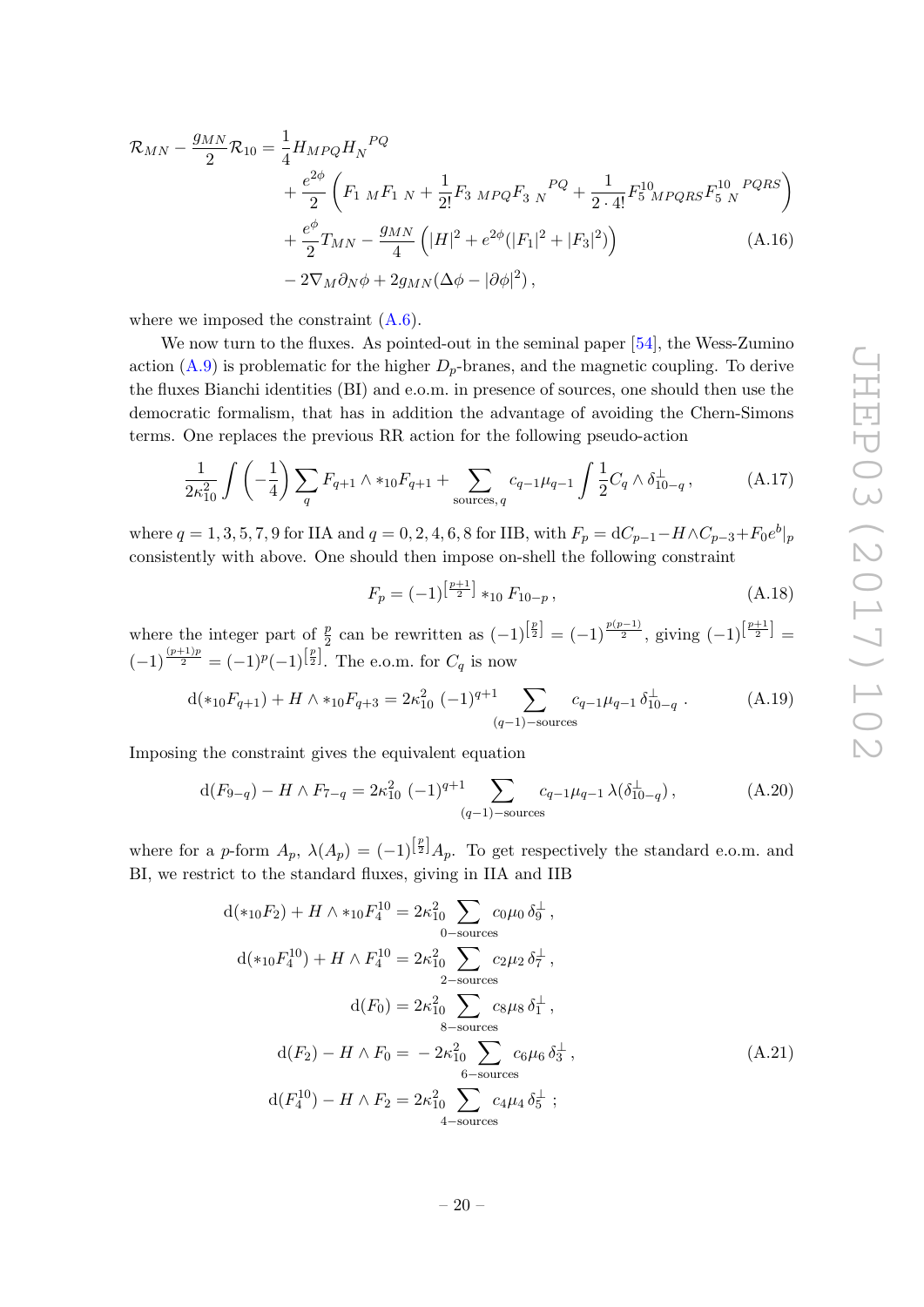$$
d(*_{10}F_1) + H \wedge *_{10}F_3 = 0,
$$
  
\n
$$
d(*_{10}F_3) + H \wedge *_{10}F_5^{10} = -2\kappa_{10}^2 \sum_{1-\text{sources}} c_1\mu_1 \delta_8^{\perp},
$$
  
\n
$$
d(*_{10}F_5^{10}) + H \wedge F_3 = -2\kappa_{10}^2 \sum_{3-\text{sources}} c_3\mu_3 \delta_6^{\perp}
$$
  
\n
$$
\Leftrightarrow d(F_5^{10}) - H \wedge F_3 = 2\kappa_{10}^2 \sum_{3-\text{sources}} c_3\mu_3 \delta_6^{\perp},
$$
  
\n
$$
d(F_1) = 2\kappa_{10}^2 \sum_{7-\text{sources}} c_7\mu_7 \delta_2^{\perp},
$$
  
\n
$$
d(F_3) - H \wedge F_1 = -2\kappa_{10}^2 \sum_{5-\text{sources}} c_5\mu_5 \delta_4^{\perp}.
$$
 (A.22)

Finally, with the above pseudo-action, the b-field e.o.m. is given by

$$
d(e^{-2\phi} *_{10} H) - \sum_{1 \le q \le 4} F_{q-1} \wedge *_{10} F_{q+1} - \frac{1}{2} F_4^{10} \wedge F_4^{10} = \text{sources},
$$
 (A.23)

where the democratic formalism constraint  $(A.18)$  has been applied. The right-hand side "sources" denotes collectively the contribution from  $S_{\text{sources}}$  as well as from the source term in the right-hand side of  $(A.19)$  that has been used. The latter seems to cancel the contribution from  $S_{\text{WZ}}$ , leaving only the contribution from  $S_{\text{DBI}}$ , as pointed-out in [\[55\]](#page-30-8). We will not use this e.o.m.. In absence of  $NS_5$ -branes as here, the BI is

$$
dH = 0. \t\t (A.24)
$$

Relation to other conventions. We follow the democratic formalism conventions [\[54\]](#page-30-7) (the same as [\[56\]](#page-30-9)), except for the Hodge star definition, where we get a sign  $(-1)^{(D-p)p}$  =  $(-1)^{(D-1)p}$ . We thus make this sign explicit, as in the constraint  $(A.18)$ . Also, in [\[54\]](#page-30-7) is not considered a b-field in the sources action, for which we then follow consistently [\[57\]](#page-30-10).

Another set of conventions in the literature are those of e.g. [\[47,](#page-30-0) [55,](#page-30-8) [58,](#page-30-11) [59\]](#page-30-12). These conventions differ from the democratic formalism ones by a change of sign of  $H$  in IIB, and the change  $C_q \to (-1)^{\frac{q-1}{2}} C_q$  in IIA. The latter is equivalent to no change of  $C_q$ , but a change of sign of H together with  $F_{q+1} \to (-1)^{\frac{q-1}{2}} F_{q+1}$  for  $q \geq 0$ , leading to rewriting the constraint by replacing  $(-1)^{\left[\frac{p}{2}\right]}$  by  $(-1)^{\left[\frac{p-1}{2}\right]}$ . That replacement is neutral in IIB, so the constraint can be rewritten in both theories. The map from our conventions to those of  $[47, 55, 58, 59]$  $[47, 55, 58, 59]$  $[47, 55, 58, 59]$  $[47, 55, 58, 59]$  $[47, 55, 58, 59]$  $[47, 55, 58, 59]$ , for both IIA and IIB, is then to change the sign of  $H$ , or actually of the b-field, rewriting the constraint  $(A.18)$  by replacing  $(-1)^{\left[\frac{p}{2}\right]} \rightarrow (-1)^{\left[\frac{p-1}{2}\right]}$ , and changing the Hodge star by an appropriate sign.<sup>[8](#page-21-0)</sup> Upon this map, one can verify that the e.o.m.  $(A.19)$ and (B.6) of [\[55\]](#page-30-8) match, using  $\delta_{10-(p+1)}^{\perp} = \lambda(j_{(\Sigma_p,0)})$ . But since the constraint differs by a sign, the BI differ by a sign (in IIA), making them not equivalent. That sign has however no physical relevance: it could be avoided by changing the sign of the WZ term in the brane

<span id="page-21-0"></span><sup>&</sup>lt;sup>8</sup>Another difference is the value of the Levi-Civita symbol, which is opposite. This has no impact here since this symbol is considered only formally, defining e.g.  $d^{10}x \equiv 1/10! \epsilon_{M_1...M_{10}} dx^{M_1} \wedge ... \wedge dx^{M_{10}}$ . It may matter if one computes explicit duals of forms, as e.g. the RR fluxes in [\[46,](#page-29-14) [56\]](#page-30-9).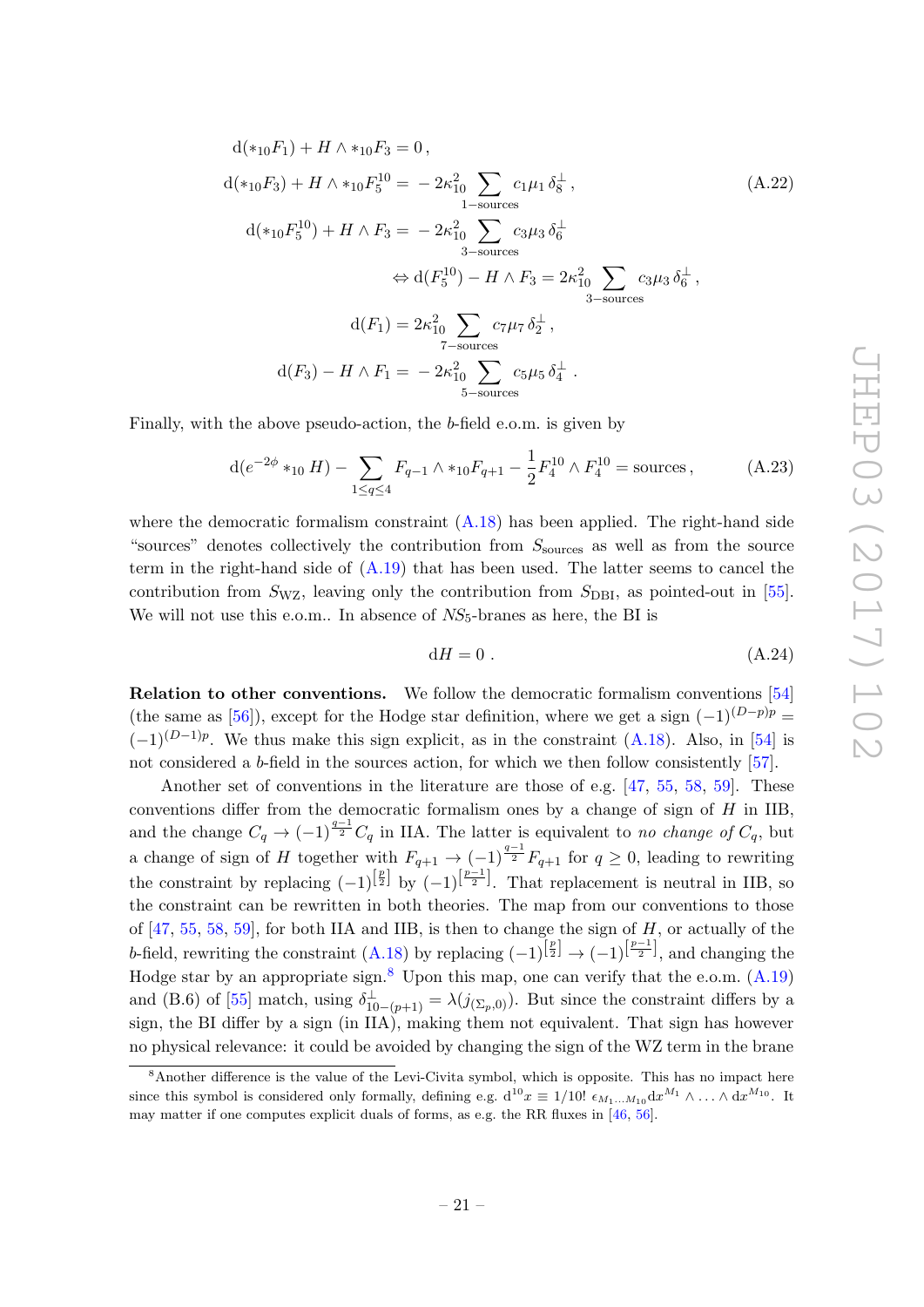action, which amounts to change the definition of brane versus anti-brane, or equivalently change which of the two type II supersymmetries are preserved (and its projector), or change the orientation of the world-volume. Note that the calibration (poly)form, related to the volume form of the sources, would then also pick a sign in IIA.

#### <span id="page-22-0"></span> $B$   $D_p$ -brane energy minimization and calibration

We derive in this appendix conditions to minimize the energy of a  $D_p$ -brane, for a Minkowski four-dimensional space-time. They should correspond to e.o.m. of the  $D_p$ brane own bosonic degrees of freedom, namely of its scalar fields,  $9$  and should thus be satisfied when looking for a vacuum. Minimizing the  $D_p$ -brane energy is related to the notion of calibration, that we will first recall. Most of the work on this topic has been made for supersymmetric vacua; we go here beyond this context as we do not consider supersymmetry.

We first follow [\[47\]](#page-30-0) and consider a  $D_p$ -brane on a world-volume  $\Sigma_{p+1}$  with flux F. A generalized calibration [\[47,](#page-30-0) [55,](#page-30-8) [60–](#page-30-13)[63\]](#page-30-14), denoted  $\omega$ , is a sum of forms of different degrees, or polyform, in ten dimensions such that  $(d - H \wedge) \omega = 0$  and

$$
i^*[\omega] \wedge e^{-i^*[b]+\mathcal{F}} \le \mathcal{E}(\Sigma_{p+1}, \mathcal{F}), \tag{B.1}
$$

where the inequality is understood under projection on  $\Sigma_{p+1}$  along  $d^{p+1}\xi$ . The coefficient of  $\mathcal E$  gives the energy density. For static configurations (as considered in this paper),  $\mathcal E$  is read from  $S_{\text{DBI}} + S_{\text{WZ}}$  and is given, for  $T_p = \mu_p$ , by<sup>[10](#page-22-2)</sup>

$$
\mathcal{E}(\Sigma_{p+1}, \mathcal{F}) = c_p T_p \left( d^{p+1} \xi \ e^{-\phi} \sqrt{|i^*[g_{10} - b] + \mathcal{F}|} - \sum_q i^*[C_q] \wedge e^{-i^*[b] + \mathcal{F}} \right) \ . \tag{B.2}
$$

A  $D_p$ -brane is said to be calibrated by  $\omega$ , in a generalized sense, if  $\omega$  saturates the inequality for some  $\Sigma_{p+1}$  and  $\mathcal F$ 

<span id="page-22-4"></span><span id="page-22-3"></span>
$$
i^*[\omega] \wedge e^{-i^*[b]+\mathcal{F}} = \mathcal{E}(\Sigma_{p+1}, \mathcal{F}) . \tag{B.3}
$$

As argued in [\[47\]](#page-30-0), under some conditions, this saturation can be understood as a minimization of the energy E. Indeed, for  $\Sigma_{p+1}$  being a cycle, consider continuous deformations to  $\Sigma'_{p+1}$  in the same homology class, i.e.  $\Sigma'_{p+1} - \Sigma_{p+1} = \partial \mathcal{B}$ , with  $\hat{\mathcal{F}}$  on  $\mathcal{B}$  restricting to  $\mathcal{F}$ or  $\mathcal{F}'$ . Then

$$
E(\Sigma'_{p+1}, \mathcal{F}') = \int_{\Sigma'_{p+1}} \mathcal{E}(\Sigma'_{p+1}, \mathcal{F}')
$$
\n
$$
\geq \int_{\Sigma'_{p+1}} i^*[\omega] \wedge e^{-i^*[b] + \mathcal{F}'}
$$
\n
$$
= \int_{\Sigma_{p+1}} i^*[\omega] \wedge e^{-i^*[b] + \mathcal{F}} + \int_{\mathcal{B}} i^*[(\mathrm{d} - H \wedge)\omega] \wedge e^{-i^*[b] + \mathcal{F}}
$$
\n
$$
(B.4)
$$

<span id="page-22-1"></span><sup>9</sup>The other  $D_p$ -brane degrees of freedom are the gauge potentials and flux  $\mathcal{F}$ , but having them to vanish is a solution to their e.o.m., at least for Minkowski, so we do not need to consider this other e.o.m. further.

<span id="page-22-2"></span><sup>&</sup>lt;sup>10</sup>The time direction may need to be removed from the forms; we refer to  $[47]$  or appendix A of  $[51]$  for more details.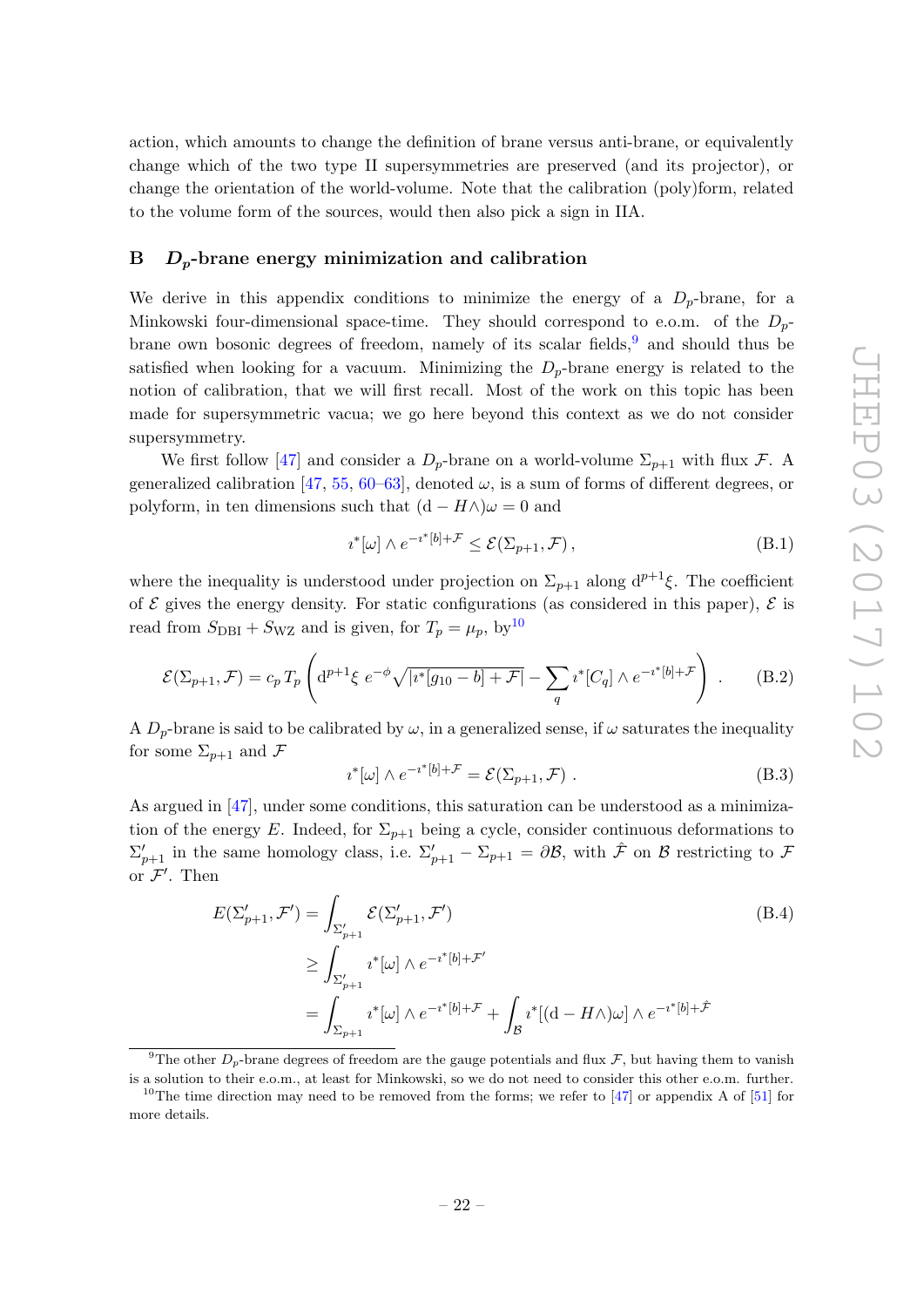$$
= \int_{\Sigma_{p+1}} i^*[\omega] \wedge e^{-i^*[b]+\mathcal{F}} = \int_{\Sigma_{p+1}} \mathcal{E}(\Sigma_{p+1}, \mathcal{F})
$$
  
=  $E(\Sigma_{p+1}, \mathcal{F})$ .

So a calibrated  $D_p$ -brane has its energy minimized. Note that the fluctuations of  $\Sigma_{p+1}$  can be understood as that of the embedding coordinates, i.e. the brane scalar fields. The above reasoning holds e.g. for  $\Sigma_{p+1}$  being the product of Minkowski times an internal cycle [\[47\]](#page-30-0).

Given the equality [\(B.3\)](#page-22-3), a candidate for the calibration  $\omega$  is given by

$$
\omega = c_p T_p \left( e^{-\phi} \operatorname{vol}_{\Sigma_{p+1}, \mathcal{F}} \wedge e^{b - \mathcal{F}} - \sum_{q \le p+1} C_q |_{4} \right),\tag{B.5}
$$

where the form  $\mathrm{vol}_{\Sigma_{p+1},\mathcal{F}}$  is such that  $i^*[\mathrm{vol}_{\Sigma_{p+1},\mathcal{F}}] = d^{p+1}\xi \sqrt{|i^*g_{10}-b|+\mathcal{F}|}$ , and we restrict to the components of  $C_q$  containing the full four-dimensional volume form. For space-time filling sources,  $i^*[C_q]_4] = i^*[C_q]$  so this restriction is only future convenience; the same holds for  $q \leq p+1$ . A minimized energy becomes equivalent to  $(d - H \wedge) \omega = 0$ , i.e. to

<span id="page-23-2"></span><span id="page-23-1"></span>
$$
F_{h
$$

$$
d\left(e^{-\phi}\operatorname{vol}_{\Sigma_{p+1},\mathcal{F}}\right) - F_{p+2}|_4 = 0, \tag{B.7}
$$

with the RR fluxes restricted to their components containing the four-dimensional volume.<sup>[11](#page-23-0)</sup>

We now consider  $D_p$ -branes having the properties of Points [1,](#page-4-2) [2,](#page-4-3) [4](#page-5-1) of section [2.](#page-4-0) In particular,  $-i^*[b] + \mathcal{F} = 0$  gives with  $(2.6) \text{ vol}_{\Sigma_{p+1}, \mathcal{F}} = \text{vol}_4 \wedge \text{vol}_{\parallel}$ . The metric  $(2.1)$  allows to extract the unwarped four-dimensional volume form as  $\text{vol}_4 = e^{4A}\text{vol}_4$ . On top, we have used the electric RR coupling to the  $D_p$ -brane while for us  $p \geq 3$ : as explained in appendix [A,](#page-17-0) this requires to use the democratic formalism. Because  $p \geq 3$ , the  $F_{p+2}$  are the higher fluxes only: to recover proper fluxes of type II supergravities, we then have to use the democratic formalism constraint  $(A.18)$  (and sources become the magnetic ones). We rewrite [\(B.7\)](#page-23-1) as

$$
\widetilde{\text{vol}}_4 \wedge d\left(e^{4A - \phi} \text{vol}_{||}\right) = (-1)^{\left[\frac{p+3}{2}\right]} (*_{10}F_{8-p})|_4 = (-1)^{\left[\frac{p+3}{2}\right]} *_{10} (F_{8-p})|_{\subset 6}
$$
  
\n
$$
\Leftrightarrow e^{-4A} *_{6} d\left(e^{4A - \phi} \text{vol}_{||}\right) = (-1)^{\left[\frac{p+3}{2}\right]} (-1)^{p} F_{8-p},
$$

where from the last line on, we drop the projection on internal components  $|_{\subset 6}$ , since  $F_k$ without any index  $4 \text{ or } 10$  denotes the internal part of the flux. Similarly, we rewrite  $(B.6)$ 

$$
0 = (*_{10}F_{l>8-p})|_{4} = *_{10}(F_{l>8-p})|_{\subset 6} = *_{10}F_{l>8-p}.
$$
\n(B.8)

<span id="page-23-0"></span><sup>&</sup>lt;sup>11</sup>One would naively get on top of  $(B.6)$ ,  $(B.7)$ , equations on forms of higher degree. But the projection in [\(B.3\)](#page-22-3) and [\(B.4\)](#page-22-4) actually bounds the relevant degrees of  $\omega$  and  $(d - H\wedge)\omega$ , avoiding higher degrees with a refined reasoning.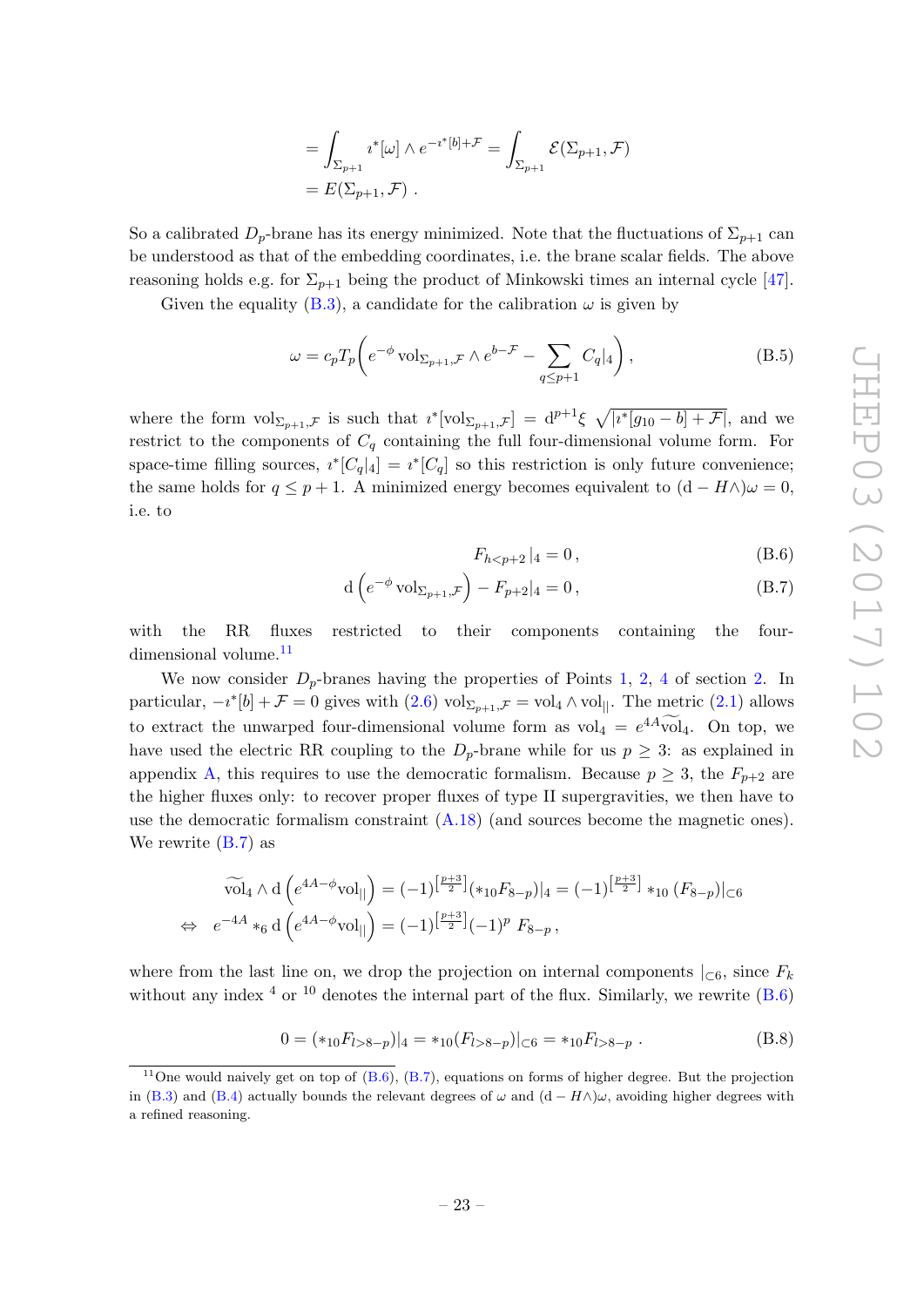Using that  $(-1)^{\left[\frac{p+3}{2}\right]}(-1)^p = -(-1)^{\left[\frac{p}{2}\right]} = -(-1)^{\left[\frac{8-p}{2}\right]}(-1)^{8-p} = -(-1)^{\left[\frac{9-p}{2}\right]} = (-1)^p \varepsilon_p$ , we rewrite the above as

<span id="page-24-2"></span><span id="page-24-1"></span>
$$
F_k = (-1)^p \varepsilon_p e^{-4A} *_{6} d \left( e^{4A - \phi} \text{vol}_{\parallel} \right), \quad 0 \le k = 8 - p \le 5,
$$
 (B.9)

$$
F_{l>k} = 0 \tag{B.10}
$$

We call  $(B.9)$  the calibration condition. As shown in [\[47\]](#page-30-0), it is automatically satisfied for a supersymmetric Minkowski background, using the supersymmetry preserved by the  $D_p$ -brane. Here, we considered Minkowski and conditions on the sources, but not supersymmetry. We proved that minimizing the energy was equivalent to [\(B.9\)](#page-24-1) and [\(B.10\)](#page-24-2).

In the case of a four-dimensional anti-de Sitter space-time, [\(B.9\)](#page-24-1) gets modified by an additional term  $X$ , as explained in [\[51\]](#page-30-4). This can be seen already through the supersymmetry conditions for anti-de Sitter, that include  $X$ . This term is due to the space boundaries of anti-de Sitter  $[51]$ ; those require to adapt the reasoning  $(B.4)$ , not valid otherwise. Here, the question would be to determine analogous conditions for de Sitter. We cannot be guided by supersymmetry, but we still expect a correction to  $(B.9)$ , related to properties of de Sitter space-time. Getting such conditions would bring relevant new constraints for de Sitter vacua.

#### <span id="page-24-0"></span>C Computational details

In this appendix, we compute various terms involving the warp factor and the dilaton, as well as curvature terms. We first compute the ten-dimensional Ricci tensor in curved indices along four-dimensional directions, and the corresponding scalar  $\mathcal{R}_4 = g^{MN} \mathcal{R}_{MN=\mu\nu}$ , for the Levi-Civita connection; see e.g.  $[8, 64]$  $[8, 64]$  for relevant formulas. We extract the warp factor dependence using the metric  $(2.1)$  and obtain

$$
\mathcal{R}_{MN=\mu\nu} = \tilde{\mathcal{R}}_{\mu\nu} - \frac{1}{2}\tilde{g}_{\mu\nu} \left( \Delta_6 e^{2A} + e^{-2A} (\partial e^{2A})^2 \right) , \qquad (C.1)
$$

$$
\mathcal{R}_4 = e^{-2A}\tilde{\mathcal{R}}_4 - 2e^{-2A} \left( \Delta_6 e^{2A} + e^{-2A} (\partial e^{2A})^2 \right) , \qquad (C.2)
$$

where  $\tilde{\mathcal{R}}_{\mu\nu}$  is the purely four-dimensional Ricci tensor built from  $\tilde{g}_{\mu\nu}$  and  $\tilde{\mathcal{R}}_4$  its Ricci scalar,  $\Delta_6$  is the internal Laplacian and  $(\partial e^{2A})^2 = g^{mn}\partial_m e^{2A}\partial_n e^{2A}$ . This computation required the following connection coefficient

<span id="page-24-5"></span><span id="page-24-4"></span><span id="page-24-3"></span>
$$
\Gamma_{MN=\mu\nu}^{P=p} = -\frac{1}{2}\tilde{g}_{\mu\nu}g^{pn}\partial_n e^{2A},\qquad (C.3)
$$

that we use again to compute the quantities

$$
2(\nabla \partial \phi)_4 \equiv 2g^{MN=\mu\nu} \left( \partial_M \partial_N \phi - \Gamma^P_{MN} \partial_P \phi \right) = -2e^{2\phi - 2A} g^{mn} \partial_m e^{2A} \partial_n e^{-2\phi} , \quad (C.4)
$$

$$
4|\partial\phi|^2 - 2\Delta\phi = e^{2\phi}\Delta e^{-2\phi} = e^{2\phi}\Delta_6 e^{-2\phi} + 2e^{2\phi - 2A}g^{mn}\partial_m e^{2A}\partial_n e^{-2\phi},\tag{C.5}
$$

where the second equations made use that the dilaton depends only on internal directions.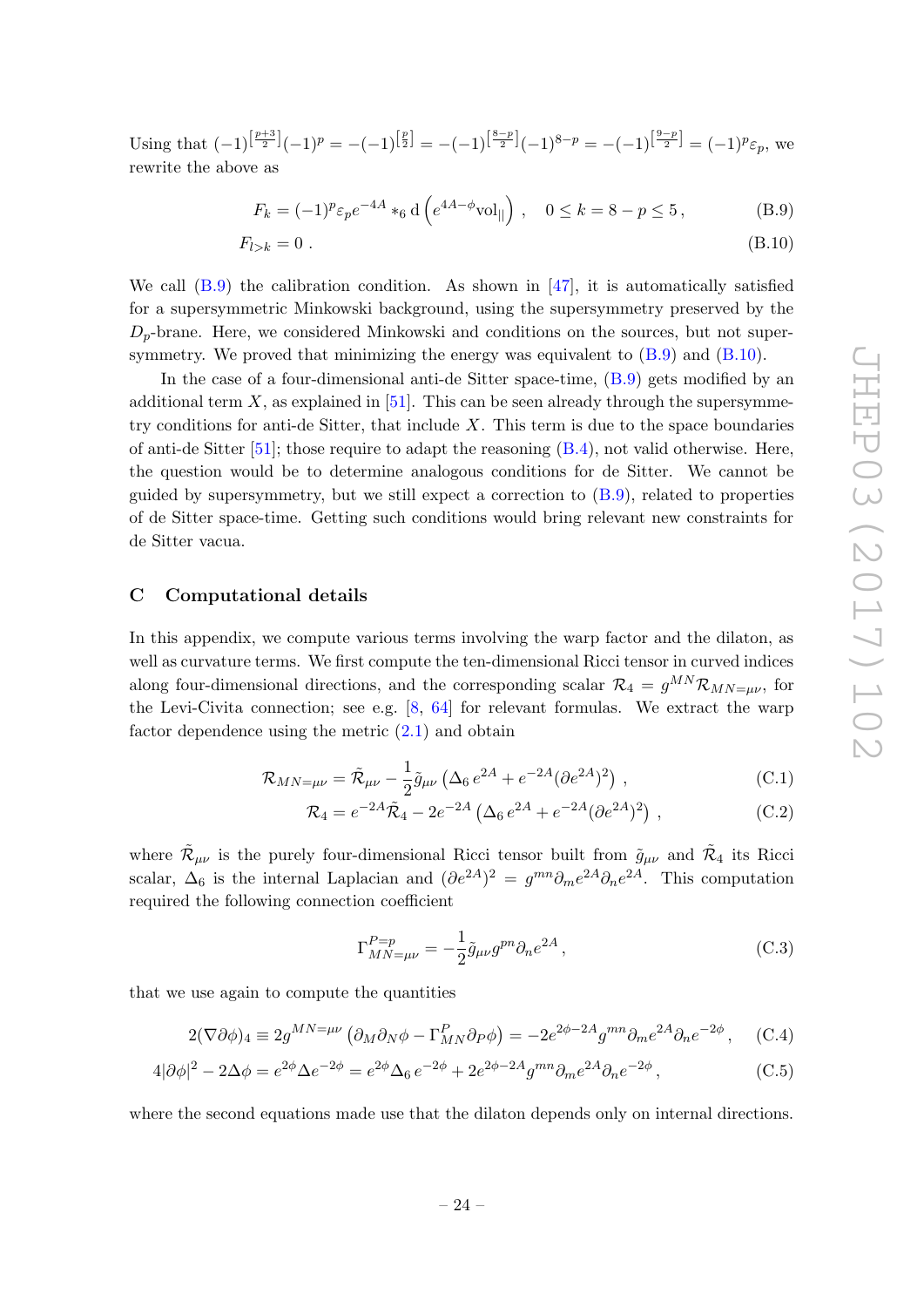We now use these results in equation  $(3.3)$ : it involves the quantity

$$
(p-3)\mathcal{R}_4 - 2e^{2\phi}\Delta e^{-2\phi} + 2(p-3)(\nabla \partial \phi)_4
$$
  
=  $(p-3)e^{-2A}\tilde{\mathcal{R}}_4 - 2e^{2\phi-2A(p-3)}\Delta_6 e^{2A(p-3)-2\phi}$   
+  $2(p-5)e^{2\phi-2A(p-2)}g^{mn}\partial_m e^{2A}\partial_n e^{2A(p-3)-2\phi}$ . (C.6)

The last two terms vanish for the standard value of a  $D_p$ -brane solution, picked in this paper

<span id="page-25-4"></span><span id="page-25-0"></span>
$$
e^{\phi} = g_s e^{A(p-3)},\tag{C.7}
$$

where  $g_s$  is a constant.<sup>[12](#page-25-3)</sup> We conclude that the quantity [\(C.6\)](#page-25-0) is equal to  $(p-3)e^{-2A}\tilde{\mathcal{R}}_4$ , and use this result in section [3.](#page-7-0)

We now turn to  $(4.17)$  that involves the quantity

<span id="page-25-6"></span>
$$
2\mathcal{R}_4 + 4(\nabla\partial\phi)_4 - 4|\partial\phi|^2 + 2\Delta\phi + 4(\nabla\partial\phi)_{6||} + 2\mathcal{R}_{6||} . \tag{C.8}
$$

To compute the last two terms, we need to use flat indices (definitions in section [2](#page-4-0) and around [\(4.10\)](#page-11-3)). For the Levi-Civita connection, the spin connection is related to  $f^a{}_{bc}$ , so that one has generically for the Ricci tensor in flat indices (see e.g. [\[65\]](#page-30-16))

$$
2 \mathcal{R}_{cd} = \partial_a f^a{}_{cd} + 2\eta^{ab}\partial_a f^g{}_{b(c}\eta_{d)g} - 2\partial_c f^b{}_{bd}
$$
  
+  $f^a{}_{ab} \left( f^b{}_{cd} + 2\eta^{bg} f^h{}_{g(c}\eta_{d)h} \right) - f^b{}_{ac} f^a{}_{bd} - \eta^{bg} \eta_{ah} f^h{}_{gc} f^a{}_{bd}$   
+  $\frac{1}{2} \eta^{ah} \eta^{bj} \eta_{ci} \eta_{dg} f^i{}_{aj} f^g{}_{hb} .$  (C.9)

From now on, we denote respectively  $_A, \alpha, a$  the flat ten-, four- and six-dimensional indices, and refer to the metric [\(2.4\)](#page-5-0). We take  $\partial_{\alpha}A = 0$ ,  $\partial_{a_{\parallel}}A = 0$ , which implies

$$
f^{a_{||}}{}_{BC} = \delta^b_B \delta^c_C f^{a_{||}}{}_{bc}, \ f^A{}_{Bc_{||}} = \delta^A_a \delta^b_B f^a{}_{bc_{||}}, \ f^A{}_{Bc_{\perp}} = \delta^A_a \delta^b_B f^a{}_{bc_{\perp}} + \delta^A_\alpha \delta^B_B \delta^{\alpha}_\beta e^{-A} \partial_{c_{\perp}} e^A \,. \tag{C.10}
$$

This allows to compute  $\mathcal{R}_{6||} = \eta^{AB} \mathcal{R}_{AB=a_{||}b_{||}}$ , giving

 $=$ 

$$
2\mathcal{R}_{6||} = 2\delta^{cd}\partial_{c}f^{a_{||}}{}_{da_{||}} + 8\delta^{cd}f^{a_{||}}{}_{c_{\perp}a_{||}}e^{-A}\partial_{d_{\perp}}e^{A} - 2\delta^{ab}\partial_{a_{||}}f^{c}{}_{cb_{||}} + 2\delta^{cd}f^{a_{||}}{}_{ca_{||}}f^{e}{}_{ed} - \delta^{ab}f^{d}{}_{ca_{||}}f^{c}{}_{db_{||}} - \delta^{ab}\delta^{dg}\delta_{ch}f^{h}{}_{ga_{||}}f^{c}{}_{db_{||}} + \frac{1}{2}\delta^{ch}\delta^{dj}\delta_{ab}f^{a_{||}}{}_{cj}f^{b_{||}}{}_{hd} \tag{C.11}
$$

$$
=2\delta^{cd}\partial_{c\perp}f^{a||}_{d\perp a_{||}}+8\delta^{cd}f^{a||}_{c\perp a_{||}}e^{-A}\partial_{d\perp}e^{A}-2\delta^{ab}\partial_{a_{||}}f^{c}{}_{cb_{||}}+2\delta^{cd}f^{a||}_{ca_{||}}f^{e}{}_{ed}
$$
\n
$$
+2\mathcal{P}{}_{\perp}+2\mathcal{P}{}_{cd}{}_{cd_{||}}f^{e}{}_{cd}
$$
\n
$$
(6.13)
$$

<span id="page-25-5"></span><span id="page-25-2"></span><span id="page-25-1"></span>
$$
+2\mathcal{R}_{||}+2\mathcal{R}_{||}^{\perp}+\frac{1}{2}\delta^{ch}\delta^{dj}\delta_{ab}f^{a_{||}}{}_{c_{\perp}j_{\perp}}f^{b_{||}}{}_{h_{\perp}d_{\perp}}\,,\tag{C.12}
$$

where 
$$
2\mathcal{R}_{||} = 2\delta^{cd}\partial_{c||}f^{a_{||}}d_{||} - \delta^{ab}f^{d_{||}}{_{c||a||}}f^{c_{||}}d_{||}b_{||} - \frac{1}{2}\delta^{ch}\delta^{dj}\delta_{ab}f^{a_{||}}{_{c||}j_{||}}f^{b_{||}}{_{h||}d_{||}} ,\qquad (C.13)
$$

$$
2\mathcal{R}_{||}^{\perp} = -\delta^{ab} f^{d_{\perp}}{}_{c_{\perp}a_{||}} f^{c_{\perp}}{}_{d_{\perp}b_{||}} - \delta^{ab}\delta^{dg}\delta_{ch} f^{h_{\perp}}{}_{g_{\perp}a_{||}} f^{c_{\perp}}{}_{d_{\perp}b_{||}} - 2\delta^{ab} f^{d_{\perp}}{}_{c_{||}a_{||}} f^{c_{||}}{}_{d_{\perp}b_{||}} - \delta^{ab}\delta^{dg}\delta_{ch} f^{h_{\perp}}{}_{g_{||}a_{||}} f^{c_{\perp}}{}_{d_{||}b_{||}}.
$$
\n(C.14)

<span id="page-25-3"></span> $12$ The value [\(C.7\)](#page-25-4) might be derived rather than imposed, as we sketch here. Using more knowledge on the internal metric, one may show that the last two terms of [\(C.6\)](#page-25-0) actually combine into one term with a Laplacian of the unwarped internal metric  $\tilde{\Delta}_6 e^{2A(p-3)-2\phi}$ . For  $p=7,8$ , this quantity can have a definite sign through [\(3.3\)](#page-8-4). Using an integration, one can then show that this quantity vanishes. Harmonic functions on a compact manifold without boundary are constant, so one would derive this way [\(C.7\)](#page-25-4).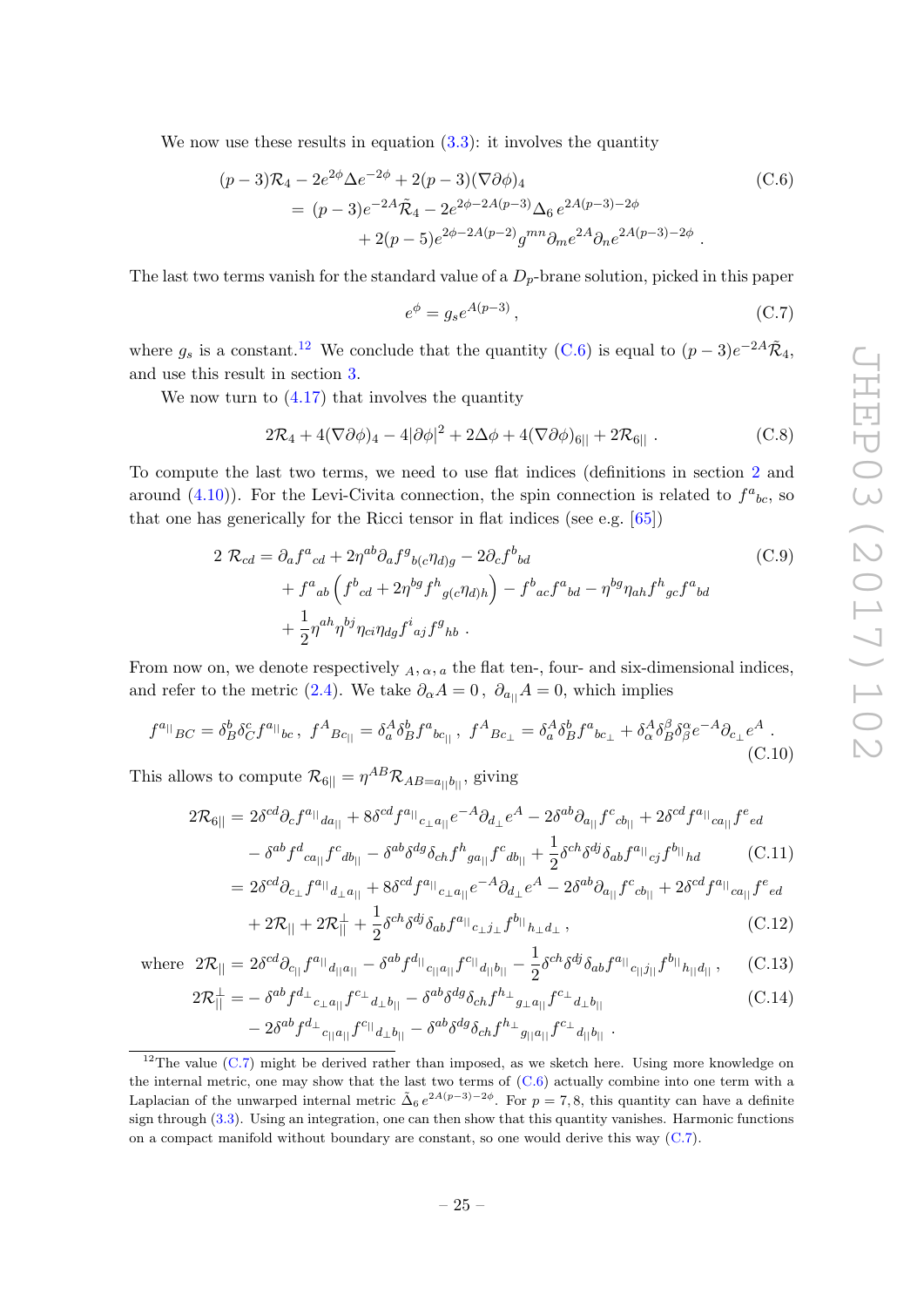We now extract the warp factor with  $e^{a_{\parallel}}{}_m = e^{A} \tilde{e}^{a_{\parallel}}{}_m, e^{a_{\perp}}{}_m = e^{-A} \tilde{e}^{a_{\perp}}{}_m$ . We first obtain

$$
f^{a_{||}}{}_{b_{||}c_{||}} = e^{-A} \tilde{f}^{a_{||}}{}_{b_{||}c_{||}}, \quad f^{a_{\perp}}{}_{b_{||}c_{||}} = e^{-3A} \tilde{f}^{a_{\perp}}{}_{b_{||}c_{||}}, \quad f^{a_{\perp}}{}_{b_{\perp}c_{||}} = e^{-A} \tilde{f}^{a_{\perp}}{}_{b_{\perp}c_{||}}, \quad (C.15)
$$

$$
f^{a_{||}}{}_{b_{\perp}c_{||}} = e^{A} \tilde{f}^{a_{||}}{}_{b_{\perp}c_{||}} - \delta^{a_{||}}_{c_{||}} \partial_{\tilde{b}_{\perp}} e^{A}, \quad f^{a_{\perp}}{}_{b_{\perp}c_{\perp}} = e^{A} \tilde{f}^{a_{\perp}}{}_{b_{\perp}c_{\perp}} + 2e^{2A} \delta^{\tilde{a}_{\perp}}_{(\tilde{b}_{\perp})} \partial_{\tilde{c}_{\perp}} e^{-A}.
$$

With in addition  $f^{a_{||}}{}_{c_{\perp}j_{\perp}} = e^{3A} \tilde{f}^{a_{||}}{}_{c_{\perp}j_{\perp}}$ , one shows that the last line in [\(C.12\)](#page-25-5) does not produce any  $\partial A$ , so contributes to what we denote  $\mathcal{R}_{6||}$ <sub>( $\partial A=0$ )</sub>. We turn to the other line. For a compact manifold (without boundary), one generically has  $f^a{}_{ab} = 0$ . Here the relevant manifold is the unwarped or smeared one (see above  $(2.4)$ ), meaning the correct condition is  $\tilde{f}^a{}_{ab} = 0$ . From the above, we deduce

$$
f^{a}{}_{ab_{||}} = 0 \,, \ f^{a}{}_{ab_{\perp}} = (2p - 11)\partial_{\tilde{b}_{\perp}}e^{A} \,. \tag{C.16}
$$

We then compute the first line of  $(C.12)$ 

$$
2\delta^{cd}\partial_{c_{\perp}}f^{a_{||}}{}_{d_{\perp}a_{||}} + 8\delta^{cd}f^{a_{||}}{}_{c_{\perp}a_{||}}e^{-A}\partial_{d_{\perp}}e^{A} - 2\delta^{ab}\partial_{a_{||}}f^{c}{}_{cb_{||}} + 2\delta^{cd}f^{a_{||}}{}_{ca_{||}}f^{e}{}_{ed} \qquad (C.17)
$$
  

$$
= 2\delta^{cd}e^{2A}\partial_{\tilde{c}_{\perp}}\tilde{f}^{a_{||}}{}_{d_{\perp}a_{||}} + e^{2A(p-2)}\delta^{cd}\partial_{\tilde{c}_{\perp}}\partial_{\tilde{d}_{\perp}}e^{-2A(p-3)} + 2\delta^{cd}e^{2A(p-3)}\partial_{\tilde{c}_{\perp}}e^{-2A(p-3)}\left(-e^{2A}\tilde{f}^{a_{||}}{}_{d_{\perp}a_{||}} + (p-3)\partial_{\tilde{d}_{\perp}}e^{2A}\right) .
$$

Generically,  $\nabla_a V_b = \partial_a V_b - \omega_a{}^c{}_b V_c$  and  $\omega_{(a}{}^c{}_{b)} = \delta^{cd} f^e{}_{d(a} \delta_{b)e}$ , so we deduce, with  $\tilde{f}^a{}_{d \perp a} = 0$ ,

$$
\tilde{\Delta}_{\perp} e^{-2A(p-3)} = \delta^{cd} \partial_{\tilde{c}_{\perp}} \partial_{\tilde{d}_{\perp}} e^{-2A(p-3)} + \delta^{cd} \tilde{f}^{a_{||}} d_{\perp a_{||}} \partial_{\tilde{c}_{\perp}} e^{-2A(p-3)},
$$
\n
$$
4(\nabla \partial \phi)_{6||} = 4\delta^{AB=a_{||}b_{||}} \nabla_A \partial_B \phi
$$
\n(C.18)

$$
=2\delta^{cd}e^{2\phi+2A}\tilde{f}^{a||}_{d_{\perp}a_{||}}\partial_{\tilde{c}_{\perp}}e^{-2\phi}-(p-3)\delta^{cd}e^{2\phi}\partial_{\tilde{c}_{\perp}}e^{-2\phi}\partial_{\tilde{c}_{\perp}}e^{2A},
$$

where  $\bar{\Delta}_{\perp}$  is the Laplacian on the transverse subspace with smeared metric, i.e. involving only indices  $_{\tilde{a}_\perp}$ . Point [6](#page-6-4) on sources in section [2](#page-4-0) requires a compact transverse unwarped subspace without boundaries, implying  $\tilde{f}^{a_\perp}{}_{d_\perp} = -\tilde{f}^{a_{||}}{}_{d_\perp}{}_{a_{||}} = 0$ . Setting this to zero, we eventually obtain

<span id="page-26-2"></span><span id="page-26-1"></span><span id="page-26-0"></span>
$$
2\mathcal{R}_{6||} = 2\mathcal{R}_{6||}|_{(\partial A=0)} + e^{2A(p-2)}\tilde{\Delta}_{\perp}e^{-2A(p-3)} + 2(p-3)\delta^{cd}e^{2A(p-3)}\partial_{\tilde{c}_{\perp}}e^{-2A(p-3)}\partial_{\tilde{d}_{\perp}}e^{2A}
$$
(C.19)

where 
$$
2\mathcal{R}_{6||}|_{(\partial A=0)} = 2\mathcal{R}_{||} + 2\mathcal{R}_{||}^{\perp} + \frac{1}{2}\delta^{ch}\delta^{dj}\delta_{ab}f^{a||}_{c_{\perp}j_{\perp}}f^{b||}_{h_{\perp}d_{\perp}},
$$
 (C.20)

$$
4(\nabla \partial \phi)_{6\parallel} = -(p-3)\delta^{cd}e^{2\phi}\partial_{\tilde{c}_{\perp}}e^{-2\phi}\partial_{\tilde{d}_{\perp}}e^{2A} . \qquad (C.21)
$$

Finally, for a function f such that  $\partial_{a_{||}} f = 0$ , one gets using the above

$$
\Delta_6 f = e^{2A} \tilde{\Delta}_{\perp} f + (p - 5) \delta^{ab} \partial_{\tilde{a}_{\perp}} e^{2A} \partial_{\tilde{b}_{\perp}} f . \tag{C.22}
$$

Using this in  $(C.2)$  and in  $(C.5)$ , together with  $(C.4)$ ,  $(C.19)$ ,  $(C.21)$ , and the dilaton expression  $(C.7)$ , we obtain for the quantity  $(C.8)$ 

$$
2\mathcal{R}_4 + 4(\nabla\partial\phi)_4 - 4|\partial\phi|^2 + 2\Delta\phi + 4(\nabla\partial\phi)_{6||} + 2\mathcal{R}_{6||}
$$
\n
$$
= 2e^{-2A}\tilde{\mathcal{R}}_4 + 2\mathcal{R}_{6||}|_{(\partial A=0)} - 4\tilde{\Delta}_\perp e^{2A} + 4e^{-2A}|\widetilde{de^{2A}}|^2,
$$
\n(C.23)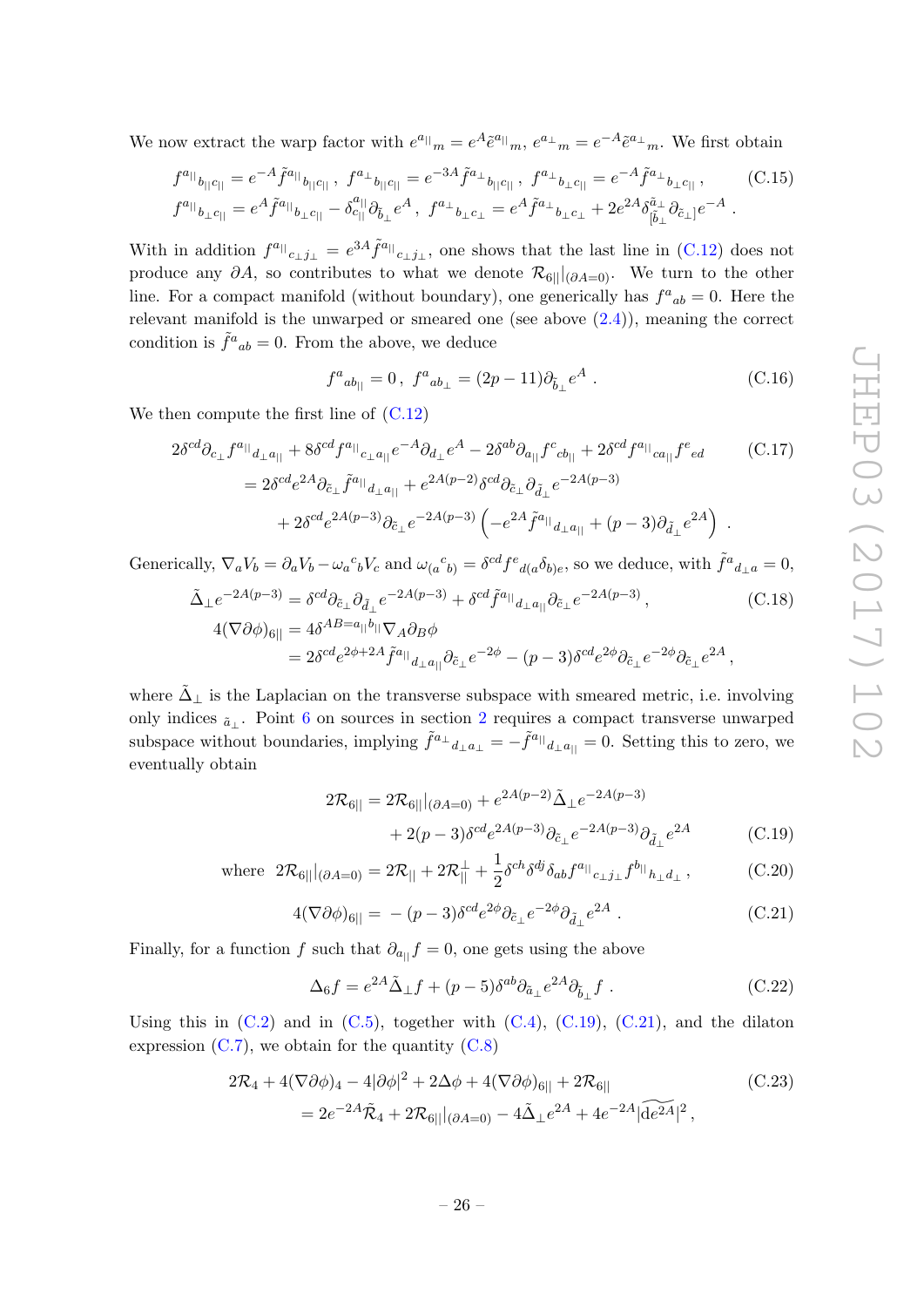with  $|\widetilde{\det}A|^2 = \delta^{cd}\partial_{\tilde{c}_\perp}e^{2A}\partial_{\tilde{d}_\perp}e^{2A}$ . It is more convenient to make the quantity  $\tilde{\Delta}_\perp e^{-4A}$ appear: in our conventions, this quantity is produced by  $dF_k$  in the BI (see e.g. [\[46\]](#page-29-14) for explicit examples), thus typically generates the  $\delta$  functions that localize the  $D_p$  and  $O_p$ sources, as in  $T_{10}$ . Then, using  $\tilde{\Delta}_{\perp}e^{-4A} = -2e^{-6A}\tilde{\Delta}_{\perp}e^{2A} + 6e^{-8A}|\widetilde{de^{2A}}|^2$ , we rewrite the above as

<span id="page-27-3"></span>
$$
2\mathcal{R}_4 + 4(\nabla\partial\phi)_4 - 4|\partial\phi|^2 + 2\Delta\phi + 4(\nabla\partial\phi)_{6||} + 2\mathcal{R}_{6||}
$$
\n
$$
= 2e^{-2A}\tilde{\mathcal{R}}_4 + 2\mathcal{R}_{6||}|_{(\partial A=0)} + 2e^{6A}\tilde{\Delta}_\perp e^{-4A} - 2e^{10A}| \widetilde{de^{-4A}}|^2.
$$
\n(C.24)

One can finally make use of [\(C.24\)](#page-27-3) in [\(4.17\)](#page-12-1), with  $\mathcal{R}_{6||}$ <sub>( $\partial A=0$ )</sub> given in [\(C.20\)](#page-26-0).

We now detail the following rewriting useful for [\(4.17\)](#page-12-1). One has  $e^{2\phi}|F_k^{(0)}|$  $\int_k^{(0)} |^2 =$  $e^{10A}$  $\widetilde{|g_s F_k^{(0)}}$  $(k^{(0)}_k)^2$  thanks to the dilaton [\(C.7\)](#page-25-4), and analogously to [\(2.9\)](#page-7-2) with [\(4.19\)](#page-13-2),

<span id="page-27-4"></span>
$$
|\widehat{g_s F_k^{(0)}}|^2 = |\varepsilon_p g_s F_k^{(0)} - \tilde{\ast}_{\perp} \mathrm{d}e^{-4A} + \tilde{\ast}_{\perp} \mathrm{d}e^{-4A}|^2
$$
(C.25)  
\n
$$
= |\varepsilon_p g_s F_k^{(0)} - \tilde{\ast}_{\perp} \mathrm{d}e^{-4A}|^2 + |\tilde{\ast}_{\perp} \mathrm{d}e^{-4A}|^2
$$
\n
$$
+ 2 \left( \mathrm{d}e^{-4A} \wedge \left( \varepsilon_p g_s F_k^{(0)} - \tilde{\ast}_{\perp} \mathrm{d}e^{-4A} \right) \right)_{\perp}
$$
\n
$$
= e^{2\phi - 10A} |\varepsilon_p F_k^{(0)} - g_s^{-1} \tilde{\ast}_{\perp} \mathrm{d}e^{-4A}|^2 + |\widetilde{\mathrm{d}e^{-4A}}|^2
$$
\n
$$
- e^{-12A} \left( \mathrm{d}e^{8A} \wedge \left( \varepsilon_p g_s F_k^{(0)} - \tilde{\ast}_{\perp} \mathrm{d}e^{-4A} \right) \right)_{\perp}
$$
\n
$$
= e^{2\phi - 10A} |g_s^{-1} \tilde{\ast}_{\perp} \mathrm{d}e^{-4A} - \varepsilon_p F_k^{(0)}|^2 + |\widetilde{\mathrm{d}e^{-4A}}|^2
$$
\n
$$
+ e^{-12A} \left( \mathrm{d} \left( e^{8A} \tilde{\ast}_{\perp} \mathrm{d}e^{-4A} - e^{8A} \varepsilon_p g_s F_k^{(0)} \right) \right)_{\perp}
$$
\n
$$
- e^{-4A} \left( \mathrm{d} \left( \tilde{\ast}_{\perp} \mathrm{d}e^{-4A} - \varepsilon_p g_s F_k^{(0)} \right) \right)_{\perp}.
$$

Open Access. This article is distributed under the terms of the Creative Commons Attribution License [\(CC-BY 4.0\)](http://creativecommons.org/licenses/by/4.0/), which permits any use, distribution and reproduction in any medium, provided the original author(s) and source are credited.

#### References

- <span id="page-27-0"></span>[1] BICEP2, Planck collaboration, P.A.R. Ade et al., Joint Analysis of BICEP2/KeckArray and Planck data, [Phys. Rev. Lett.](http://dx.doi.org/10.1103/PhysRevLett.114.101301) 114 (2015) 101301 [[arXiv:1502.00612](https://arxiv.org/abs/1502.00612)] [IN[SPIRE](http://inspirehep.net/search?p=find+EPRINT+arXiv:1502.00612)].
- [2] Planck collaboration, P.A.R. Ade et al., Planck 2015 results. XIII. Cosmological parameters, [Astron. Astrophys.](http://dx.doi.org/10.1051/0004-6361/201525830) 594 (2016) A13 [[arXiv:1502.01589](https://arxiv.org/abs/1502.01589)] [IN[SPIRE](http://inspirehep.net/search?p=find+EPRINT+arXiv:1502.01589)].
- [3] Planck collaboration, P.A.R. Ade et al., Planck 2015 results. XVII. Constraints on primordial non-Gaussianity, [Astron. Astrophys.](http://dx.doi.org/10.1051/0004-6361/201525836) 594 (2016) A17 [[arXiv:1502.01592](https://arxiv.org/abs/1502.01592)] [IN[SPIRE](http://inspirehep.net/search?p=find+EPRINT+arXiv:1502.01592)].
- <span id="page-27-1"></span>[4] PLANCK collaboration, P.A.R. Ade et al., *Planck 2015 results. XX. Constraints on inflation*, [Astron. Astrophys.](http://dx.doi.org/10.1051/0004-6361/201525898) 594 (2016) A20 [[arXiv:1502.02114](https://arxiv.org/abs/1502.02114)] [IN[SPIRE](http://inspirehep.net/search?p=find+EPRINT+arXiv:1502.02114)].
- <span id="page-27-2"></span>[5] X. Chen, C. Dvorkin, Z. Huang, M.H. Namjoo and L. Verde, The future of primordial features with large-scale structure surveys, JCAP 11 [\(2016\) 014](http://dx.doi.org/10.1088/1475-7516/2016/11/014) [[arXiv:1605.09365](https://arxiv.org/abs/1605.09365)] [IN[SPIRE](http://inspirehep.net/search?p=find+EPRINT+arXiv:1605.09365)].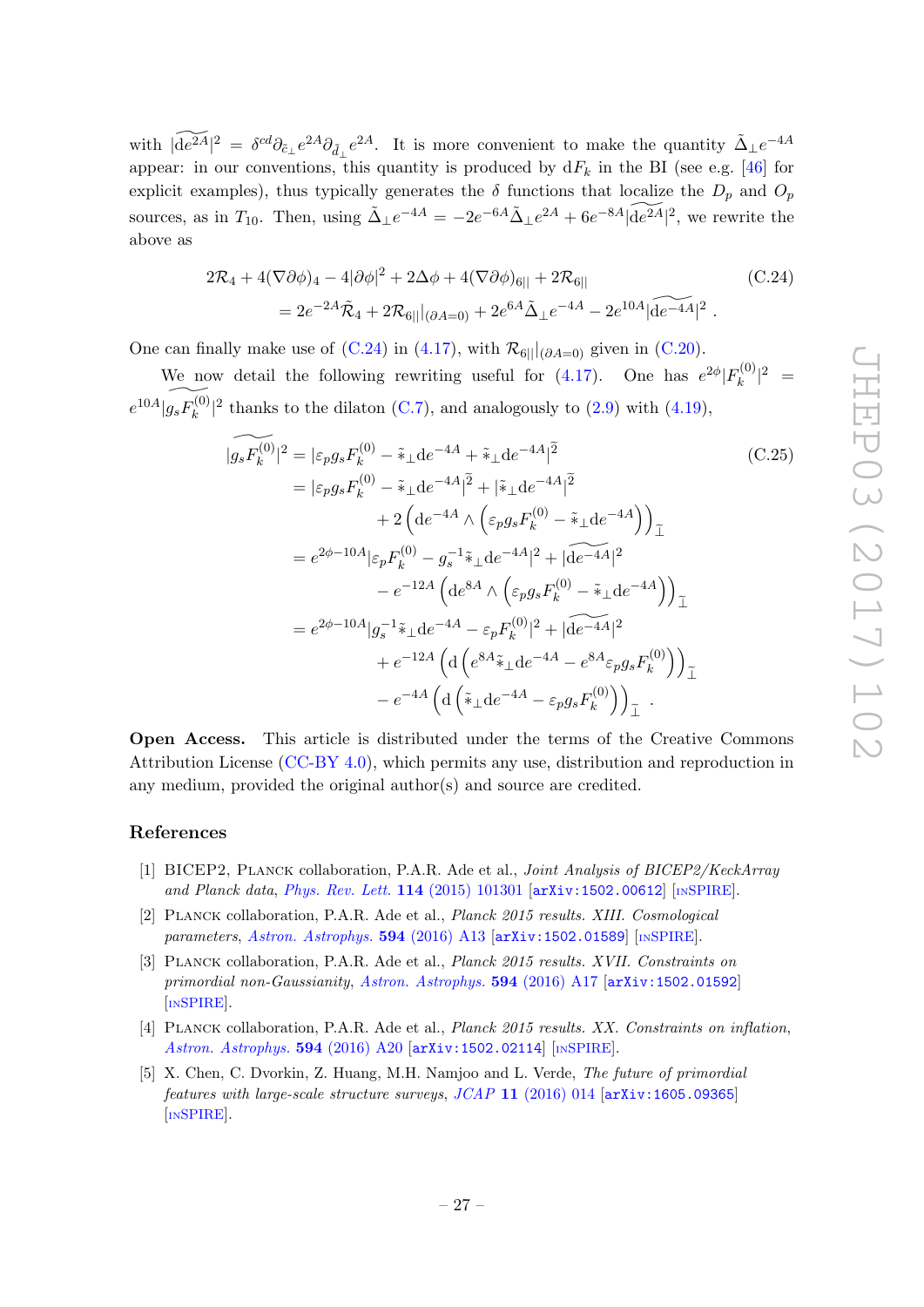- <span id="page-28-0"></span>[6] S.L. Parameswaran and I. Zavala, Prospects for primordial gravitational waves in string inflation, [Int. J. Mod. Phys.](http://dx.doi.org/10.1142/S0218271816440119)  $D$  25 (2016) 1644011 [[arXiv:1606.02537](https://arxiv.org/abs/1606.02537)] [IN[SPIRE](http://inspirehep.net/search?p=find+EPRINT+arXiv:1606.02537)].
- <span id="page-28-1"></span>[7] J.P. Conlon, The QCD axion and moduli stabilisation, JHEP 05 [\(2006\) 078](http://dx.doi.org/10.1088/1126-6708/2006/05/078) [[hep-th/0602233](https://arxiv.org/abs/hep-th/0602233)] [IN[SPIRE](http://inspirehep.net/search?p=find+EPRINT+hep-th/0602233)].
- <span id="page-28-2"></span>[8] D. Andriot, A no-go theorem for monodromy inflation, JCAP 03 [\(2016\) 025](http://dx.doi.org/10.1088/1475-7516/2016/03/025) [[arXiv:1510.02005](https://arxiv.org/abs/1510.02005)] [IN[SPIRE](http://inspirehep.net/search?p=find+EPRINT+arXiv:1510.02005)].
- <span id="page-28-3"></span>[9] S. Kachru, R. Kallosh, A.D. Linde and S.P. Trivedi, De Sitter vacua in string theory, [Phys.](http://dx.doi.org/10.1103/PhysRevD.68.046005) Rev. D 68 [\(2003\) 046005](http://dx.doi.org/10.1103/PhysRevD.68.046005) [[hep-th/0301240](https://arxiv.org/abs/hep-th/0301240)] [IN[SPIRE](http://inspirehep.net/search?p=find+EPRINT+hep-th/0301240)].
- <span id="page-28-4"></span>[10] I. Bena, M. Graña and N. Halmagyi, On the existence of meta-stable vacua in Klebanov-Strassler, JHEP 09 [\(2010\) 087](http://dx.doi.org/10.1007/JHEP09(2010)087) [[arXiv:0912.3519](https://arxiv.org/abs/0912.3519)] [IN[SPIRE](http://inspirehep.net/search?p=find+EPRINT+arXiv:0912.3519)].
- <span id="page-28-5"></span>[11] I. Bena, J. Blåbäck and D. Turton, *Loop corrections to the antibrane potential, [JHEP](http://dx.doi.org/10.1007/JHEP07(2016)132)* 07 [\(2016\) 132](http://dx.doi.org/10.1007/JHEP07(2016)132) [[arXiv:1602.05959](https://arxiv.org/abs/1602.05959)] [IN[SPIRE](http://inspirehep.net/search?p=find+EPRINT+arXiv:1602.05959)].
- <span id="page-28-6"></span>[12] S.P. de Alwis, Constraints on Dbar uplifts, JHEP 11 [\(2016\) 045](http://dx.doi.org/10.1007/JHEP11(2016)045) [[arXiv:1605.06456](https://arxiv.org/abs/1605.06456)] [IN[SPIRE](http://inspirehep.net/search?p=find+EPRINT+arXiv:1605.06456)].
- <span id="page-28-7"></span>[13] N. Cabo Bizet and S. Hirano, Revisiting constraints on uplifts to de Sitter vacua, [arXiv:1607.01139](https://arxiv.org/abs/1607.01139) [IN[SPIRE](http://inspirehep.net/search?p=find+EPRINT+arXiv:1607.01139)].
- <span id="page-28-8"></span>[14] S.R. Green, E.J. Martinec, C. Quigley and S. Sethi, Constraints on string cosmology, [Class.](http://dx.doi.org/10.1088/0264-9381/29/7/075006) Quant. Grav. 29 [\(2012\) 075006](http://dx.doi.org/10.1088/0264-9381/29/7/075006) [[arXiv:1110.0545](https://arxiv.org/abs/1110.0545)] [IN[SPIRE](http://inspirehep.net/search?p=find+EPRINT+arXiv:1110.0545)].
- [15] F.F. Gautason, D. Junghans and M. Zagermann, On cosmological constants from  $\alpha'$ -corrections, JHEP 06 [\(2012\) 029](http://dx.doi.org/10.1007/JHEP06(2012)029) [[arXiv:1204.0807](https://arxiv.org/abs/1204.0807)] [IN[SPIRE](http://inspirehep.net/search?p=find+EPRINT+arXiv:1204.0807)].
- [16] D. Kutasov, T. Maxfield, I. Melnikov and S. Sethi, Constraining de Sitter space in string theory, [Phys. Rev. Lett.](http://dx.doi.org/10.1103/PhysRevLett.115.071305) 115 (2015) 071305 [[arXiv:1504.00056](https://arxiv.org/abs/1504.00056)] [IN[SPIRE](http://inspirehep.net/search?p=find+EPRINT+arXiv:1504.00056)].
- <span id="page-28-9"></span>[17] C. Quigley, Gaugino condensation and the cosmological constant, JHEP 06 [\(2015\) 104](http://dx.doi.org/10.1007/JHEP06(2015)104) [[arXiv:1504.00652](https://arxiv.org/abs/1504.00652)] [IN[SPIRE](http://inspirehep.net/search?p=find+EPRINT+arXiv:1504.00652)].
- <span id="page-28-10"></span>[18] G.W. Gibbons, Aspects of supergravity theories, XV GIFT Seminar on Supersymmetry and Supergravity, June 4–11, Gerona, Spain (1984).
- [19] B. de Wit, D.J. Smit and N.D. Hari Dass, Residual supersymmetry of compactified  $D = 10$ supergravity, [Nucl. Phys.](http://dx.doi.org/10.1016/0550-3213(87)90267-7) **B 283** (1987) 165 [IN[SPIRE](http://inspirehep.net/search?p=find+J+%22Nucl.Phys.,B283,165%22)].
- <span id="page-28-16"></span>[20] J.M. Maldacena and C. Núñez, Supergravity description of field theories on curved manifolds and a no go theorem, [Int. J. Mod. Phys.](http://dx.doi.org/10.1142/S0217751X01003935)  $\bf{A}$  16 (2001) 822 [[hep-th/0007018](https://arxiv.org/abs/hep-th/0007018)] [IN[SPIRE](http://inspirehep.net/search?p=find+EPRINT+hep-th/0007018)].
- <span id="page-28-11"></span>[21] P.K. Townsend, Cosmic acceleration and M-theory, [hep-th/0308149](https://arxiv.org/abs/hep-th/0308149) [IN[SPIRE](http://inspirehep.net/search?p=find+EPRINT+hep-th/0308149)].
- <span id="page-28-12"></span>[22] M.P. Hertzberg, S. Kachru, W. Taylor and M. Tegmark, Inflationary constraints on Type IIA string theory, JHEP  $12$  [\(2007\) 095](http://dx.doi.org/10.1088/1126-6708/2007/12/095) [[arXiv:0711.2512](https://arxiv.org/abs/0711.2512)] [IN[SPIRE](http://inspirehep.net/search?p=find+EPRINT+arXiv:0711.2512)].
- <span id="page-28-15"></span>[23] S.S. Haque, G. Shiu, B. Underwood and T. Van Riet, Minimal simple de Sitter solutions, Phys. Rev. D 79 [\(2009\) 086005](http://dx.doi.org/10.1103/PhysRevD.79.086005) [[arXiv:0810.5328](https://arxiv.org/abs/0810.5328)] [IN[SPIRE](http://inspirehep.net/search?p=find+EPRINT+arXiv:0810.5328)].
- <span id="page-28-13"></span>[24] C. Caviezel, P. Koerber, S. Körs, D. Lüst, T. Wrase and M. Zagermann, On the cosmology of Type IIA compactifications on  $SU(3)$ -structure manifolds, JHEP 04 [\(2009\) 010](http://dx.doi.org/10.1088/1126-6708/2009/04/010) [[arXiv:0812.3551](https://arxiv.org/abs/0812.3551)] [IN[SPIRE](http://inspirehep.net/search?p=find+EPRINT+arXiv:0812.3551)].
- [25] R. Flauger, S. Paban, D. Robbins and T. Wrase, Searching for slow-roll moduli inflation in massive type IIA supergravity with metric fluxes, Phys. Rev.  $\bf{D}$  79 [\(2009\) 086011](http://dx.doi.org/10.1103/PhysRevD.79.086011) [[arXiv:0812.3886](https://arxiv.org/abs/0812.3886)] [IN[SPIRE](http://inspirehep.net/search?p=find+EPRINT+arXiv:0812.3886)].
- <span id="page-28-14"></span>[26] U.H. Danielsson, S.S. Haque, G. Shiu and T. Van Riet, Towards classical de Sitter solutions in string theory, JHEP 09 [\(2009\) 114](http://dx.doi.org/10.1088/1126-6708/2009/09/114) [[arXiv:0907.2041](https://arxiv.org/abs/0907.2041)] [IN[SPIRE](http://inspirehep.net/search?p=find+EPRINT+arXiv:0907.2041)].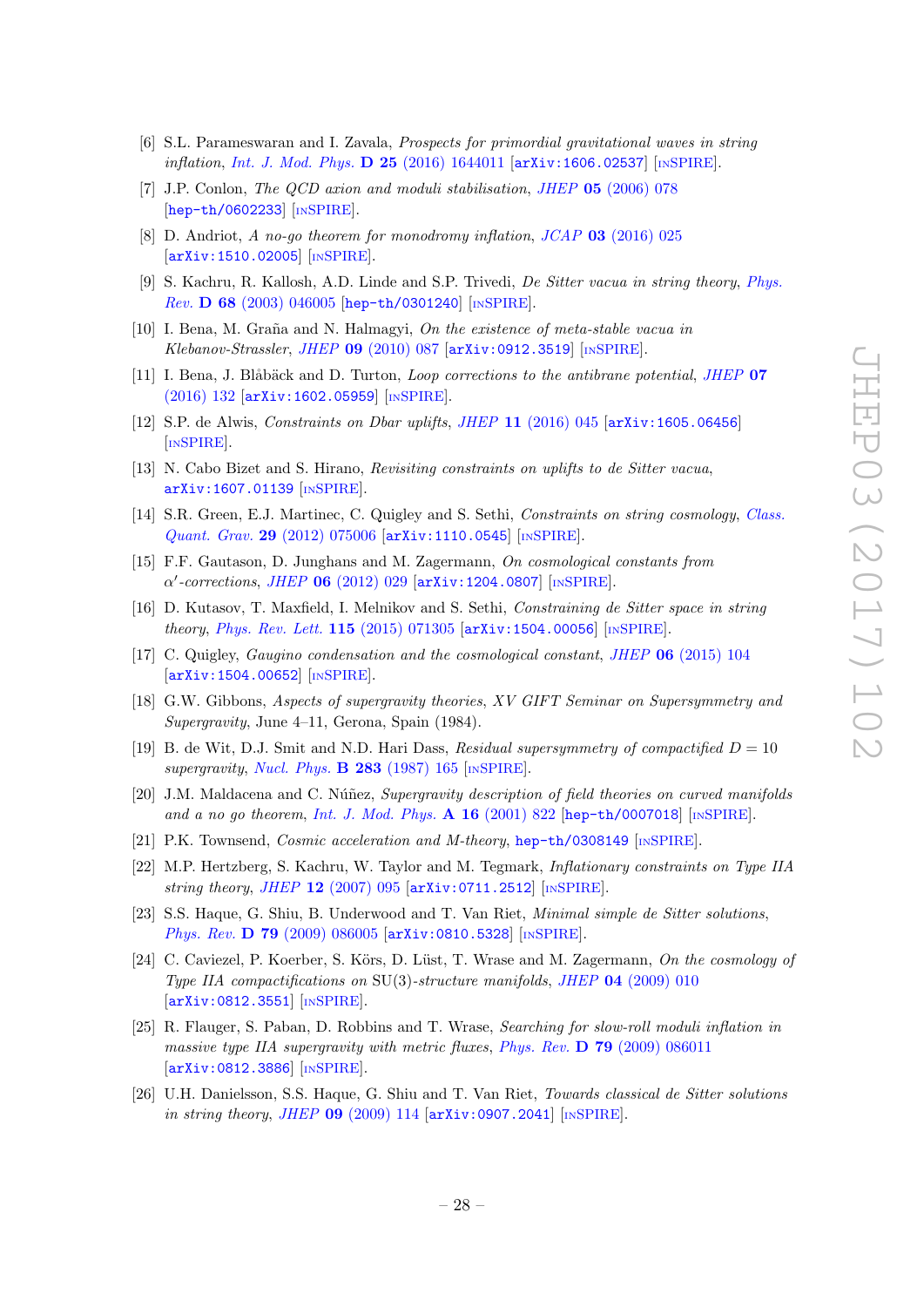- [27] B. de Carlos, A. Guarino and J.M. Moreno, Flux moduli stabilisation, supergravity algebras and no-go theorems, JHEP  $01$  [\(2010\) 012](http://dx.doi.org/10.1007/JHEP01(2010)012) [[arXiv:0907.5580](https://arxiv.org/abs/0907.5580)] [IN[SPIRE](http://inspirehep.net/search?p=find+EPRINT+arXiv:0907.5580)].
- <span id="page-29-4"></span>[28] C. Caviezel, T. Wrase and M. Zagermann, Moduli stabilization and cosmology of Type IIB on  $SU(2)$ -structure orientifolds, JHEP 04 [\(2010\) 011](http://dx.doi.org/10.1007/JHEP04(2010)011)  $\text{arXiv:}$ 0912.3287] [IN[SPIRE](http://inspirehep.net/search?p=find+EPRINT+arXiv:0912.3287)].
- <span id="page-29-12"></span>[29] T. Wrase and M. Zagermann, On classical de Sitter vacua in string theory, [Fortsch. Phys.](http://dx.doi.org/10.1002/prop.201000053) 58 [\(2010\) 906](http://dx.doi.org/10.1002/prop.201000053) [[arXiv:1003.0029](https://arxiv.org/abs/1003.0029)] [IN[SPIRE](http://inspirehep.net/search?p=find+EPRINT+arXiv:1003.0029)].
- <span id="page-29-11"></span>[30] C.P. Burgess, A. Maharana, L. van Nierop, A.A. Nizami and F. Quevedo, On brane back-reaction and de Sitter solutions in higher-dimensional supergravity, JHEP 04 [\(2012\)](http://dx.doi.org/10.1007/JHEP04(2012)018) [018](http://dx.doi.org/10.1007/JHEP04(2012)018) [[arXiv:1109.0532](https://arxiv.org/abs/1109.0532)] [IN[SPIRE](http://inspirehep.net/search?p=find+EPRINT+arXiv:1109.0532)].
- [31] T. Van Riet, On classical de Sitter solutions in higher dimensions, [Class. Quant. Grav.](http://dx.doi.org/10.1088/0264-9381/29/5/055001) 29 [\(2012\) 055001](http://dx.doi.org/10.1088/0264-9381/29/5/055001) [[arXiv:1111.3154](https://arxiv.org/abs/1111.3154)] [IN[SPIRE](http://inspirehep.net/search?p=find+EPRINT+arXiv:1111.3154)].
- [32] F.F. Gautason, D. Junghans and M. Zagermann, Cosmological constant, near brane behavior and singularities, JHEP  $09$  [\(2013\) 123](http://dx.doi.org/10.1007/JHEP09(2013)123)  $\text{arXiv:1301.5647}$  $\text{arXiv:1301.5647}$  $\text{arXiv:1301.5647}$  [IN[SPIRE](http://inspirehep.net/search?p=find+EPRINT+arXiv:1301.5647)].
- <span id="page-29-0"></span>[33] R. Kallosh, A. Linde, B. Vercnocke and T. Wrase, Analytic classes of metastable de Sitter vacua, JHEP 10 [\(2014\) 011](http://dx.doi.org/10.1007/JHEP10(2014)011) [[arXiv:1406.4866](https://arxiv.org/abs/1406.4866)] [IN[SPIRE](http://inspirehep.net/search?p=find+EPRINT+arXiv:1406.4866)].
- <span id="page-29-1"></span>[34] E. Silverstein, Simple de Sitter solutions, Phys. Rev. D 77 [\(2008\) 106006](http://dx.doi.org/10.1103/PhysRevD.77.106006) [[arXiv:0712.1196](https://arxiv.org/abs/0712.1196)] [IN[SPIRE](http://inspirehep.net/search?p=find+EPRINT+arXiv:0712.1196)].
- <span id="page-29-2"></span>[35] J. Blåbačk, U.H. Danielsson, D. Junghans, T. Van Riet, T. Wrase and M. Zagermann, Smeared versus localised sources in flux compactifications, JHEP 12 [\(2010\) 043](http://dx.doi.org/10.1007/JHEP12(2010)043) [[arXiv:1009.1877](https://arxiv.org/abs/1009.1877)] [IN[SPIRE](http://inspirehep.net/search?p=find+EPRINT+arXiv:1009.1877)].
- <span id="page-29-3"></span>[36] D. Junghans, Backreaction of localised sources in string compactifications, [arXiv:1309.5990](https://arxiv.org/abs/1309.5990) [IN[SPIRE](http://inspirehep.net/search?p=find+EPRINT+arXiv:1309.5990)].
- <span id="page-29-5"></span>[37] U.H. Danielsson, P. Koerber and T. Van Riet, Universal de Sitter solutions at tree-level, JHEP 05 [\(2010\) 090](http://dx.doi.org/10.1007/JHEP05(2010)090) [[arXiv:1003.3590](https://arxiv.org/abs/1003.3590)] [IN[SPIRE](http://inspirehep.net/search?p=find+EPRINT+arXiv:1003.3590)].
- <span id="page-29-6"></span>[38] U.H. Danielsson, S.S. Haque, P. Koerber, G. Shiu, T. Van Riet and T. Wrase, de Sitter hunting in a classical landscape, [Fortsch. Phys.](http://dx.doi.org/10.1002/prop.201100047) 59 (2011) 897 [[arXiv:1103.4858](https://arxiv.org/abs/1103.4858)] [IN[SPIRE](http://inspirehep.net/search?p=find+EPRINT+arXiv:1103.4858)].
- <span id="page-29-7"></span>[39] L. Covi, M. Gomez-Reino, C. Gross, J. Louis, G.A. Palma and C.A. Scrucca, De Sitter vacua in no-scale supergravities and Calabi-Yau string models, JHEP 06 [\(2008\) 057](http://dx.doi.org/10.1088/1126-6708/2008/06/057) [[arXiv:0804.1073](https://arxiv.org/abs/0804.1073)] [IN[SPIRE](http://inspirehep.net/search?p=find+EPRINT+arXiv:0804.1073)].
- [40] G. Shiu and Y. Sumitomo, Stability constraints on classical de Sitter vacua, JHEP 09 [\(2011\)](http://dx.doi.org/10.1007/JHEP09(2011)052) [052](http://dx.doi.org/10.1007/JHEP09(2011)052) [[arXiv:1107.2925](https://arxiv.org/abs/1107.2925)] [IN[SPIRE](http://inspirehep.net/search?p=find+EPRINT+arXiv:1107.2925)].
- <span id="page-29-15"></span>[41] U.H. Danielsson, G. Shiu, T. Van Riet and T. Wrase, A note on obstinate tachyons in classical dS solutions, JHEP  $03$  [\(2013\) 138](http://dx.doi.org/10.1007/JHEP03(2013)138)  $\text{arXiv:1212.5178}$  $\text{arXiv:1212.5178}$  $\text{arXiv:1212.5178}$  [IN[SPIRE](http://inspirehep.net/search?p=find+EPRINT+arXiv:1212.5178)].
- <span id="page-29-8"></span>[42] D. Junghans, Tachyons in classical de Sitter vacua, JHEP 06 [\(2016\) 132](http://dx.doi.org/10.1007/JHEP06(2016)132) [[arXiv:1603.08939](https://arxiv.org/abs/1603.08939)] [IN[SPIRE](http://inspirehep.net/search?p=find+EPRINT+arXiv:1603.08939)].
- <span id="page-29-9"></span>[43] S.B. Giddings, S. Kachru and J. Polchinski, Hierarchies from fluxes in string compactifications, Phys. Rev. D 66 [\(2002\) 106006](http://dx.doi.org/10.1103/PhysRevD.66.106006) [[hep-th/0105097](https://arxiv.org/abs/hep-th/0105097)] [IN[SPIRE](http://inspirehep.net/search?p=find+EPRINT+hep-th/0105097)].
- <span id="page-29-10"></span>[44] D. Andriot, J. Blåbäck and T. Van Riet, Minkowski flux vacua of type-II supergravities, [Phys. Rev. Lett.](http://dx.doi.org/10.1103/PhysRevLett.118.011603) 118 (2017) 011603 [[arXiv:1609.00729](https://arxiv.org/abs/1609.00729)] [IN[SPIRE](http://inspirehep.net/search?p=find+EPRINT+arXiv:1609.00729)].
- <span id="page-29-13"></span>[45] D. Andriot, E. Goi, R. Minasian and M. Petrini, Supersymmetry breaking branes on solvmanifolds and de Sitter vacua in string theory, JHEP 05 [\(2011\) 028](http://dx.doi.org/10.1007/JHEP05(2011)028) [[arXiv:1003.3774](https://arxiv.org/abs/1003.3774)] [IN[SPIRE](http://inspirehep.net/search?p=find+EPRINT+arXiv:1003.3774)].
- <span id="page-29-14"></span>[46] D. Andriot, New supersymmetric vacua on solvmanifolds, JHEP 02 [\(2016\) 112](http://dx.doi.org/10.1007/JHEP02(2016)112)  $\left[$ [arXiv:1507.00014](https://arxiv.org/abs/1507.00014) $\right]$  $\left[$ <sub>IN[SPIRE](http://inspirehep.net/search?p=find+EPRINT+arXiv:1507.00014)</sub> $\right]$ .